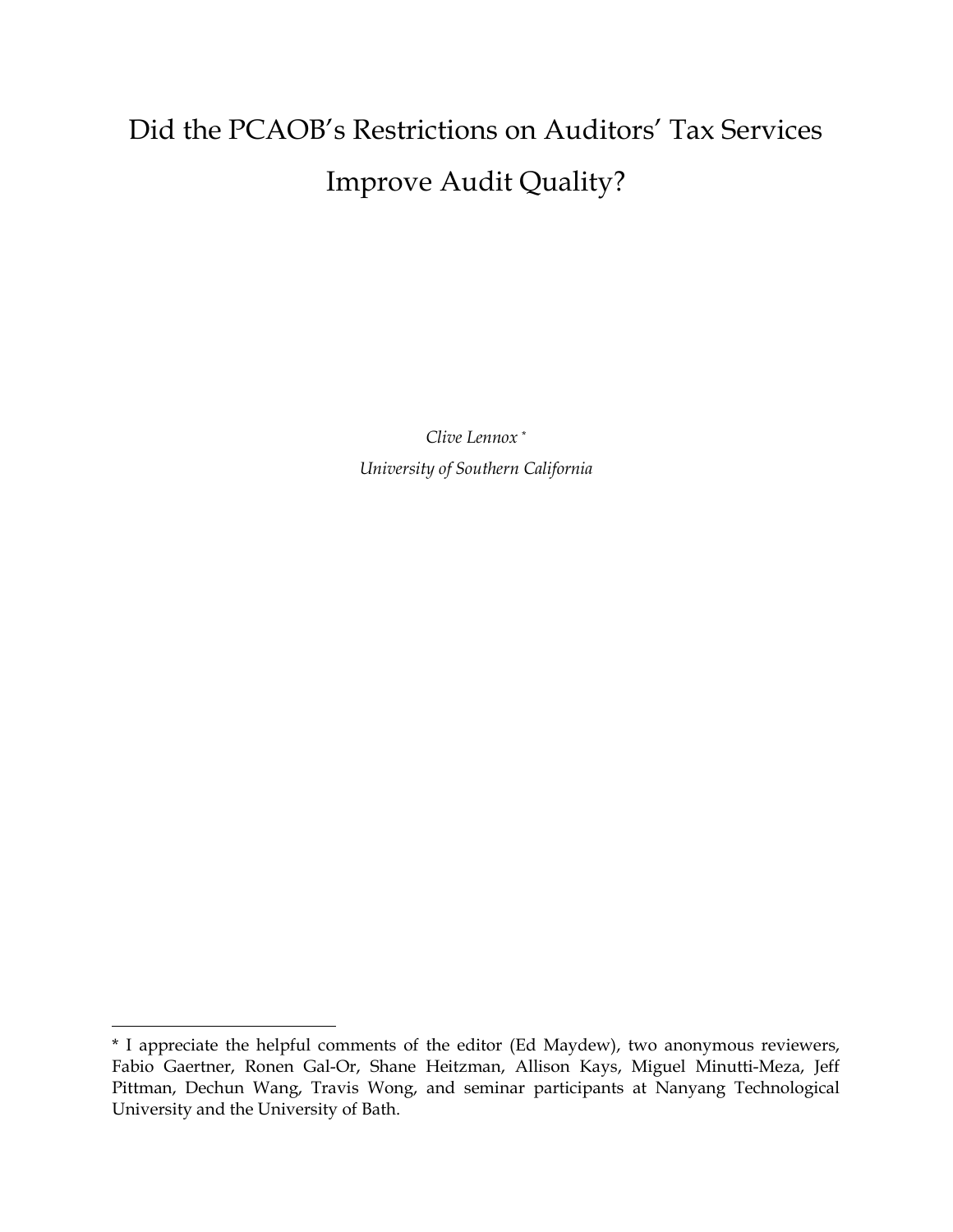# Did the PCAOB's Restrictions on Auditors' Tax Services Improve Audit Quality?

ABSTRACT: In 2005-2006, the PCAOB imposed restrictions on auditors' tax services in order to strengthen auditor independence and improve audit quality. The restrictions resulted in a significant drop in auditor-provided tax services (APTS). To test the impact on audit quality, I partition the sample into a treatment group (companies whose APTS purchases dropped significantly when the restrictions were introduced) and a control group (companies whose APTS purchases were relatively unaffected) and I measure audit quality using the incidence of accounting misstatements, tax-related misstatements, and auditors' going-concern opinions. Using a difference-in-differences design, I find no change in audit quality for the treatment group relative to the control group after the restrictions are imposed.

Keywords: PCAOB; audit quality; auditors' tax services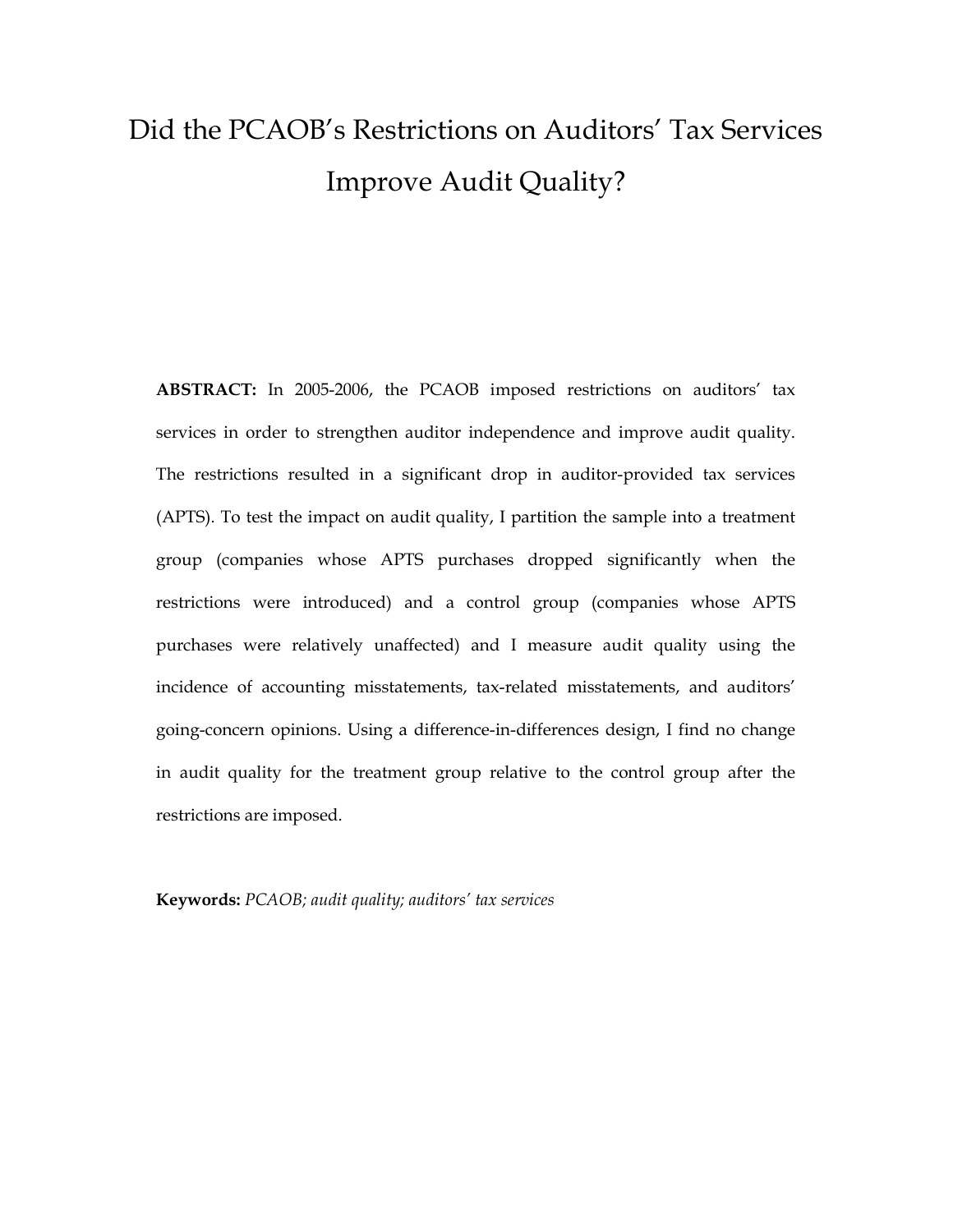#### I. INTRODUCTION

In 2005 the Permanent Subcommittee on Investigations of the U.S. Senate reported that audit firms were selling potentially abusive or illegal tax planning strategies to audit clients and their top executives. Moreover, audit firms were selling these highly aggressive tax services on a contingent fee basis. Regulators were concerned about this situation for three reasons.

First, regulators discovered that auditors were charging contingent fees for tax services even though contingent fees were supposed to be prohibited under Rule 302 of the AICPA's Code of Professional Conduct. Contingent fees pose a threat to auditor independence because they provide the auditor with an economic incentive to attain the client's desired reporting outcomes. Second, regulators discovered that auditors were selling aggressive tax plans to audit clients. Regulators were concerned that this could create a "self-review" threat to auditor independence because the audit firm would have a vested interest in defending its tax advice and this could compromise the audit firm's objectivity when passing judgment over the financial statements (PCAOB, 2004). Third, regulators discovered that auditors were selling personal tax services to the senior managers of audit clients. It was felt that such services align the auditor's objectives with those of management and so auditors might serve the best interests of management rather than investors. To address these potential threats to audit quality, the PCAOB adopted three new rules on July 26, 2005. First, Rule 3521 reaffirms the ban on contingent fees. Second, Rule 3522 bars audit firms from selling aggressive tax services to audit clients.1 Third, Rule 3523 forbids audit firms from selling tax services to executives in a financial reporting role. The three rules became effective from October 31, 2006 onwards.

<sup>1</sup> The PCAOB clarified that a tax scheme is considered "aggressive" if tax avoidance is a significant purpose of the scheme and the tax treatment is less likely than not to be allowable under applicable tax laws.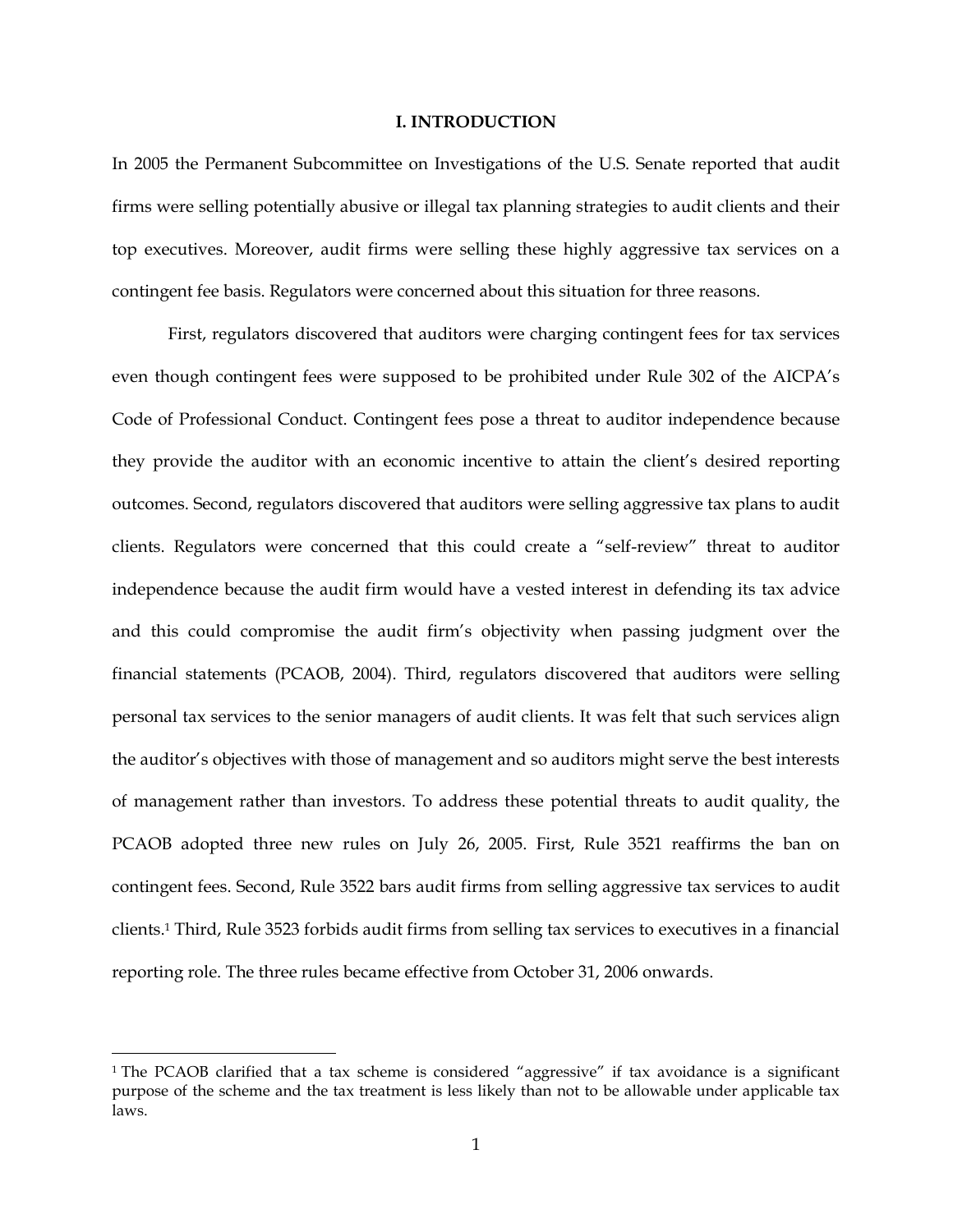The PCAOB stated that the rules were intended to improve audit quality and, by extension, the quality of financial reporting (PCAOB, 2004). The purpose of this study is to test whether the restrictions met this objective. While audit quality is not directly observable, DeFond and Zhang (2014) note that accounting misstatements and auditors' going-concern opinions are two of the most direct proxies for audit quality. Moreover, these proxies have been used extensively in prior research examining the consequences of tax and other non-audit services (DeFond, Raghunandan, and Subramanyam 2002; Craswell, Stokes, and Laughton 2002; Geiger and Rama 2003; Kinney, Palmrose, and Scholz 2004; Paterson and Valencia 2011; Seetharaman, Sun, and Wang 2011; De Simone, Ege, and Stomberg 2015). Of the two proxies, I expect accounting misstatements to be particularly appropriate for a couple of reasons. One is that auditors face significant costs when their clients' financial statements are restated (Palmrose and Scholz, 2004; Srinivasan, 2005; Hennes, Leone, and Miller 2014; Lennox and Li, 2014), whereas other suppliers of tax services bear no responsibility for their clients' financial statements. This means auditors have stronger incentives than other tax service providers to ensure that their tax advice does not cause a restatement. A second reason for examining restatements is that the debate about Rule 3521 (contingent tax fees) and Rule 3522 (auditors' aggressive tax services) centered on the quality of a company's financial reporting over its tax accounts (PCAOB, 2004; SEC, 2006). Therefore, I examine the misstatements that are tax-related as well as all other types of misstatements.

I begin by documenting that the PCAOB restrictions had a chilling effect on the tax services provided by audit firms. In particular, the yearly reductions in APTS are much larger during the period when the restrictions were introduced (i.e., from July 26, 2005 to October 31, 2006), than in the period before July 26, 2005 and the period after October 31, 2006. Based on these findings, I assign companies to a treatment group if they significantly reduced their APTS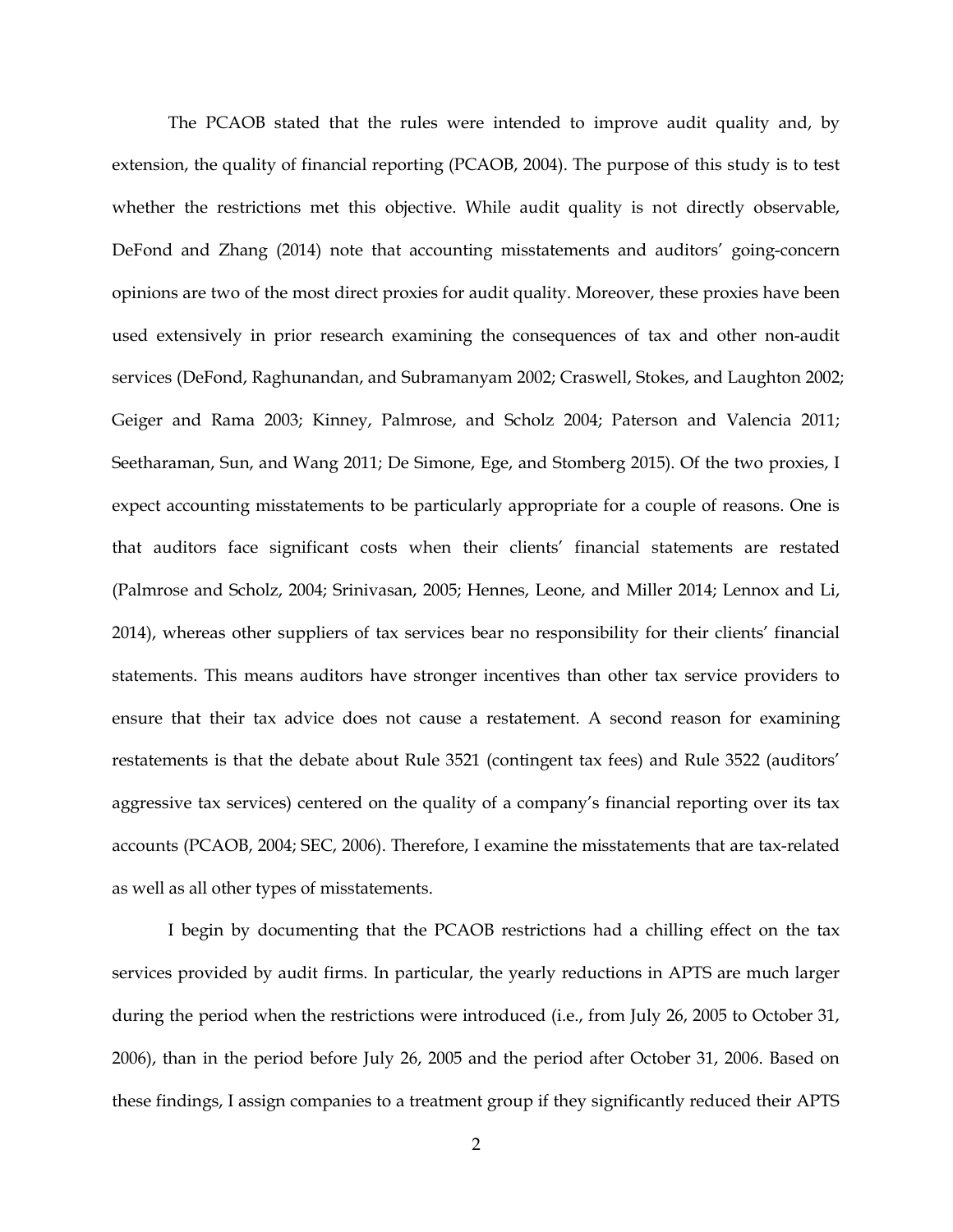purchases between July 26, 2005 and October 31, 2006; the other companies are assigned to a control group.

Next, I compare the differences in accounting misstatements, tax-related misstatements, and going-concern opinions between the treatment and control groups and I test whether these differences change after the PCAOB imposed the restrictions on auditors' tax services. In the period before the restrictions, there is no difference in the incidence of going-concern opinions between the treatment and control companies. However, the treatment companies are more likely than the control companies to have accounting misstatements and tax-related misstatements. This supports the premise of regulators that the treatment companies had lower quality auditing before the restrictions were introduced. I use a difference-in-differences research design to determine whether the APTS restrictions resulted in a subsequent improvement in audit quality. The results reveal no significant changes in misstatements, taxrelated misstatements, or going-concern opinions subsequent to the APTS restrictions. To the contrary, the treatment companies continue to have significantly more accounting misstatements and more tax-related misstatements in the period subsequent to the APTS restrictions.

This study contributes to a literature that examines the PCAOB's role as an overseer of public company auditing. Prior studies consider the PCAOB's activities in audit firm inspections (Lennox and Pittman 2010; DeFond and Lennox 2011; Anantharaman 2012; Lamoreaux 2013), standard setting (Doogar, Sividasan, and Soloman 2010; Kinney and Shepardson 2011; Bronson, Hogan, Johnson, and Ramesh 2011), and audit enforcement (Dee, Lulseged, and Zhang 2011).<sup>2</sup> This study is different because it examines the PCAOB's

<sup>2</sup> Abernathy, Barnes, and Stefaniak (2013) provide a comprehensive review of prior research on the PCAOB.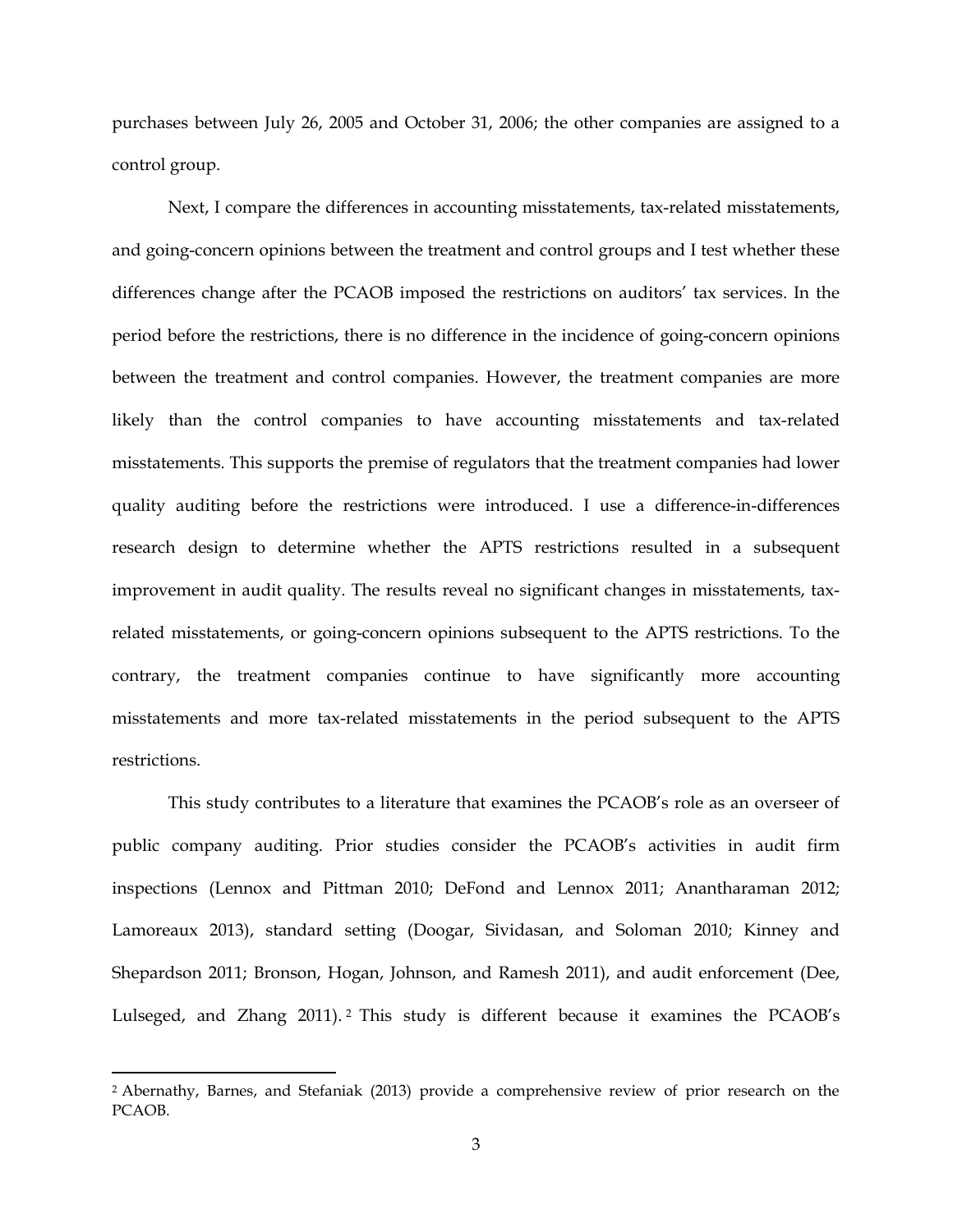restrictions on auditors' tax services. These restrictions have not been examined in prior literature.

This study also contributes to a literature that examines whether APTS pose a threat to audit quality. The evidence from prior studies is mixed. Some studies find that APTS are associated with higher audit quality (Kinney et al. 2004; Gleason and Mills 2011), while other studies find that APTS are associated with worse audit quality (Cook, Huston, and Omer 2008; Choudhary, Koester, and Pawlewicz 2014). My study differs from prior literature in a couple of important ways. One is that prior studies examine all tax services provided by auditors, whereas I focus specifically on the tax services that the PCAOB chose to ban. Another is that prior studies examine the consequences of APTS using cross-sectional research designs. That is, they compare companies that purchase relatively large amounts of APTS with companies that purchase relatively little. A limitation of the cross-sectional approach is that there are significant differences between companies that purchase large (small) amounts of APTS. I address this issue using a difference-in-differences (DiD) design as well as propensity score matching.

 Section II discusses prior studies and develops the hypothesis. Section III describes the research design. Section IV reports the main results and Section V reports the results from untabulated supplementary analyses. Section VI concludes.

#### II. PRIOR LITERATURE AND HYPOTHESIS

### Prior literature

Prior studies use accounting misstatements and auditors' going-concern opinions to test whether audit quality is impaired when auditors receive high fees from non-audit services (NAS). Studies have found an insignificant association between accounting misstatements and NAS fees (Kinney et al. 2004), and an insignificant association between going-concern opinions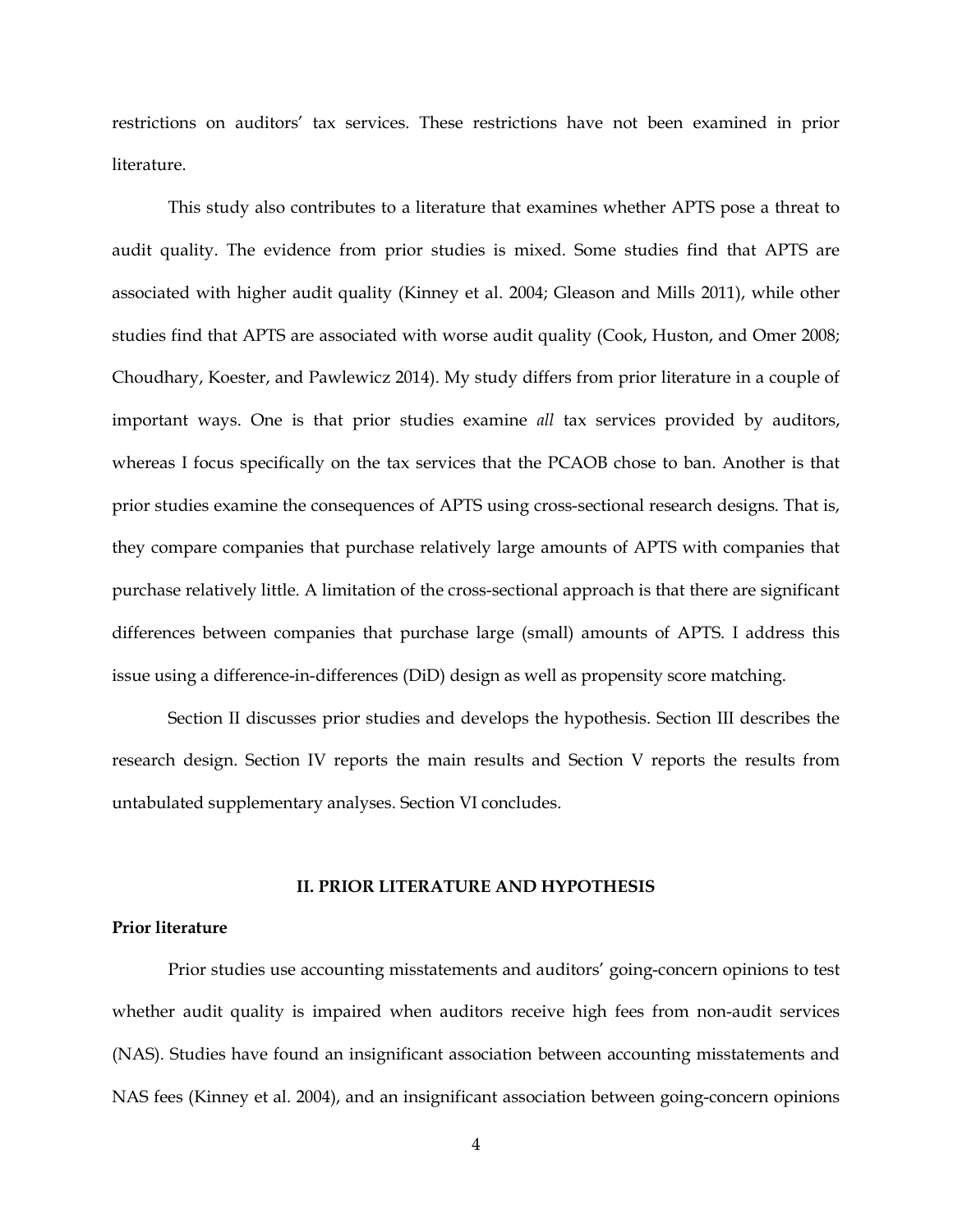and NAS fees (DeFond et al. 2002; Craswell et al. 2002; Geiger and Rama 2003). This suggests that audit quality may not be impaired when NAS fees are high, although appropriate caution is needed when drawing inferences from insignificant results.

Prior studies also examine auditors' fees from tax services. Using proprietary data, Kinney et al. (2004) find that accounting misstatements are negatively associated with APTS fees. Paterson and Valencia (2011) reach a similar conclusion using misstatement data from the Audit Analytics database. In contrast, Seetharaman et al. (2011) find that misstatements in the Audit Analytics database are not significantly associated with APTS fees and De Simone et al. (2015) find the same result after controlling for companies' reported internal control weaknesses.<sup>3</sup> Thus, of the four studies that examine accounting misstatements, two find significant negative associations with APTS fees and two find insignificant associations.

The findings are also mixed in studies that examine other outcomes. Gleason and Mills (2011) show that companies with APTS purchases are fully reserved for IRS disputes whereas companies that do not purchase APTS are under-reserved. They conclude that auditors' tax services generate knowledge spillovers that improve audit quality. On the other hand, Cook et al. (2008) and Choudhary et al. (2014) conclude that high APTS fees are associated with lower audit quality. Among companies that would miss consensus earnings forecasts in the absence of reductions to the effective tax rate, Cook et al. (2008) find that higher APTS fees are associated with greater reductions in effective tax rates between the third and fourth quarters. They suggest that auditors are motivated to allow more earnings management when they sell more

<sup>3</sup> De Simone et al. (2015) and Harris and Zhou (2013) find that APTS fees are negatively associated with reported internal control weaknesses. Although the findings of these two studies are similar, the conclusions are rather different. De Simone et al. (2015) argue that auditors' tax services improve internal controls and so companies with more APTS are less likely to receive adverse internal control opinions. In contrast, Harris and Zhou (2013) argue that auditor independence is impaired by APTS, and so auditors are less likely to issue adverse internal control opinions when APTS fees are high.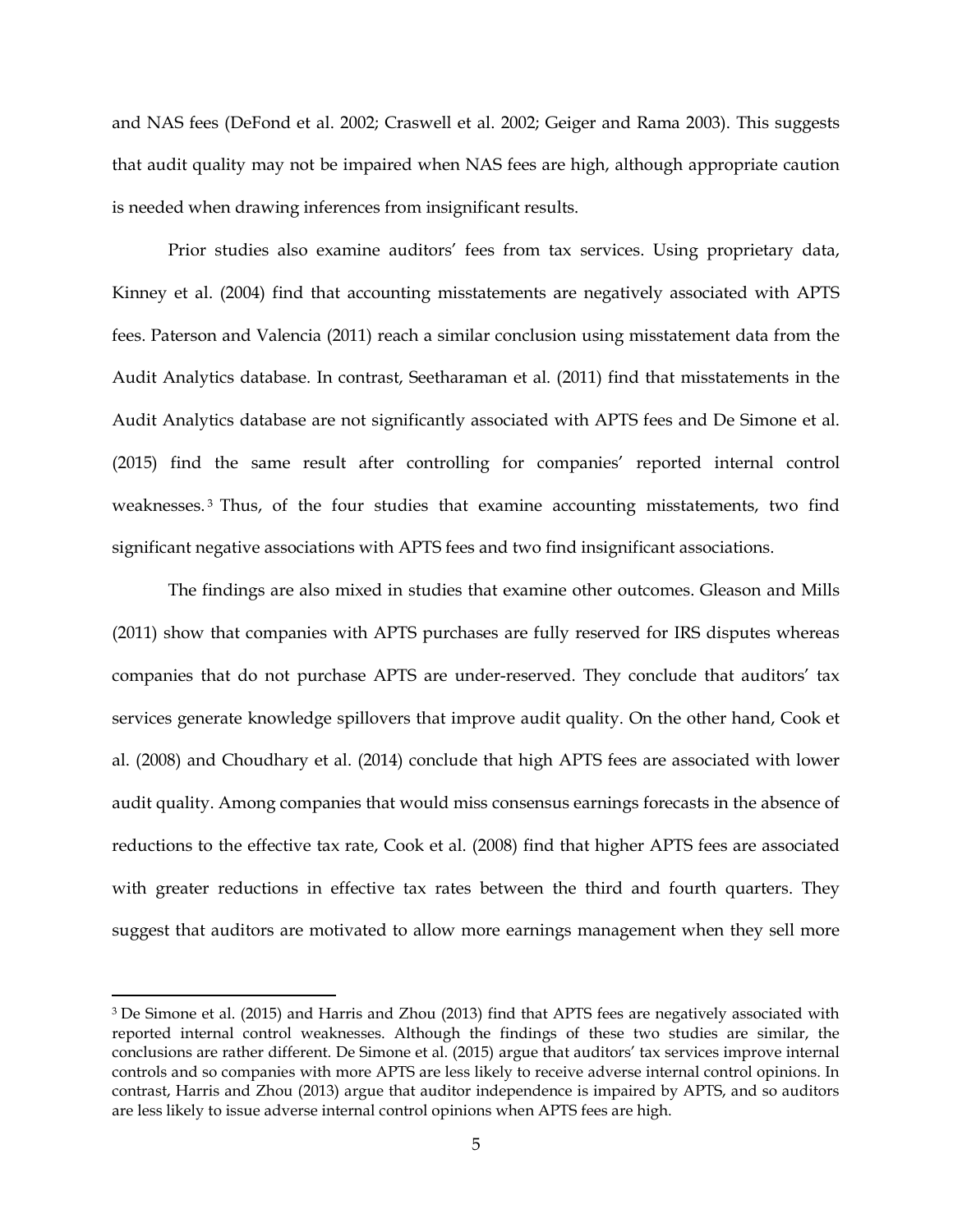tax services to audit clients. Further, Choudhary et al. (2014) find that tax accrual quality is lower among companies that purchase more APTS. They suggest that auditors lower their professional skepticism when reviewing the work of tax professionals from the same accounting firm. Finally, Mishra, Raghunandan, and Rama (2005) find that shareholders are more likely to vote against an audit firm's appointment when companies pay higher APTS fees, which is consistent with shareholders perceiving a threat to audit quality when APTS fees are high.

My study has two main differences compared with prior research. First, I focus on the tax services that are now banned by the PCAOB. In contrast, prior studies examine the aggregate tax services provided by auditors including the services that are still permitted by the PCAOB such as tax compliance work. Second, I use a difference-in-differences design to exploit a quasi-exogenous regulatory shock to the APTS that were banned by the PCAOB. In contrast, prior studies undertake cross-sectional comparisons of companies that spend relatively more (less) on APTS.

#### Hypothesis development

The late 1990s and early 2000s witnessed numerous lawsuits and IRS settlements in which audit firms were accused of selling overly aggressive tax strategies to their audit clients. An investigation by the Government Accountability Office (GAO) found 61 Fortune 500 companies had purchased tax shelters from their auditors during the period 1998-2003 (GAO 2005), with the IRS considering many of the tax shelters to be abusive. The Permanent Subcommittee found that auditors were receiving contingent fees for their tax services (Permanent Subcommittee 2005). Contingent pricing was particularly prevalent for highly aggressive tax schemes where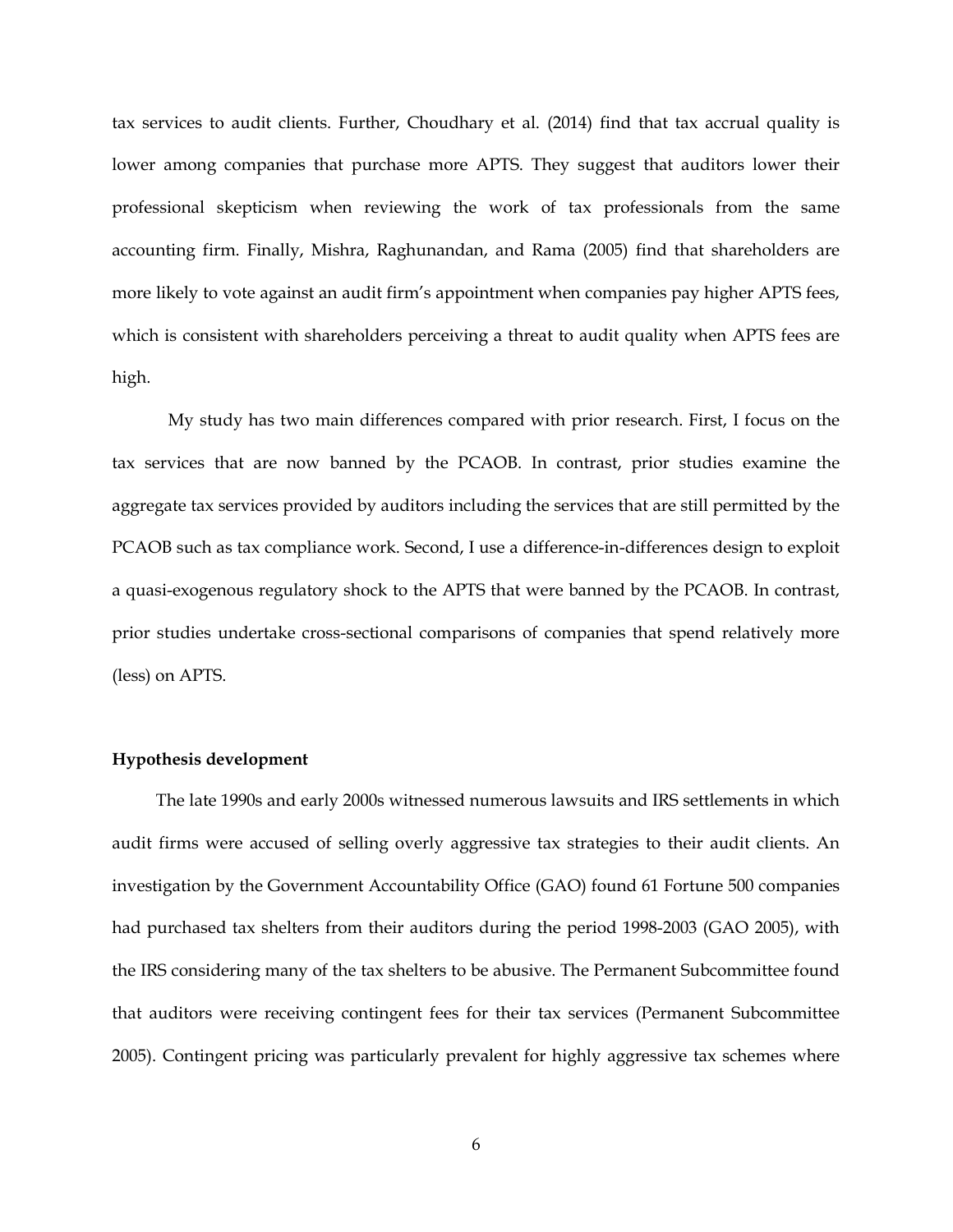the tax savings are more uncertain. <sup>4</sup> Auditors were charging contingent fees even though contingent fees are banned under Rule 302 of the AICPA's Code of Professional Conduct.<sup>5</sup> Contingent fees mean that auditors earn higher fees when audit clients attain their desired results, which could align auditors' objectives with those of management and therefore poses a threat to auditor independence. Therefore, the PCAOB decided that it was necessary to pass Rule 3521 in order to reaffirm the ban on contingent fees.

Investor groups told the PCAOB that auditor involvement in the tax sheltering industry posed another risk to auditor independence due to a self-review threat. For example, a representative from the CFA Institute told the PCAOB that:

"Every tax strategy, every tax decision, has a financial-reporting effect. It's inconceivable to me that companies do not want to know, in addition to the tax effect, what that financial reporting effect is […] It seems to me that if the auditor is involved heavily in providing advice and planning around all of these issues, then invariably they will be violating the principle that they shouldn't audit their own work. Once the client begins to take the advice that the auditor gives that provides a particular financial-reporting effect, as well as a particular tax effect, the auditor will be in that position" (p. 96, PCAOB 2004).

Similarly, a representative from CALPERS stated that providing aggressive tax advice puts an

audit firm in the position of auditing the financial reporting consequences of its own advice:

"the issue of independence is particularly acute when the tax strategy is sold to achieve a financial statement result. The whole point of the auditor is to audit the financial statements, but now they're affecting the financial statement of results and they're then going to audit that? How can that possibly be independent?" (p. 111, PCAOB 2004).

<sup>&</sup>lt;sup>4</sup> The Permanent Subcommittee reported that: "Traditionally, accounting firms charged flat fees or hourly fees for tax services. In the 1990's, however, accounting firms began charging 'value added' fees based on the value of the services provided, as opposed to the time required to perform the services. In addition, some firms began charging 'contingent fees' that were paid only if a client obtained specified results from the services offered, such as achieving specified tax savings" (p. 71, Permanent Subcommittee 2005).

<sup>&</sup>lt;sup>5</sup>The Permanent Subcommittee found significant disagreements within audit firms about the precise interpretation of what constitutes a contingent fee. For example, the Permanent Subcommittee found the following situation at KPMG: "Within KPMG, the head of DPP-Tax took the position that fees based on projected client tax savings were contingent fees prohibited by AICPA Rule 302. Other KPMG tax professionals disagreed, complained about the DPP interpretation, and pushed hard for fees based on projected tax savings. For example, one memorandum objecting to the DPP interpretation of Rule 302 warned that it 'threatens the value to KPMG of a number of product development efforts,' 'hampers our ability to price the solution on a value added basis,' and will cost the firm millions of dollars." (p. 71: Permanent Subcommittee 2005).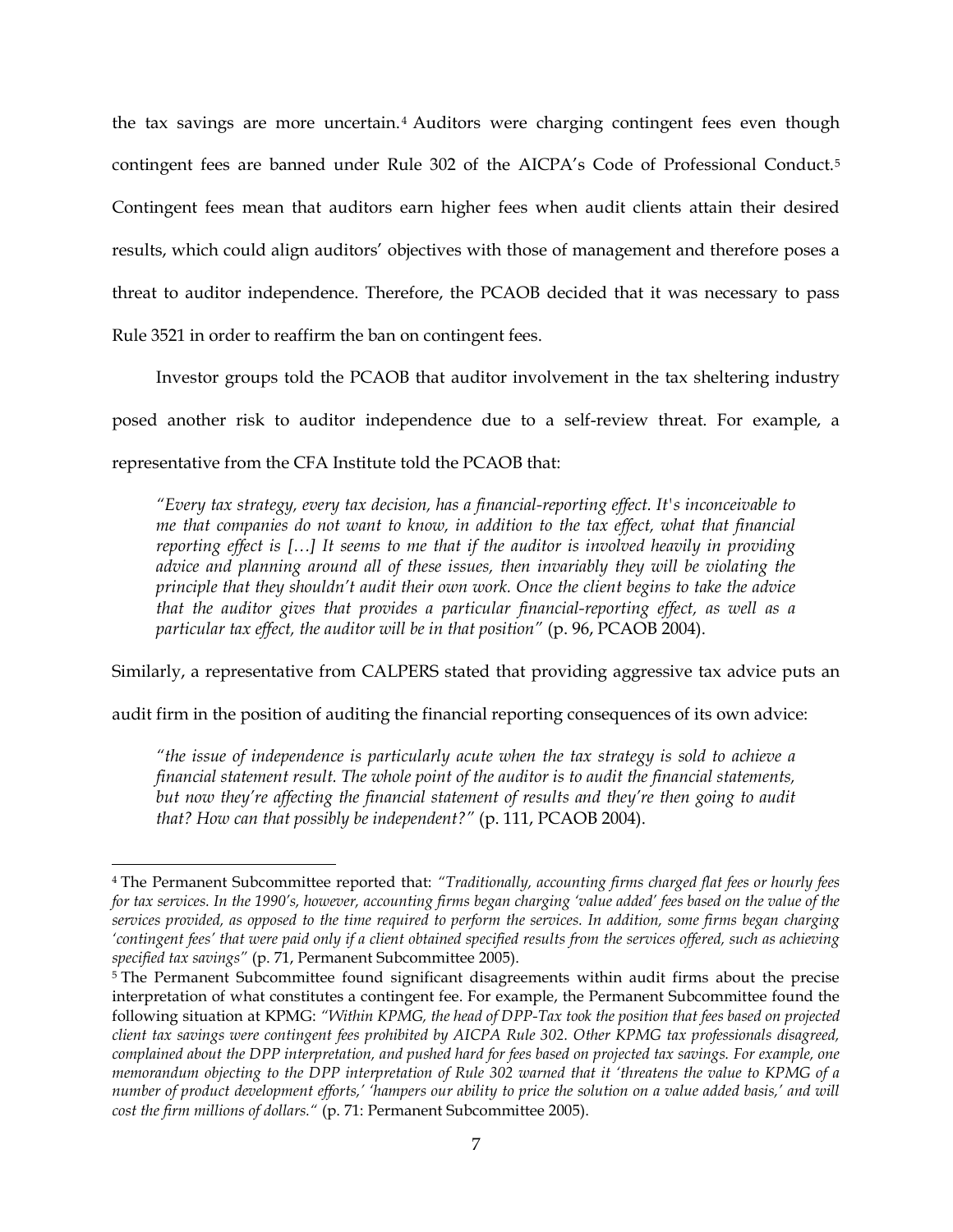Another investor group cited the case of Enron and Arthur Andersen to illustrate the problems

that can arise when auditors sell aggressive tax strategies to their clients:

"When Enron collapsed, in the initial round of hearings, there were a series of statements by Arthur Andersen that it was not involved in structuring the special purpose entities that were at the heart of what was wrong with Enron. These were entities that both could be characterized as tax planning structures and also obviously structures for affecting the shape of the GAAP financials of Enron. Andersen sought to deny that they were involved in structuring them in the initial hearings. Of course, it turned out that they were lying. Much of the AFL-CIO's concern about this issue of auditor independence and particularly around tax issues arose out of that experience, and our sense that our members as investors directly and through our pension plans were seriously endangered by the practice of audit firms structuring these off-balance sheet vehicles and then auditing their own work. […] It is not acceptable to have an audit firm creating the structures they audit" (p. 105: PCAOB 2004).<sup>6</sup>

Responding to these concerns, the PCAOB decided to pass Rule 3522 which prohibits auditors

from selling tax plans that involve confidential transactions under IRS regulations or

transactions that would be considered tax aggressive.

 $\overline{a}$ 

Finally, there were concerns that audit quality is threatened when auditors sell personal

tax schemes to top executives. For example, a representative from the IRS told the PCAOB that:

"real or perceived conflicts of interest may exist where independent auditors certify the accuracy and integrity of the company's financial statements and these auditors advise senior executives on their personal tax issues about abusive tax shelters they promoted, the same executives that oversee the relationship with the auditing firm" (p. 5: PCAOB 2005).

Similarly, a representative from CALPERS said that personal tax services align the interests of

the auditor with those of management creating a potential threat to auditor independence:

"When you have the audit firm providing tax advice for the senior management, you've now created a mutual interest between the executive management and that audit firm." (p. 146: PCAOB 2004).

<sup>6</sup> Although Arthur Andersen was involved in structuring the special purpose entity transactions, Enron's investment banks arguably had an even larger role in the tax planning elements of the structure. Drawing on the Joint Committee on Taxation's report on Enron (U.S. Congress, 2003), Desai (2005) argues that Enron's motivation to report higher profits fostered greater tax avoidance and, in turn, its desire to reduce taxes afforded the opacity that made it easier to misrepresent profits. Consistent with this perspective, Balakrishnan, Blouin, and Guay (2014) find that tax aggressive companies operate in less transparent information environments.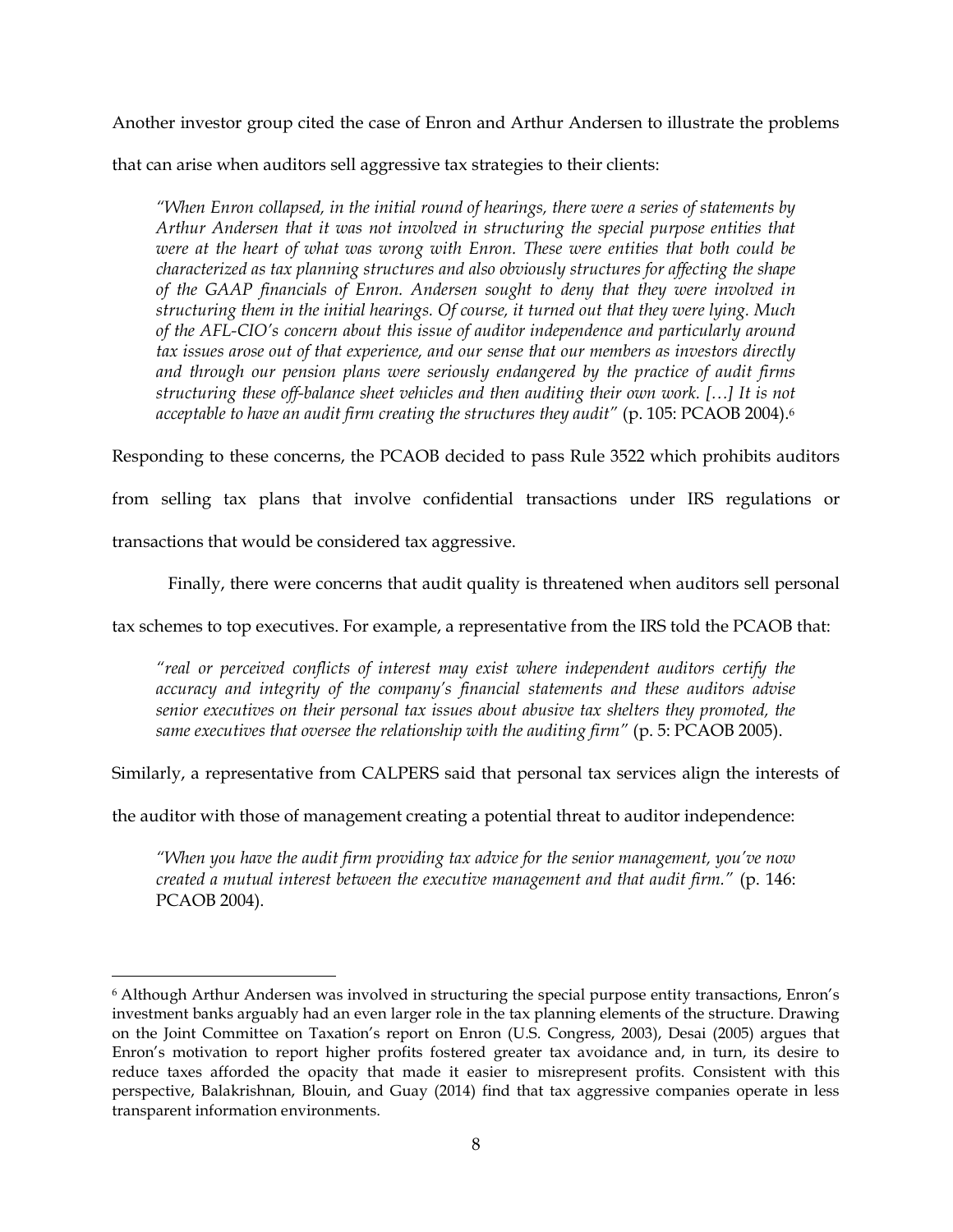To address this concern, the PCAOB passed Rule 3523 which prohibits audit firms from selling tax services to executives with financial reporting responsibilities.<sup>7</sup>

 Overall, Rules 3521, 3522 and 3523 were intended to strengthen audit quality. However, critics argued that the rules could have unintended negative consequences because tax services provide auditors with superior client-specific knowledge.8 Consistent with positive knowledge spillovers, Gleason and Mills (2011) report that tax partners typically inform their audit colleagues of the financial reporting implications of their tax advice. Regulatory restrictions on APTS could mean less knowledge being shared between the audit side and the tax side and therefore a reduction in audit quality.

In addition to the potential loss of audit knowledge, critics argued that APTS restrictions would motivate companies to switch to other tax service providers who have less incentive than auditors to consider whether their tax advice might increase the risk of a material misstatement. Auditors face adverse litigation and reputational consequences when their clients' financial

 $\overline{a}$ 

<sup>&</sup>lt;sup>7</sup> A restatement by Imclone illustrates the connection between executive compensation, tax avoidance, and tax-related misstatements: "We are delaying the filing of our Form 10-K due to the need to restate our 2001 and later financial statements and possibly certain of our financial statements for earlier periods to reflect the impact of a potential withholding tax liability on the exercise of company stock options and warrants issued to our former President and Chief Executive Officer due to his non-payment of New York State income taxes and potential non-payment of federal income taxes. We have been engaged in discussions with both the Internal Revenue Service and the New York State Department of Taxation and Finance regarding the extent of our liability and any interest or penalties that may be assessed. In addition, we are reviewing certain other options and warrants to determine the extent, if any, of potential withholding tax liabilities associated with the exercise of those warrants and options which were held by current and former officers, directors and employees, including our former President and Chief Executive Officer. We currently estimate that the total amount to be reflected on our balance sheet relating to the non-payment of state and federal taxes by our former President and Chief Executive Officer and our review of certain options and warrants could be up to \$60 million, exclusive of penalties and interest. While the amount of this liability and the amount ultimately charged against earnings will be determined by our ongoing review of the certain other options and warrants, the charge against earnings will be at least \$23.3 million, an amount representing the withholding tax liability attributable to our former President and Chief Executive Officer, exclusive of penalties and interest" (Imclone's NT 10-K filing on April 1, 2003).

<sup>8</sup> For example, Ms Sayther (Financial Executives International) told the PCAOB that allowing auditors to provide tax services: "enables the knowledge spillover and enhanced communication between the tax side and the audit side" (p. 183, PCAOB 2004).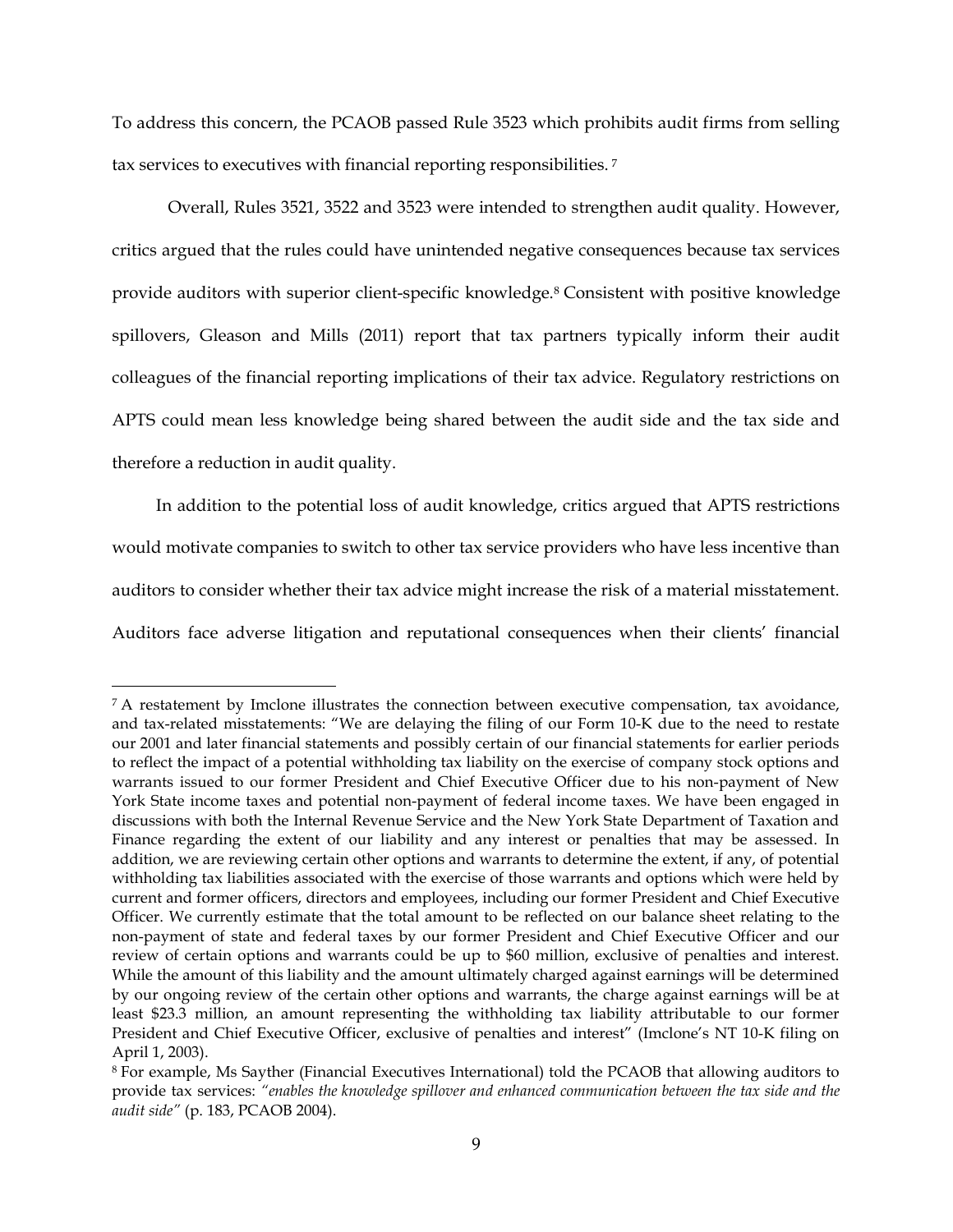statements are restated (Palmrose and Scholz 2004; Srinivasan 2005; Hennes et al. 2014; Lennox and Li 2014), which means that auditors are motivated to provide advice that would not impair financial reporting quality. In contrast, this is not a consideration for other tax service providers because they are not responsible for their clients' financial statements.9 Therefore, other tax service providers are less likely than auditors to consider whether their tax advice might increase the risk of a restatement. For example, an AICPA representative told the PCAOB:

"you will get more aggressive positions from the outside preparer because, frankly, they don't have the responsibility of having to report it on the financial statements. So they can take a much more aggressive position than the auditor would permit their own tax staff to take" (p. 94: PCAOB 2004).

According to this argument, the risk of a misstatement might increase once companies obtain

aggressive tax advice from other providers rather than from their auditors.

Given that there are arguments on both sides, it is unclear whether the APTS restrictions would improve audit quality as regulators had intended. Therefore, the hypothesis is presented without a directional prediction:

Hypothesis: There is no change in audit quality after companies reduce their APTS purchases following the new rules.

## III. RESEARCH DESIGN

## Identification of the treatment and control groups

I partition the sample companies into a treatment group and control group. The treatment group comprises companies that significantly reduce their APTS fees when the PCAOB

<sup>&</sup>lt;sup>9</sup> There is mixed evidence as to whether companies suffer adverse reputational consequences when they are found to be aggressively avoiding taxes (Hanlon and Slemrod 2009; Graham, Hanlon, Shevlin, and Shroff 2014; Gallemore, Maydew, and Thornock 2014). If being tax aggressive carries little risk of reputation loss, companies would likely switch to other providers of aggressive tax plans rather than desist from purchasing aggressive tax plans altogether. Klassen, Lisowsky, and Mescall (2015) find that many companies purchase tax services from sources other than their auditors.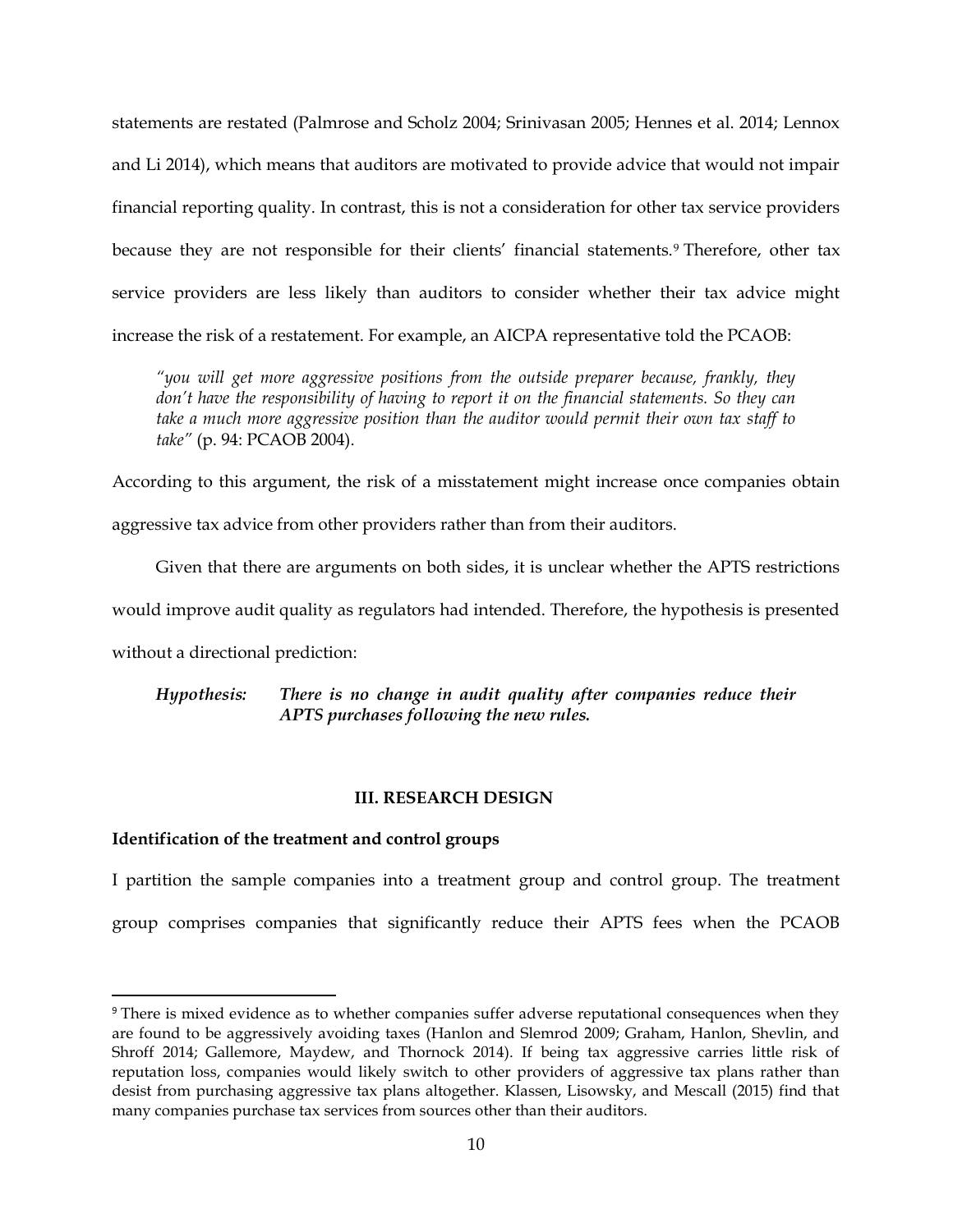restrictions come into effect. Other companies belong to the control group because the PCAOB restrictions appear to have little or no effect on their APTS fees.

 Audit firms were selling aggressive tax services to their audit clients prior to Rule 3522 (GAO 2005; Permanent Subcommittee on Investigations 2005), so I expect significant falls in APTS fees after Rule 3522 is passed. In addition, contingent fee arrangements motivate tax service providers to find larger tax savings, so companies have less incentive to purchase tax plans from their auditors after Rule 3521. Rule 3523 might also contribute to a reduction in APTS fees because executives' personal tax services are sometimes paid by companies (PCAOB, 2004) and these executive perks are included in the company's reported APTS fee. Therefore, Rule 3523 would cause a drop in the company's reported APTS fee to the extent that executives' tax services are provided by auditors and paid by companies.

#### Timeline

The three rules were announced on July 26, 2005, approved by the SEC on April 19, 2006, and became effective as of October 31, 2006. Therefore, I expect the reductions in APTS fees to be concentrated in the period from July 26, 2005 to October 31, 2006 (hereafter the "transition" window).<sup>10</sup> APTS fees are disclosed annually but APTS purchases can occur at any point during the fiscal year. Hence, I code a fiscal year as belonging to the transition window when the fiscal year overlaps with the period from July 26, 2005 to October 31, 2006. This means that fiscal years beginning or ending in the period from July 26, 2005 to October 31, 2006 belong to the transition window. Fiscal years ending before July 26, 2005 belong to the pre-event window,

<sup>&</sup>lt;sup>10</sup> On July 14, 2004 the PCAOB held a roundtable discussion on whether there should be restrictions on auditors' tax services. The earlier date for this discussion could mean that the reductions in APTS fees started before July 26, 2005. As a robustness test, I redefine the TRANSITION<sub>t</sub> variable using July 14, 2004 rather than July 26, 2005 as the start of the transition window. This alternate research design does not change the inferences.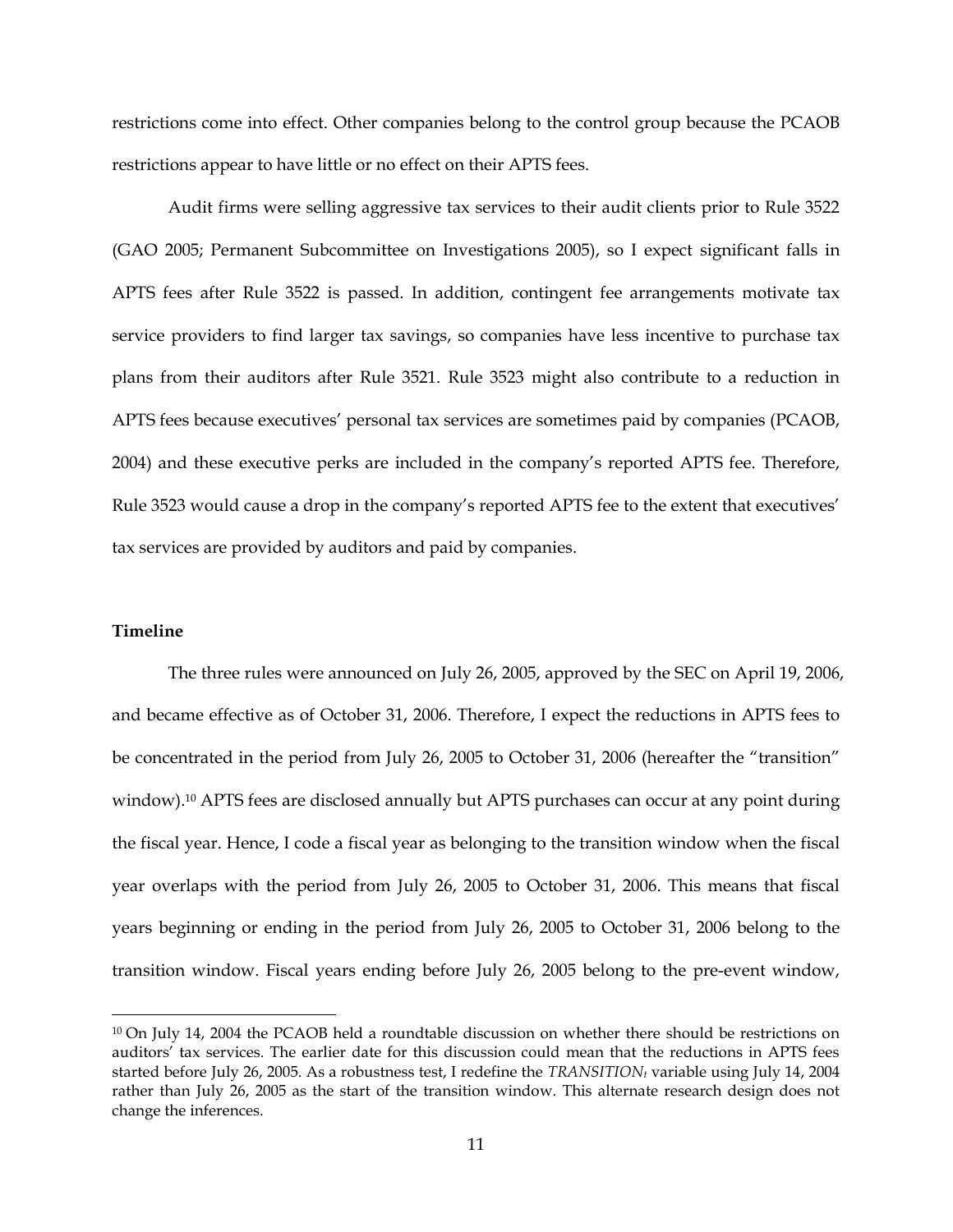while fiscal years beginning after October 31, 2006 belong to the post-event window. Figure 1 shows a time-line for the three windows (pre-event, transition, and post-event).

### [INSERT FIG. 1 HERE]

#### Difference-in-differences design

I use a difference-in-differences design to test whether the difference in audit quality between the treatment and control groups changes when moving from the pre-event window to the post-event window. I estimate the following models of accounting misstatements, taxrelated misstatements, and going-concern opinions in Eqs. (1) to (3):

$$
Pr(MISS_{it}=1) = F[\gamma_0 + \gamma_1 \text{ TREA}T_i + \gamma_2 \text{ TREA}T_i \times POST_t + \gamma_3 \text{ POST}_t + CONTROLS_{it} + u_{it}] \tag{1}
$$

$$
Pr(TAXMISS_{it}=1) = F[\gamma_0 + \gamma_1 TREAT_i + \gamma_2 TREAT_i \times POST_t + \gamma_3 POST_t + CONTROLS_{it} + u_{it}] \tag{2}
$$

$$
Pr(GC_{it} = 1) = F[\gamma_0 + \gamma_1 \text{ TREA}T_i + \gamma_2 \text{ TREA}T_i \times POST_t + \gamma_3 \text{ POST}_t + CONTROLS_{it} + u_{it}] \tag{3}
$$

The dependent variable in Eq. (1)  $(MISS_{it})$  equals one if company i's audited financial statements in year t are subsequently restated; zero otherwise.<sup>11</sup> The dependent variable in Eq. (2)  $(TAXMISS<sub>it</sub>)$  equals one if company i's audited financial statements in year t are subsequently restated due to tax issues; zero otherwise.<sup>12</sup> In Eq. (3) the dependent variable ( $GC<sub>it</sub>$ ) equals one if company i receives a going-concern opinion from its auditor in year t; zero otherwise.

<sup>&</sup>lt;sup>11</sup> Although Enron's financial reporting problems were closely linked to its aggressive tax planning (U.S. Congress 2003; Desai 2005), Enron's restatement (announced in an 8-K filing on November 8, 2001) does not disclose significant tax issues and is therefore not coded by Audit Analytics as tax related. This suggests that some restatements may be connected to aggressive tax planning even when the restatements do not disclose tax issues. Therefore, I examine all restatements of the audited financial statements, not just those coded as tax related in Audit Analytics.

<sup>&</sup>lt;sup>12</sup> Tax accounts are often used to manage earnings (Dhaliwal, Gleason, and Mills 2004; Schrand and Wong 2003; Krull 2004) and are associated with higher audit risk (Hanlon, Krishnan, Mills 2012; Donahoe and Knechel, 2014).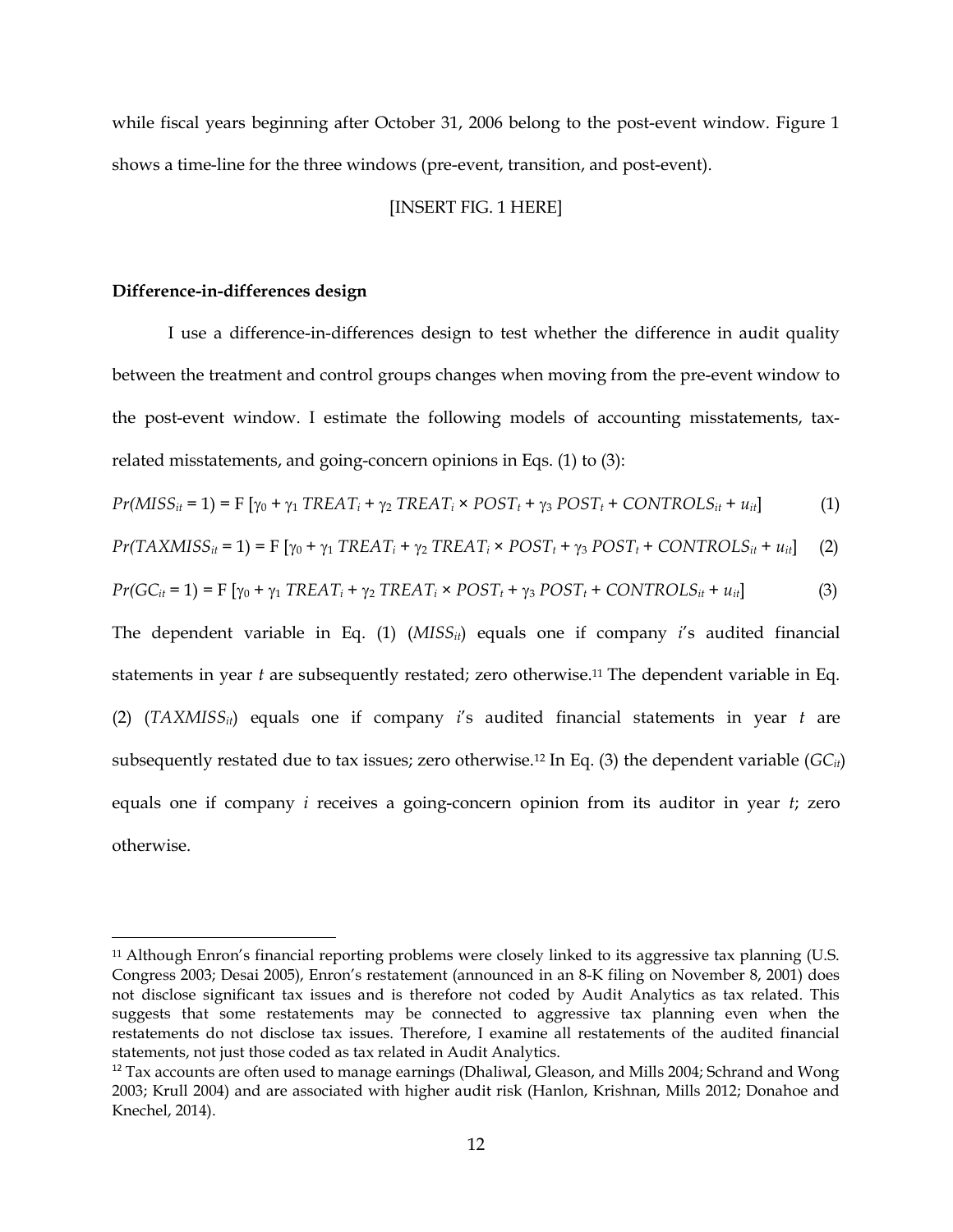The treatment variable  $(TREAT_i)$  equals one if company *i* substantially reduces its APTS fees during the transition window; zero otherwise. In the tabulated tests, I define the reduction as substantial if the company's APTS fees fall by at least 75 percent during the transition window. However, my results are not sensitive to this research design choice as later sensitivity tests show similar results when the cut-off is -50 percent or -100 percent. The  $POST_t$  variable equals one in the post-event window and zero in the pre-event window.13 The difference-indifferences effect is captured by  $TREAT_i \times POST_i$ . If the treatment group experiences a relative improvement in audit quality when moving from the pre-event window to the post-event window, I would expect a larger decline in misstatements and tax misstatements, resulting in negative coefficients on  $TREAT_i \times POST_t$  in Eqs. (1) and (2). Further, an improvement in auditor independence could increase the issuance of going concern audit opinions, in which case there would be a positive coefficient on  $TREAT_i \times POST_t$  in Eq. (3).

Prior studies show that misstatements and going concern opinions are associated with company size, audit fees, auditor size, financial distress, whether or not a company is traded on a stock exchange, and whether a company is headquartered in the U.S. (DeFond and Lennox 2011; Lobo and Zhao 2013; Lennox and Li 2014). Therefore, Eqs. (1) to (3) control for: the log of total assets (LTA<sub>it</sub>), log of audit fees (LTA<sub>it</sub>), a Big 4 dummy (BIG<sub>it</sub>), a loss dummy (LOSS<sub>it</sub>), a dummy for being traded on a stock exchange  $(EXCH_{it})$ , and a dummy for being headquartered in the U.S.  $(US\_CO_{it})$ . Eqs. (1) to (3) also control for a company's APTS fee at the end of the preevent window  $(LTP_i)$  and the reduction in a company's spending on other (non-tax) non-audit

<sup>&</sup>lt;sup>13</sup> Observations in the transition window are dropped when estimating Eqs. (1) to (3) but my results are not sensitive to this research design choice. For example, the conclusions are similar when the first half of the transition window is assigned to the pre-event window ( $POST_t = 0$ ) and the second half of the transition window is assigned to the post-event window ( $POST_t = 1$ ).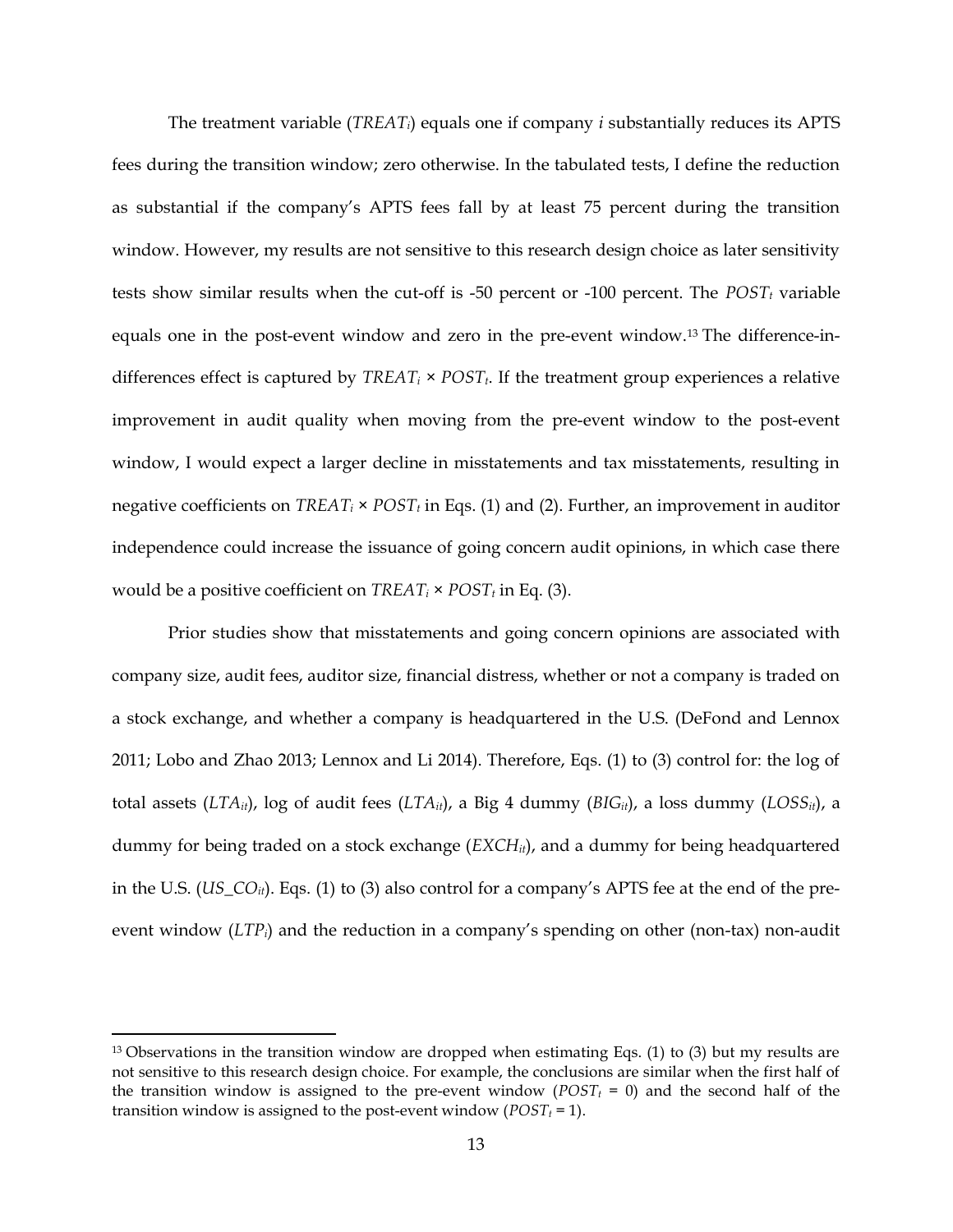services (%OTHER\_DOWN<sub>it</sub>) because later analysis finds that these variables are significantly correlated with the reductions in APTS fees. Finally, Eqs. (1) to (3) include industry fixed effects.

#### IV. MAIN RESULTS

#### The sample

The sample begins in 2002 because auditors' tax fees were disclosed on a voluntary basis in 2000 and 2001 causing missing data problems in those years (Omer, Bedard, and Falsetta 2006). The sample ends in 2009 to ensure that the post-event window is approximately the same length as the pre-event window (see Figure 1). There is generally a lag between the issuance of misstated financial statements and a subsequent restatement announcement, so I use restatements announced in 2002-2013 to identify materially misstated financial statements during the sample period (2002-2009). Following De Simone et al. (2015), I determine whether a misstatement is attributable to tax issues using the coding in Audit Analytics.14 Data for fees and the control variables are from Audit Analytics. <sup>15</sup> I drop all observations pertaining to companies that pay zero APTS fees at the end of the pre-event window because such companies cannot reduce their APTS fees during the transition window. Dropping these companies leaves a final sample of 41,535 company-year observations.

<sup>&</sup>lt;sup>14</sup> Audit Analytics codes a restatement as tax-related when a company discloses that the misstatement occurred because of the company's failure to properly apply the accounting rules relating to one or more tax accounts. Seetharaman et al. (2011) suggest there are errors in the coding of tax misstatements in Audit Analytics. However, for a random sample of 30 restatements in my treatment sample, I find the coding of tax-related misstatements in Audit Analytics is accurate, suggesting the coding errors are not a significant concern.

<sup>&</sup>lt;sup>15</sup> Audit Analytics covers the population of SEC registrants whereas COMPUSTAT does not. Therefore, Audit Analytics provides a substantially larger sample for examining accounting misstatements and going-concern opinions which increases the power of the tests.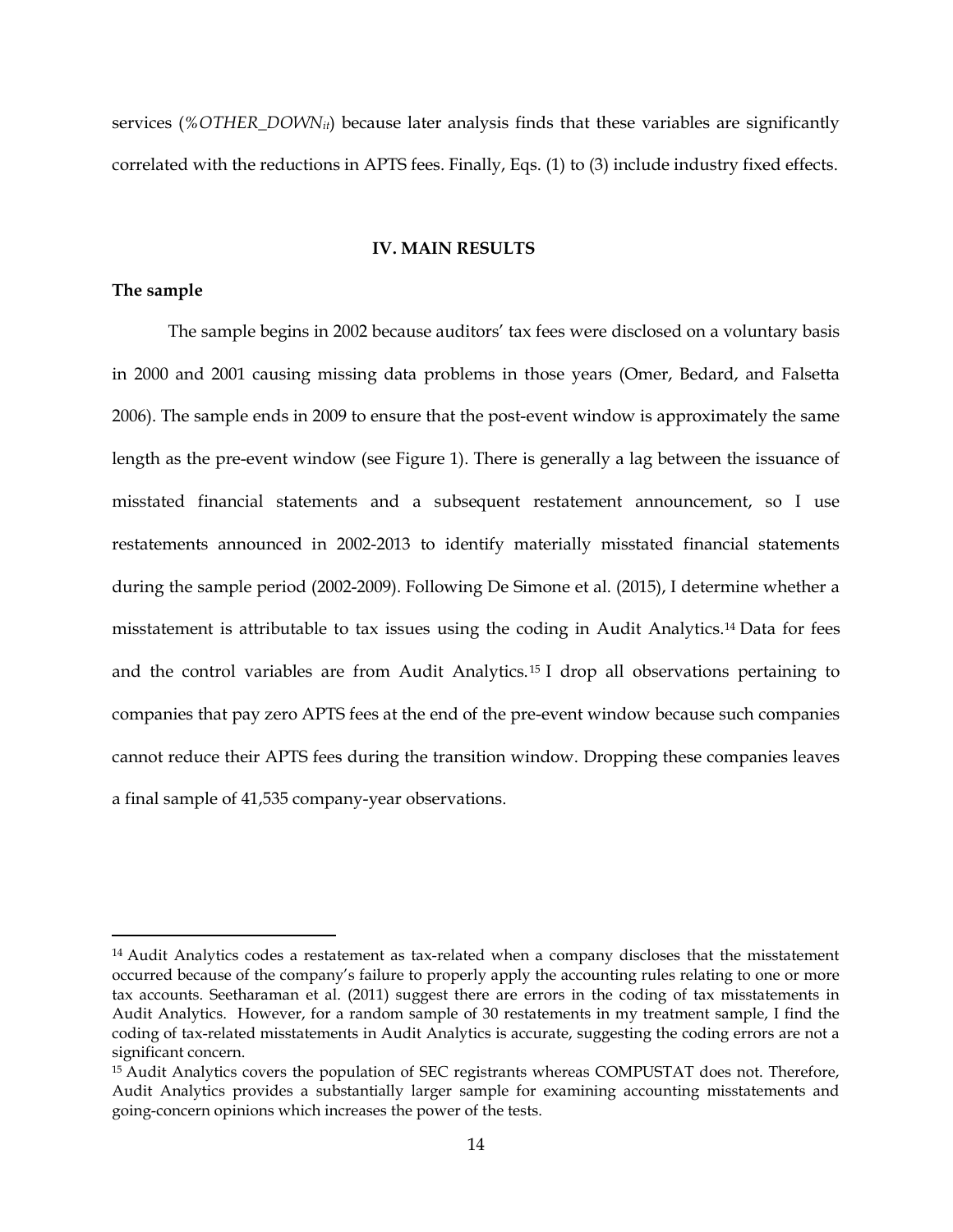#### Descriptive statistics

Panel A of Table 1 reports the mean fees paid to auditors for tax services  $(TAX_{it})$  and other non-audit services ( $\text{OTHER}_{it}$ ) in each sample year. Mean APTS fees increase from \$327,660 in 2002 to \$386,720 in 2003 whereas fees for other non-audit services show a substantial drop, falling by 31.0 percent from \$478,850 in 2002 to \$330,360 in 2003. This suggests that the Sarbanes-Oxley Act (2002) substantially reduced auditors' fees for other non-audit services but did not reduce auditors' tax fees. In the following year, mean APTS fees drop by 5.9 percent from \$386,720 in 2003 to \$364,020 in 2004. The largest drops in APTS fees occur in 2005 and 2006, which coincides with the period when the PCAOB restrictions were introduced. Mean APTS fees fall by 21.5 percent in 2005 (from \$364,020 to \$285,660) and by another 24.7 percent in 2006 (from \$285,660 to \$215,090). From 2007 onwards, mean APTS fees stabilize at around \$215,000. Thus, the falls in APTS fees are concentrated in the period 2005-2006, which is when the restrictions on auditors' tax services were introduced.

#### [INSERT TABLE 1 HERE]

I calculate the annual percentage reductions in APTS fees  $(\%ATAX_DOWN_{it})$  and the annual percentage reductions in fees for other non-audit services (% $\triangle$ OTHER\_DOWN<sub>it</sub>) using the following variables:

% $ATAX\_DOWN_{it} = (TAX_{it} - TAX_{it-1})/ TAX_{it-1}$  if  $TAX_{it} < TAX_{it-1}$ ; = 0 if  $TAX_{it} \geq TAX_{it-1}$ .

% $\Delta$ OTHER\_DOWN<sub>it</sub> = (OTHER<sub>it</sub>- OTHER<sub>it-1</sub>)/ OTHER<sub>it-1</sub> if OTHER<sub>it</sub>< OTHER<sub>it-1</sub>; = 0 if  $OTHER_{it} \geq OTHER_{it-1}$ .

 $TAX_{it}$  is the fee paid by company *i* to its auditor for tax services in year *t*, while OTHER<sub>it</sub> is the fee for other non-audit services.16 Panel B of Table 1 reports the mean reductions in APTS fees  $(\% \triangle TAX\_DOWN_{it})$  and other non-audit fees  $(\% \triangle OTHER\_DOWN_{it})$  during the pre-event

<sup>&</sup>lt;sup>16</sup> Audit fees increase significantly following the Sarbanes-Oxley Act (Maydew and Shackelford 2006; Raghunandan and Rama 2006; Ettredge, Scholz, and Li 2007). To avoid the confounding influence of audit fees I use lagged APTS fees rather than audit fees as the denominator in  $\frac{6}{4}$   $\Delta TAX\_DOWN_{it}$ .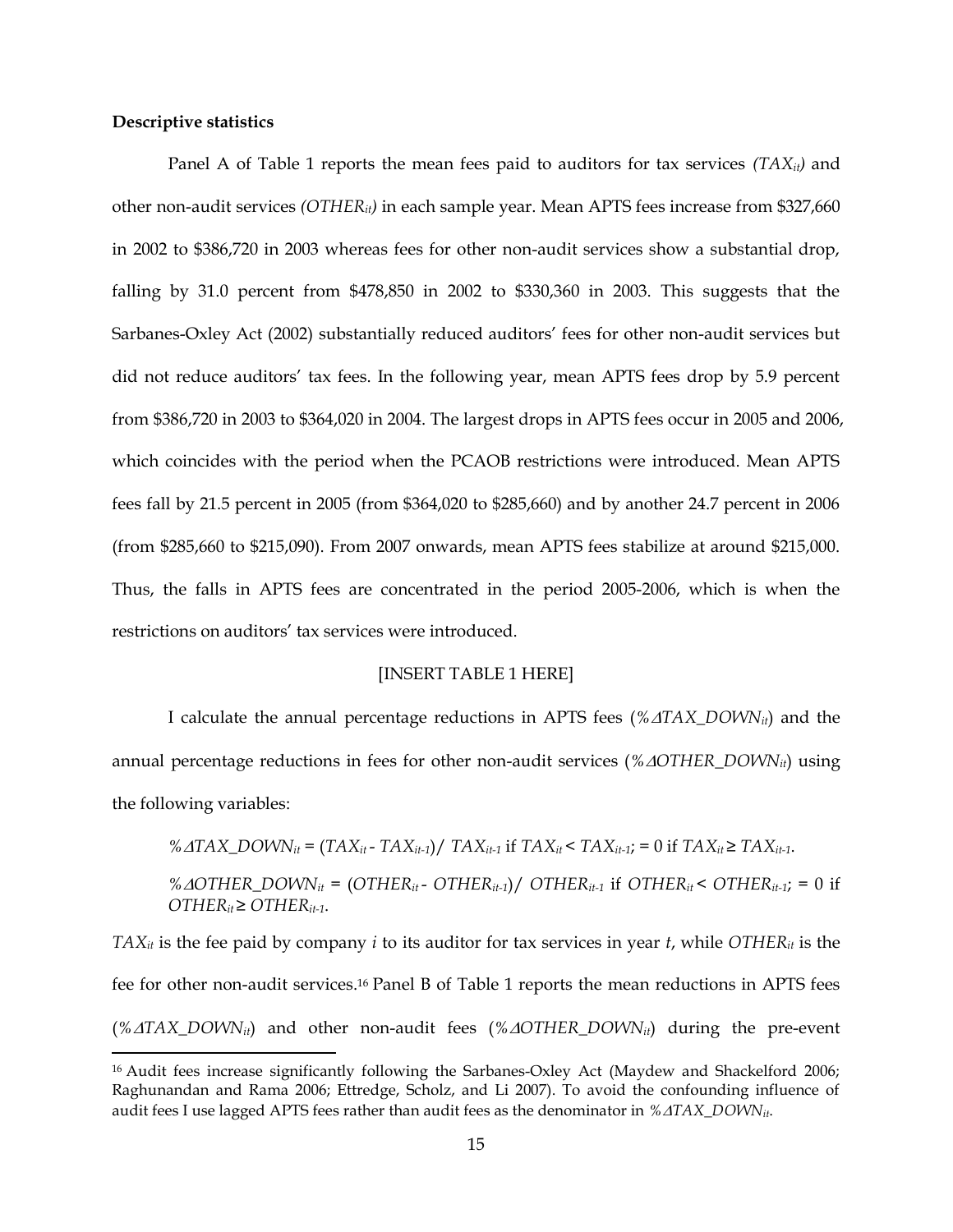window, the transition window, and the post-event window. Consistent with Panel A, the reductions in APTS fees are concentrated in the transition window. APTS fees fall in 46.14 percent of observations during the transition window compared with 29.61 percent and 34.90 percent during the pre-event and post-event windows, respctively, and the percentage is significantly higher in the transition window (Chi<sup>2</sup> =  $683.82$ ). Moreover, the mean reductions in APTS fees are larger during the transition window than the other two windows. The mean annual values of  $\%ATAX\_DOWN_{it}$  are -23.36 percent during the transition window compared with -12.59 percent and -16.58 percent during the pre-event and post-event windows, respectively, and again the difference is significant (t-stat. = -27.58). Therefore, APTS fees fall more often and the drops are larger during the transition window than the other two windows.

Panel C reports the number of observations per audit firm. There are 9,808 audits by the non-Big Four, 8,522 by PricewaterhouseCoopers, 9,409 by Ernst & Young, 7,577 by Deloitte Touche, and 6,219 by KPMG. The Federal Grand jury investigation of KPMG was announced on February 20, 2004, while KPMG admitted wrongdoing and announced a deferred settlement agreement with the Department of Justice on August 29, 2005. To determine whether the falls in APTS fees during the transition window are driven only by KPMG, Panel D reports the mean values of  $\%$   $ATAX$ \_DOWN<sub>it</sub> for KPMG and the other auditors. For KPMG, the mean annual value of % $ATAX\_DOWN_{it}$  is -27.80 percent during the transition window, compared with -14.74 percent and -17.45 percent during the other two windows. However, the other audit firms also exhibit larger reductions in APTS fees during the transition window. For the other three Big Four firms, the mean value of  $\%$   $ATAX\_DOWN_{it}$  is -22.76 percent during the transition window compared with -13.03 percent and -17.39 percent during the other two windows. For the non-Big Four firms, the mean value of  $\%$   $ATAX$  DOWN<sub>it</sub> is -22.10 percent during the transition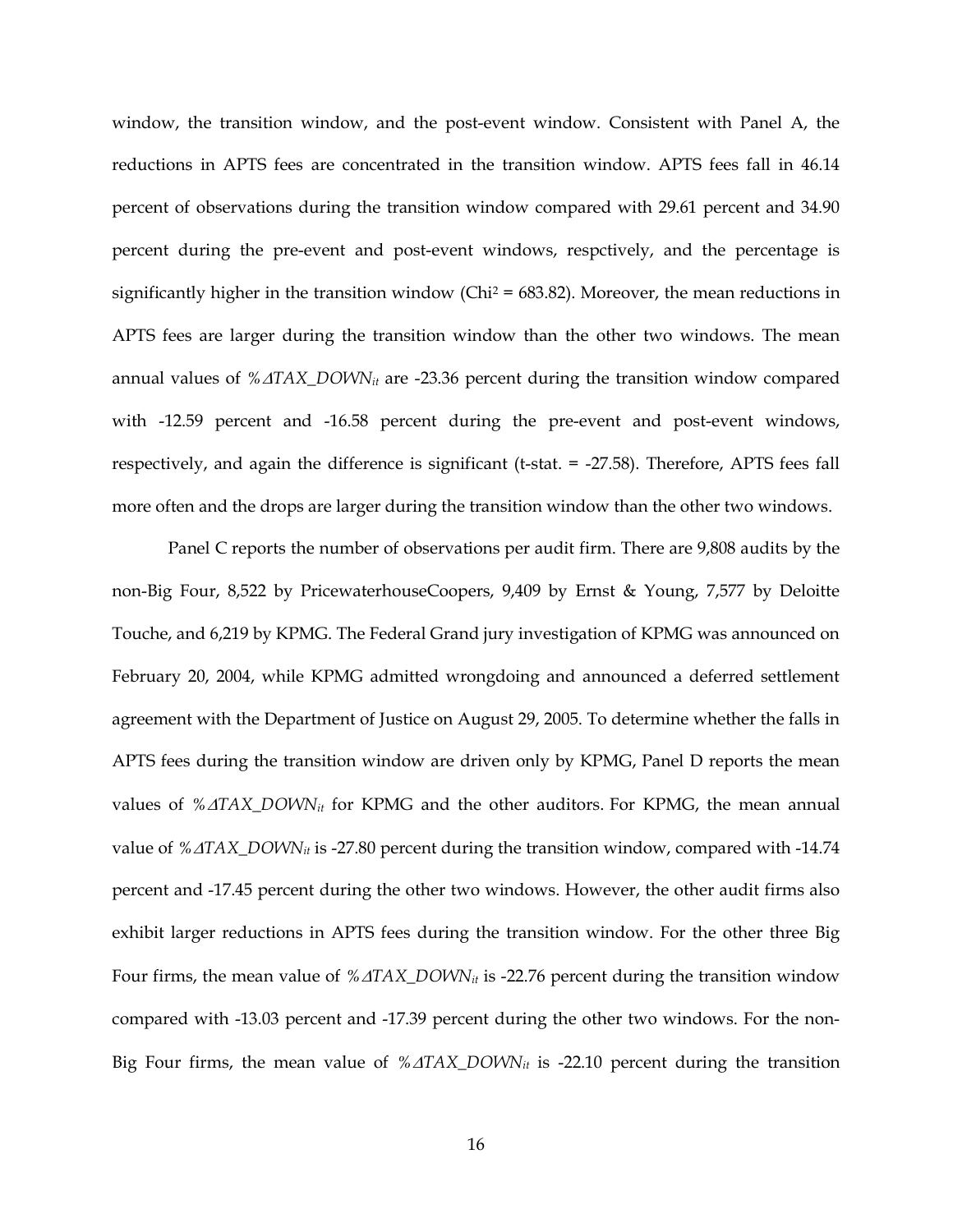window, compared with -9.08 percent and -14.53 percent during the other two windows. Therefore, the falls in APTS fees are not unique to KPMG.

#### Reductions in APTS fees during the transition window

Eqs. (4) to (6) test whether the annual reductions in APTS fees are abnormally large during the transition window:

$$
\%ATAX_DOWN_{it} = \alpha_0 + \alpha_1 TRANSITION_t + CONTROLS_{it} + u_{it}
$$
  
\n
$$
\%ATAX_DOWN_{it} = \beta_0 + \beta_1 TRANSITION_t + \beta_2 TRANSITION_t \times BIG_{it} + \beta_3 BIG_{it}
$$
  
\n
$$
+ CONTROLS_{it} + u_{it}
$$
  
\n(5)

$$
\%ATAX\_DOWN_{it} = \delta_0 + \delta_1 \text{ TRANSITION}_{t} + \delta_2 \text{ TRANSITION}_{t} \times BIG_{it} +
$$
  
 
$$
\delta_3 \text{TRANSTITION}_{t} \times \text{KPMG}_{it} + \delta_4 \text{ BIG}_{it} + \delta_5 \text{KPMG}_{it} + \text{CONTROLS}_{it} + u_{it} \tag{6}
$$

The dependent variable (% $\triangle$ TAX\_DOWN<sub>it</sub>) takes negative values when there are reductions in APTS, and zero values otherwise. To account for the right censoring of the dependent variable, Eqs. (4) to (6) are estimated using tobit. The TRANSITION<sub>t</sub> variable equals one during the transition window, and zero in the pre-event and post-event windows. I expect larger reductions in APTS fees during the transition window, so I predict a significant negative coefficient on  $TRANSITION<sub>t</sub>$  in Eq. (4). Eq. (5) tests whether the percentage drops in APTS fees during the transition window are larger for the Big Four firms (TRANSITION<sub>t</sub>  $\times$  BIG<sub>it</sub>). Eq. (6) tests whether the percentage drops in APTS fees during the transition window are bigger for KPMG. Regulators had identified KPMG as being a particularly aggressive seller of tax shelters (GAO 2005; Permanent Subcommitee 2005) and KPMG was censured during the transition window for its previous tax sheltering activities. Therefore, I expect a negative coefficient on  $TRANSITION_t \times KPMG_{it}$  in Eq. (6).

Eqs. (4) to (6) control for other factors that potentially explain the yearly reductions in APTS fees. To control for a company's purchases of APTS prior to the restrictions, I use the log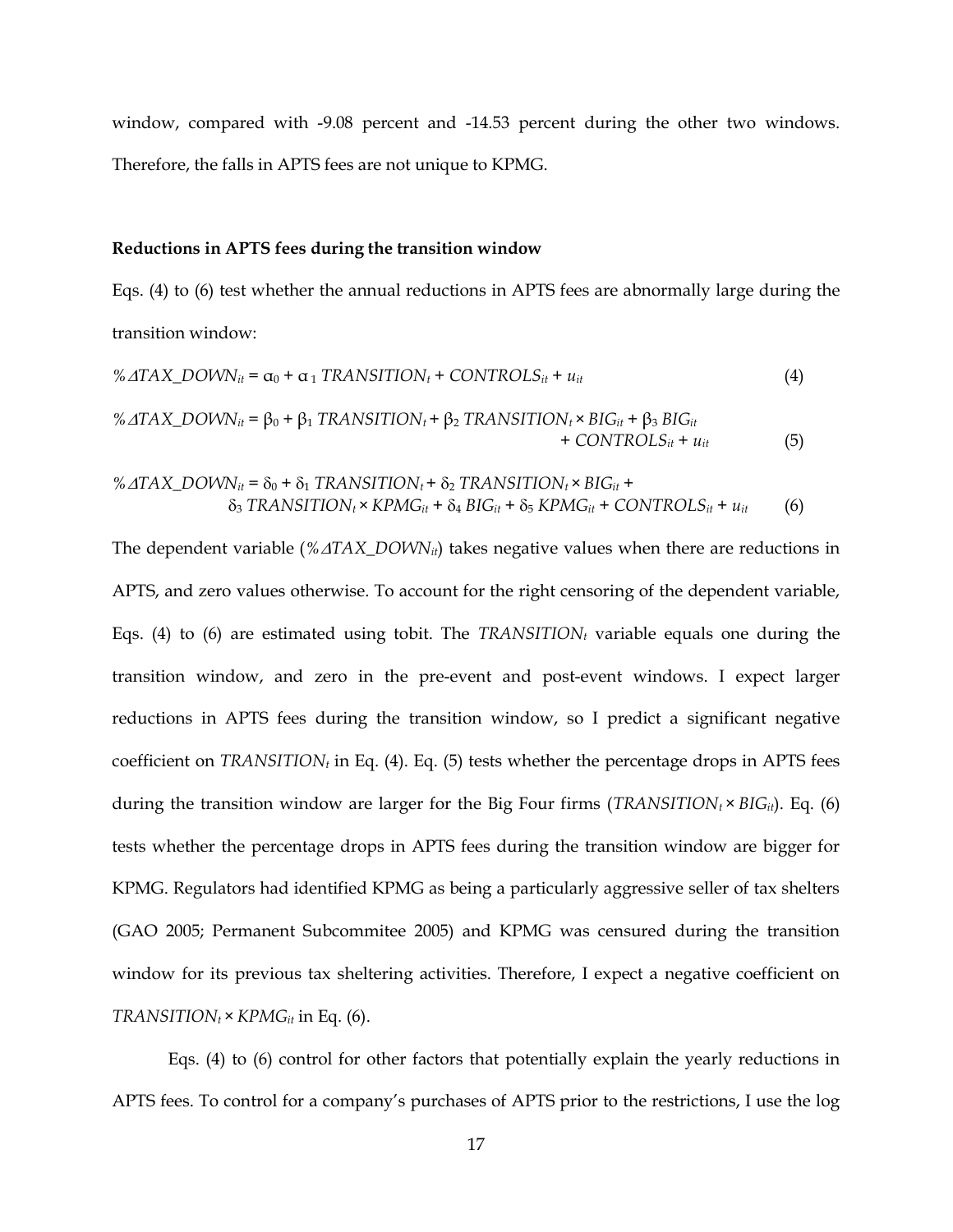of the fee paid by company  $i$  to its auditor for tax services during the final year of the pre-event window  $(LTP_i)$ . A company might reduce its purchases of tax and non-tax services at the same time in order to signal that its auditor is not compromised by the fees it receives from both types of non-audit service (Maydew and Shackeldford 2007). I therefore control for the contemporaneous reductions in the fees for other non-audit services (% $\triangle$ OTHER\_DOWN<sub>it</sub>). I also control for company size  $(LTA_{it} =$  the log of assets), whether the company is traded on a stock exchange ( $EXCH_{it}$ ), whether the company is reporting a loss ( $LOSSt_{it}$ ), and whether the company is headquartered in the US  $(US\_CO_{it})$ . <sup>17</sup> Table 2 reports descriptive statistics for these variables. The Big Four firms comprise 76.4 percent of the sample, 58.6 percent of observations are traded on a stock exchange, 30.6 percent of companies report losses, and 90.5 percent are head-quartered in the US.

#### [INSERT TABLE 2 HERE]

#### Regression results for Eqs. (4) to (6)

Table 3 reports the tobit regression results for Eqs. (4) to (6). Col. (1) shows that the coefficient on TRANSITION<sub>t</sub> is negative and highly significant (t-stat.  $= -26.87$ ). This means that there was an abnormally large drop in APTS fees during the transition window, which is when the PCAOB restrictions came into effect. The coefficient on  $TRANSITION<sub>t</sub>$  shows a 22 percent reduction in APTS fees during each year of the transition window. The transition window is approximately 27 months long as it comprises fiscal years that begin or end in the period from July 26, 2005 to October 31, 2006. Therefore, the estimated reduction in APTS fees during the transition window as a whole is 49.5 percent (=  $-0.22 \times 27/12$ ). This estimate is in line with Panel

<sup>&</sup>lt;sup>17</sup> The sample includes both US and non-US companies because the APTS restrictions apply to all SEC registrants regardless of their location. Nevertheless, the results are very similar when the regressions are estimated using just the US companies.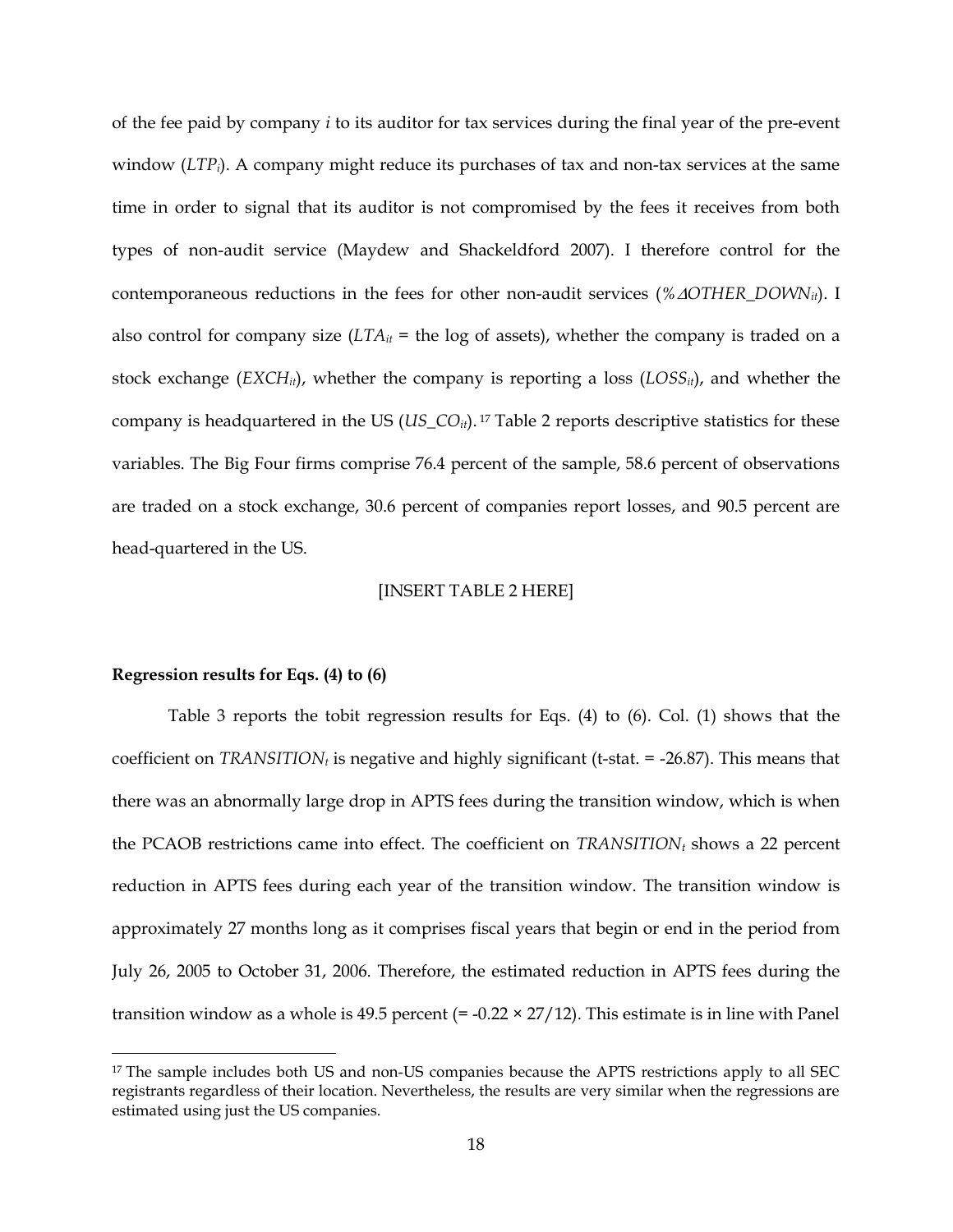A of Table 1, which shows that mean APTS fees fall by 21.5 percent and 24.7 percent in 2005 and 2006, respectively. Clearly, these results indicate a large negative shock to auditors' tax services during the transition window.

#### [INSERT TABLE 3 HERE]

In Col. (2) the coefficient on TRANSITION<sub>t</sub>  $\times$  BIG<sub>it</sub> is insignificant. In Col. (3) the coefficient on TRANSITION<sub>t</sub>  $\times$  KPMG<sub>it</sub> is negative and significant (t-stat. = -2.75). Therefore, the reductions in APTS fees are significantly larger for KPMG than the other Big Four firms. The coefficients in Col. (3) show that, over the transition window as a whole, the estimated reductions in APTS fees are approximately 60.75 percent for KPMG, 47.25 percent for the other three Big Four firms, and 56.25 percent for the non-Big Four firms.

Turning to the control variables, there are significant negative coefficients on  $LTP_i$ , signifying larger reductions in APTS among the companies that spent more on APTS during the last year of the pre-event window. The coefficients on  $% \triangle$  OTHER\_DOWN<sub>it</sub> are significantly positive, indicating that companies reduce their APTS purchases at the same time they reduce their purchases of other non-audit services. The significant negative coefficients on  $LTA_{it}$ ,  $LOSS_{it}$ and  $EXCH_{it}$  show that the reductions in APTS are bigger among companies that are larger, lossmaking, and not traded on a stock exchange.

#### Identifying the treatment and control groups

Having established that there were large falls in APTS fees during the transition window, I next assign each company to a treatment or control group. Company  $i$  is assigned to the treatment group (TREAT<sub>i</sub> = 1) if its APTS fee falls by at least 75 percent during the transition window; otherwise company *i* is assigned to the control group (TREAT<sub>i</sub> = 0). The TREAT<sub>i</sub>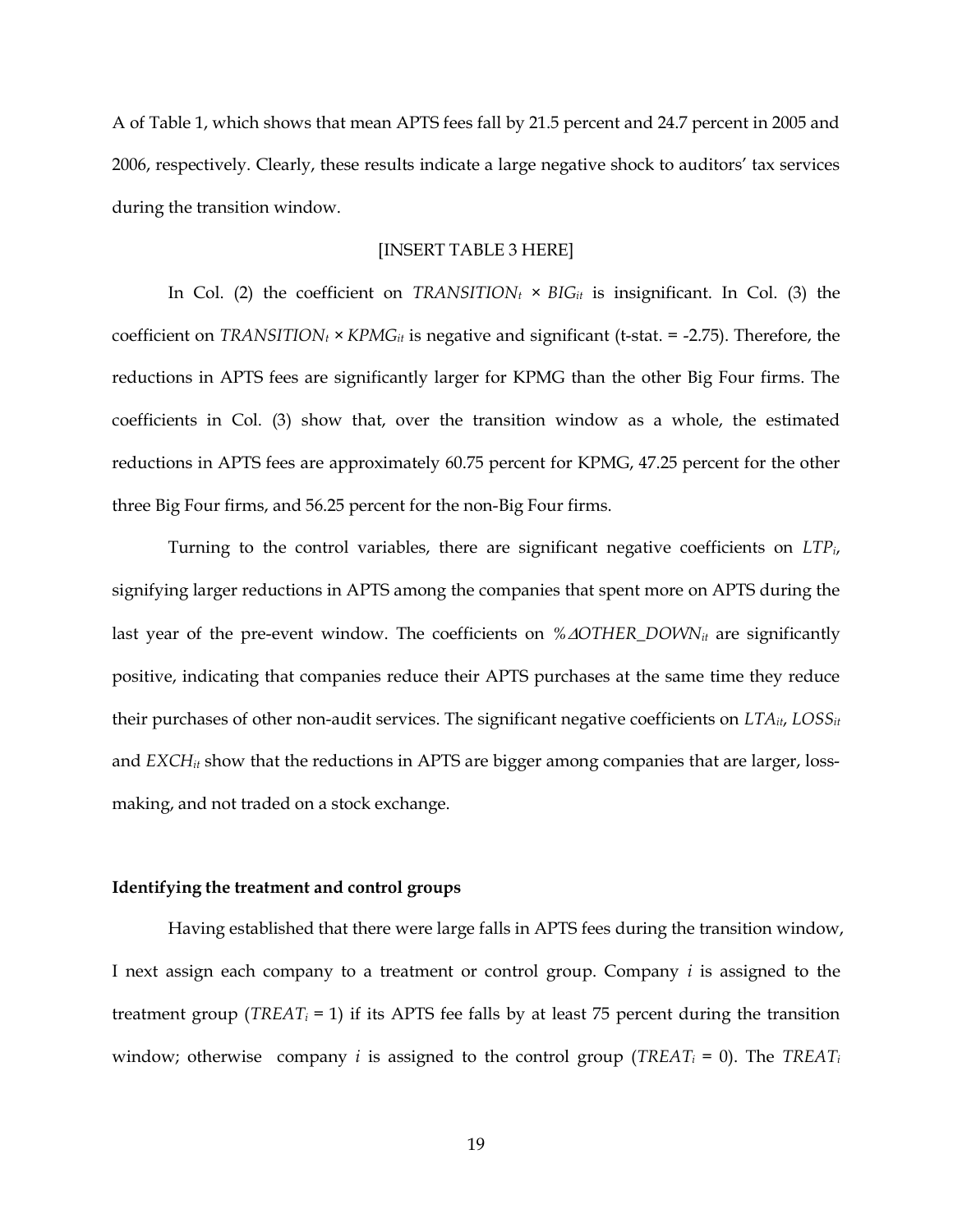variable has no time subscript because company  $i$  is assigned to the same group throughout the entire sample period.

#### [INSERT TABLE 4 HERE]

 Table 4 shows that there are significant differences in company characteristics between the treatment and control groups, suggesting that the group assignment is non-random and potentially endogenous (Gow, Larcker, and Reiss 2015). <sup>18</sup> To mitigate these differences in observable characteristics, I match each treatment observation to an observation in the control group that has the closest propensity score. I obtain the propensity scores by estimating separate probit models for each window, where the dependent variable is  $TREAT_i$  and the independent variables are  $LTP_i$ , % $\triangle$ OTHER\_DOWN<sub>it</sub>, BIG<sub>it</sub>, KPMG<sub>it</sub>, LTA<sub>it</sub>, EXCH<sub>it</sub>, LOSS<sub>it</sub> and US  $CO_{it}$ .

Panels A to C of Table 4 show how matching affects the characteristics of companies in the control group vis-à-vis the treatment group. There are large and highly significant differences between the treatment and unmatched control groups. In contrast, the differences are much smaller and are mostly insignificant between the treatment and matched control groups. This illustrates that propensity score matching helps to align the observable characteristics of the treatment and control groups.

However, there are important drawbacks to using matched samples. One is a reduction in testing power because matching significantly reduces the size of the control group. A second is that inferences can be highly sensitive to the criteria used in the matching process (DeFond, Erkens, and Zhang 2014). Moreover, seemingly innocuous changes in matching variables can substantially change the composition of the control group, essentially allowing the researcher to

<sup>&</sup>lt;sup>18</sup> Unfortunately, there are few archival settings where assignment to the treatment and control groups is completely random (Gow et al. 2015).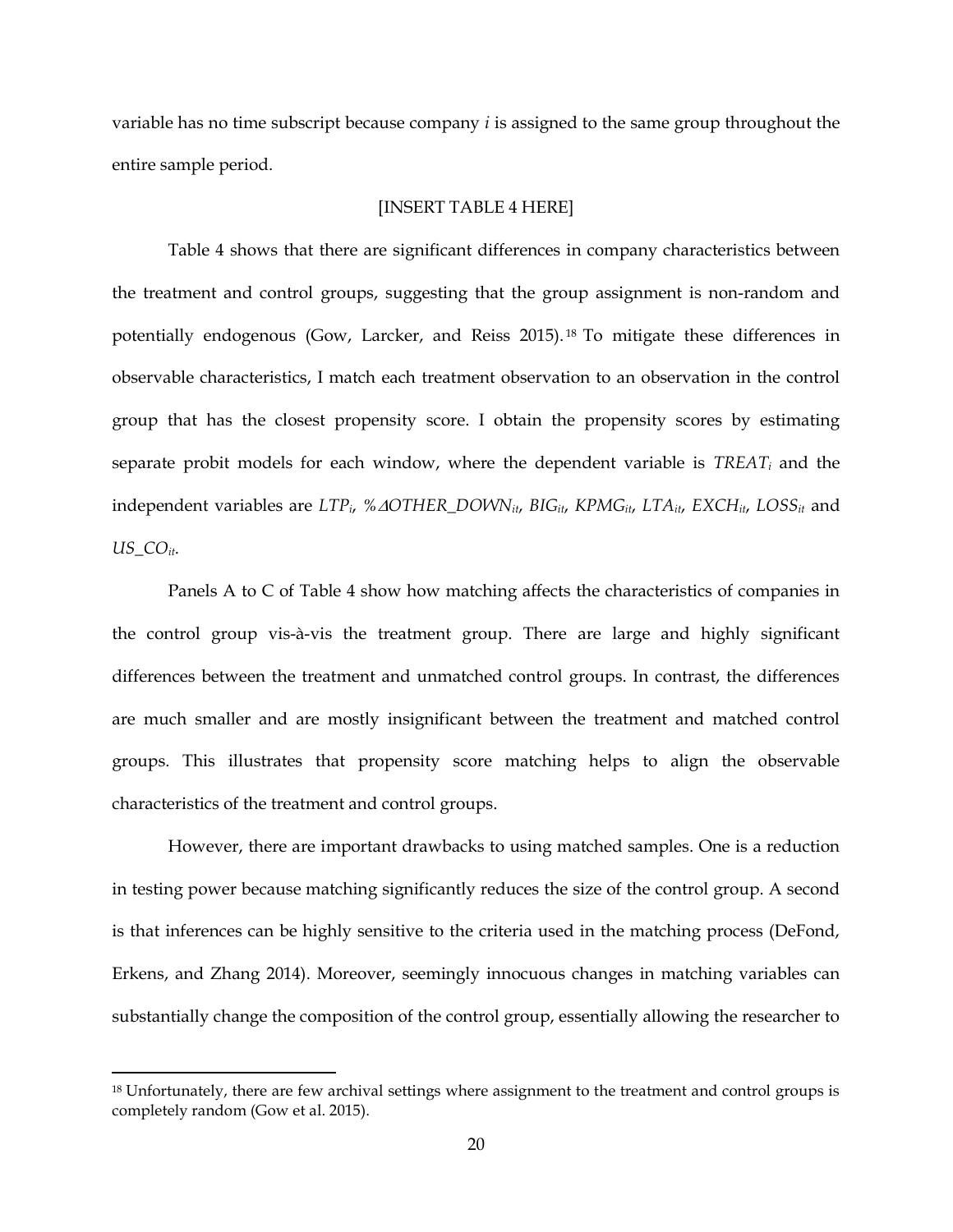"re-sample" the population many times (Shipman, Swanquist, and Whited 2014). Given these drawbacks, I report results using the full sample as well as the matched sample. Further, I acknowledge that matching may not mitigate any unobserved differences between the treatment and control groups (Lennox, Francis, and Wang 2012).

#### Accounting misstatements, tax-related misstatements, and going-concern audit opinions

I use the DiD design to test whether there are significant changes in audit quality for the treatment group relative to the control group after the restrictions on APTS are introduced. A key assumption of the DiD design is that the treatment and control groups exhibit parallel trends for the outcome variables outside of the period in which the treatment group is subject to the quasi-exogenous shock (Roberts and Whited 2013; Atanasov and Black 2015). To verify whether this assumption is met in the data, Table 5 reports the frequencies of accounting misstatements (Panel A), tax-related misstatements (Panel B), and going-concern audit opinions (Panel C) for the treatment and control groups.

#### [INSERT TABLE 5 HERE]

Consistent with the DiD assumption of parallel trends during the pre-event window, Panel A shows that accounting misstatements trend downwards for both the treatment and control groups from 2002 to 2005. Similar parallel trends are observed in Panel B for the taxrelated misstatements. Panel C shows that the parallel trends assumption also appears to hold for going-concern opinions, which decline from 2002 to 2005 for both the treatment group and the control group.<sup>19</sup>

<sup>&</sup>lt;sup>19</sup> To test the parallel trends assumption, I estimate the following models using observations from the preevent window only (i.e., fiscal years ending on or before July 26, 2005): Pr (Dep.  $Var_{it} = 1$ ) = F  $\left[\alpha_0 + \alpha_1 \text{ TREND}_t + \alpha_2 \text{ TREAT}_i + \alpha_3 \text{ TREAT}_i \times \text{ TREND}_t + u_{it}\right]$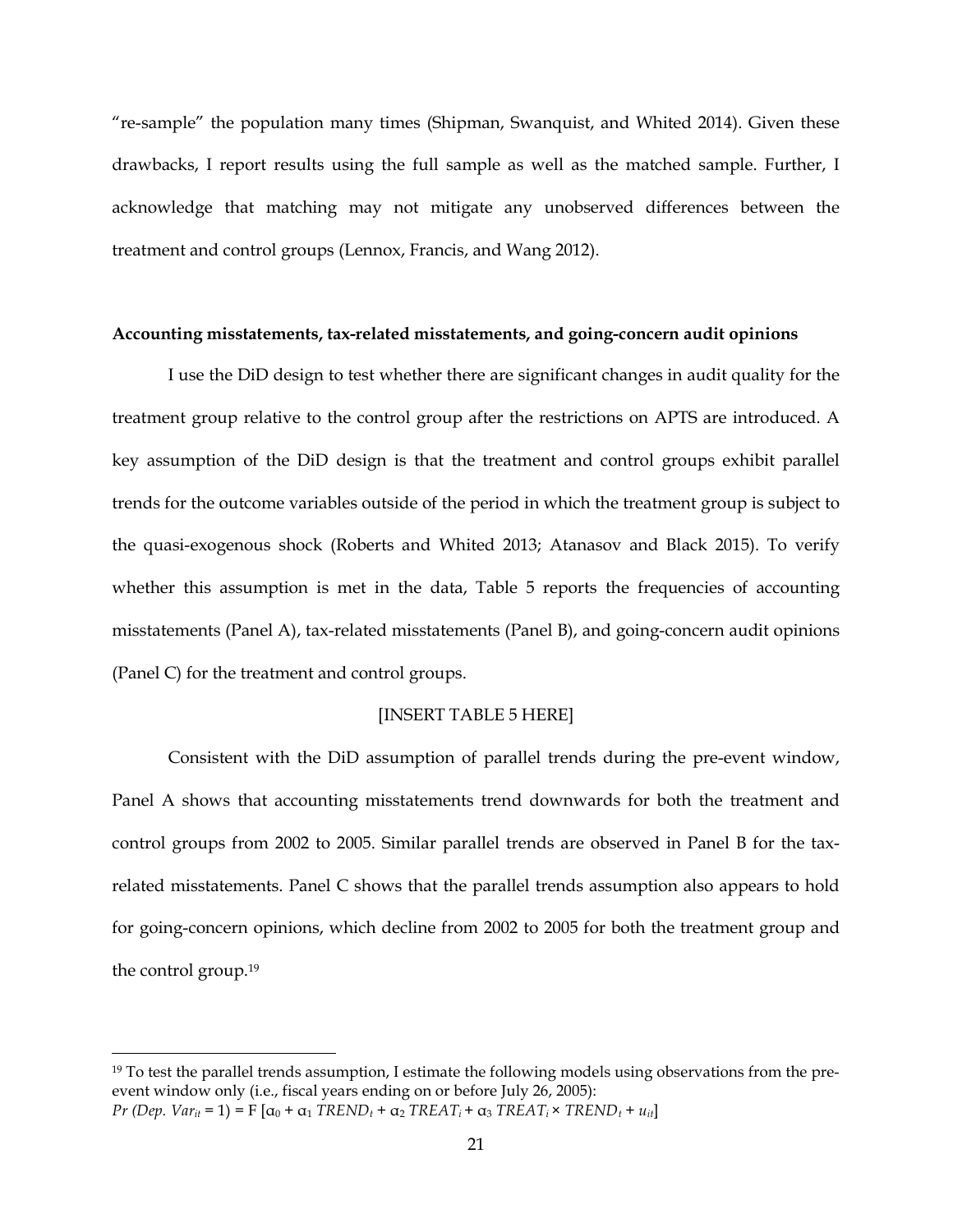Table 5 shows that the treatment group has a higher proportion of misstatements and tax-related misstatements compared with the two control groups. In Panel A, the differences in misstatement frequencies between the treatment and unmatched control groups are significant in all eight sample years. When the comparison is to the matched control group, the differences are significant in six of the eight years. Similarly, Panel B shows that the treatment group has more tax-related misstatements than the two control groups. The differences are significant in all eight years for the treatment vs. unmatched comparison and significant in five of the eight years for the treatment vs. matched comparison. Panel C shows that the differences in goingconcern opinions between the treatment and control groups are mostly insignificant.

Panel D of Table 5 aggregates the observations into pre-event and post-event windows. Consistent with Panels A and B, the treatment companies have significantly more misstatements and tax-related misstatements than the control groups in both the pre-event window and the post-event window. The univariate DiD tests show that the differences between the treatment and control groups do not change significantly when moving from the pre-event window to the post-event window. Similarly, the DiD tests are insignificant for goingconcern opinions. Overall, these results do not support the view that audit quality improves more for the treatment group than the control group after the regulatory restrictions on APTS.

#### Regression results for Eqs. (1) to (3)

Table 6 reports the logit results for Eqs. (1) to (3). The models of accounting misstatements in Cols. (1) and (2) have significant positive coefficients on  $TREAT_i$  in both the

The dependent variables are  $MISS_{it}$ , TAXMISS<sub>it</sub>, and  $GC_{it}$ . The treatment variable is TREAT<sub>i</sub>, which denotes whether the company belongs to the treatment or control groups. The  $TREDD_t$  variable is a count of the number of days from the start of the sample period (January 1st 2002) to the end of the pre-event window (July 26, 2005). Consistent with the parallel trends assumption, I find no significant differences in the trend rate between the treatment sample and the matched control sample during the pre-event window (i.e., the  $\alpha_3$  coefficients are insignificantly different from zero).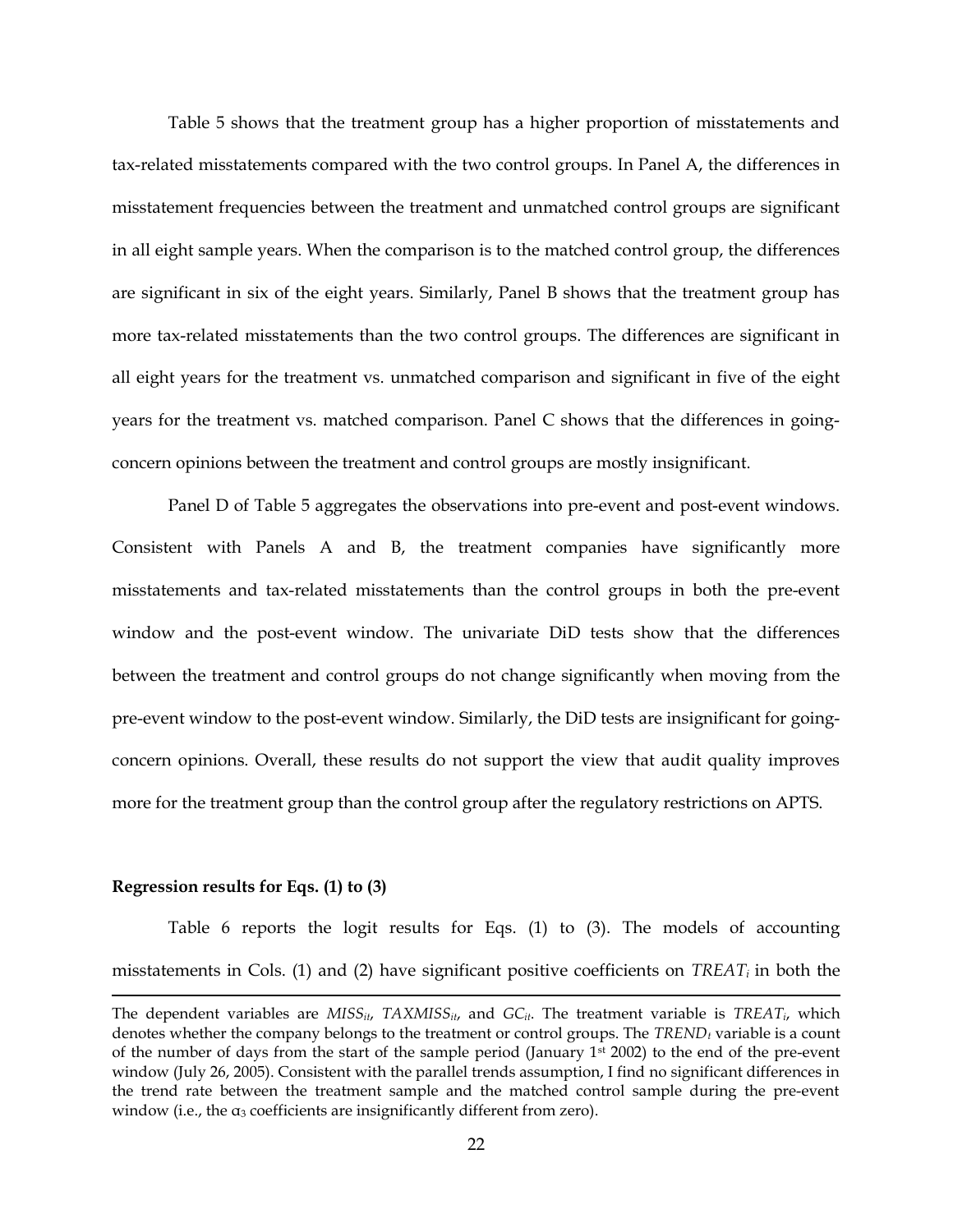full sample and the matched sample  $(z$ -stats.  $= 3.39, 2.30$ ). Therefore, the treatment companies are more likely than the control companies to misstate their financial statements during the preevent window. Similarly, there are significant positive coefficients on  $TREAT_i$  in the models of tax-related misstatements in Cols. (3) and (4) (z-stats. = 3.10, 1.87). Therefore, the treatment companies are more likely than the control companies to misstate their financial statements for tax-related reasons. The  $T_{i}$  coefficients are insignificant in the models of going-concern reporting in Cols. (5) and (6).

Turning next to the DiD tests, Table 6 shows that the  $TREAT_i \times POST_t$  coefficients are statistically insignificant at the 5 percent level in all six columns of Table 6. This suggests no significant change in misstatements, tax-related misstatements or going-concern opinions for the treatment group relative to the control group after the restrictions on auditors' tax services come into effect. Therefore, the evidence does not suggest a significant improvement in audit quality after Rules 3521, 3522, and 3523.

#### [INSERT TABLE 6 HERE]

Results for the control variables in Col. (1) show that loss-making and small companies have significantly higher rates of misstatement. Audit fees are positively related to misstatements, signifying that auditors charge higher fees when companies have a higher risk of misstatement (Lobo and Zhao 2013). The coefficients on  $POST_t$  are significantly negative, because misstatements occur less often in the post-event window (see Table 5). The audit reporting models show that companies are more likely to receive going-concern opinions when they are are small, loss-making, not traded on a stock exchange, and not head-quartered in the US. Consistent with Kaplan and Williams (2012), Big Four clients are less likely to receive going-concern opinions. Audit fees are positively related to going-concern opinions, which is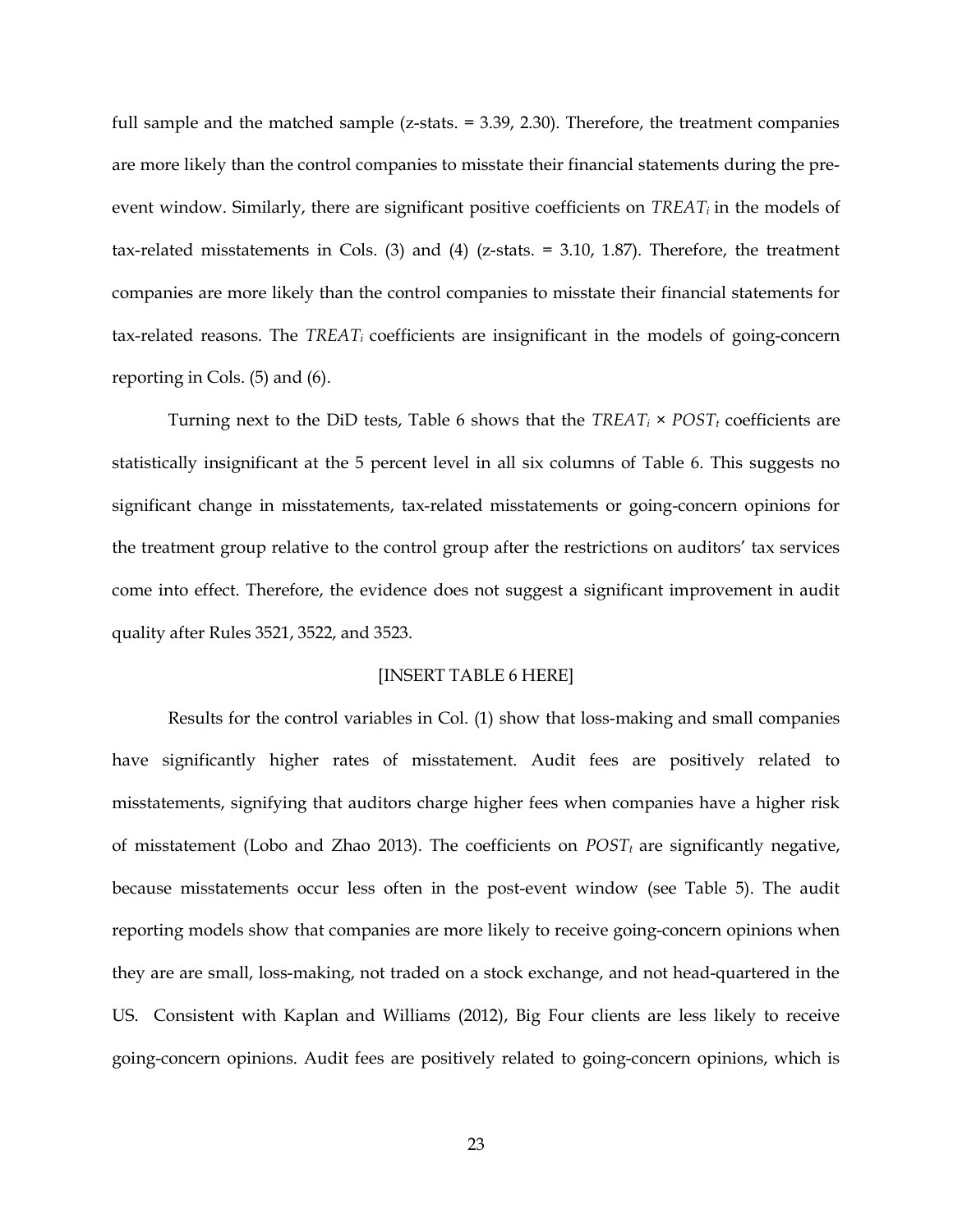consistent with auditors undertaking more testing and charging a risk premium when companies have going-concern difficulties (Geiger and Rama 2003).

#### Is the lack of statistical significance due to low power tests?

Appropriate caution is needed when drawing inferences from insignificant results because of potential concerns that the tests lack power. Two factors suggest that low power may not be responsible for the insignificant results. First, the  $TREAT_i \times POST_t$  coefficients are very small as well as statistically insignificant. For example, the TREAT<sub>i</sub>  $\times$  POST<sub>t</sub> coefficient in Col. (1) of Table 6 is -0.04, which translates to a reduction of just -0.39 percent in the estimated probability of a misstatement. Second, I formally investigate the power of the DiD tests in two ways. I begin by determining whether the  $TREAT_i \times POST_t$  coefficients would have been statistically significant if the coefficients had been large enough to fully offset the significant positive coefficients on TREAT<sub>i</sub> in Cols. (1) to (4). In each column, the TREAT<sub>i</sub>  $\times$  POST<sub>t</sub> coefficients are significantly different from minus one times the coefficients on  $TREAT_i$  (p-values < 0.05). This means the DiD results would have been statistically significant if misstatements and tax-related misstatements had occurred with equal frequency for the treatment and control groups during the post-event window. Next, I re-estimate Cols. (1) to (4) after imposing the restriction that the coefficient on  $TREAT_i \times POST_t$  is equal to minus one times the coefficient on  $TREAT_i$ . The logit regressions with these coefficient restrictions yield significant negative coefficients on TREAT<sub>i</sub>  $\times$ POST<sub>t</sub> (z-stats. = -3.36, -2.29, -3.07, -1.86). This means the TREAT<sub>i</sub>  $\times$  POST<sub>t</sub> coefficients are statistically significant under the restriction that they fully offset the positive coefficients on TREATi. Taken together, these results suggest that low power does not explain the lack of significant results for  $TREAT_i \times POST_t$  in Cols. (1) to (4) of Table 6. However, I acknowledge that a similar statement cannot be made about the models of going-concern reporting in Cols. (5)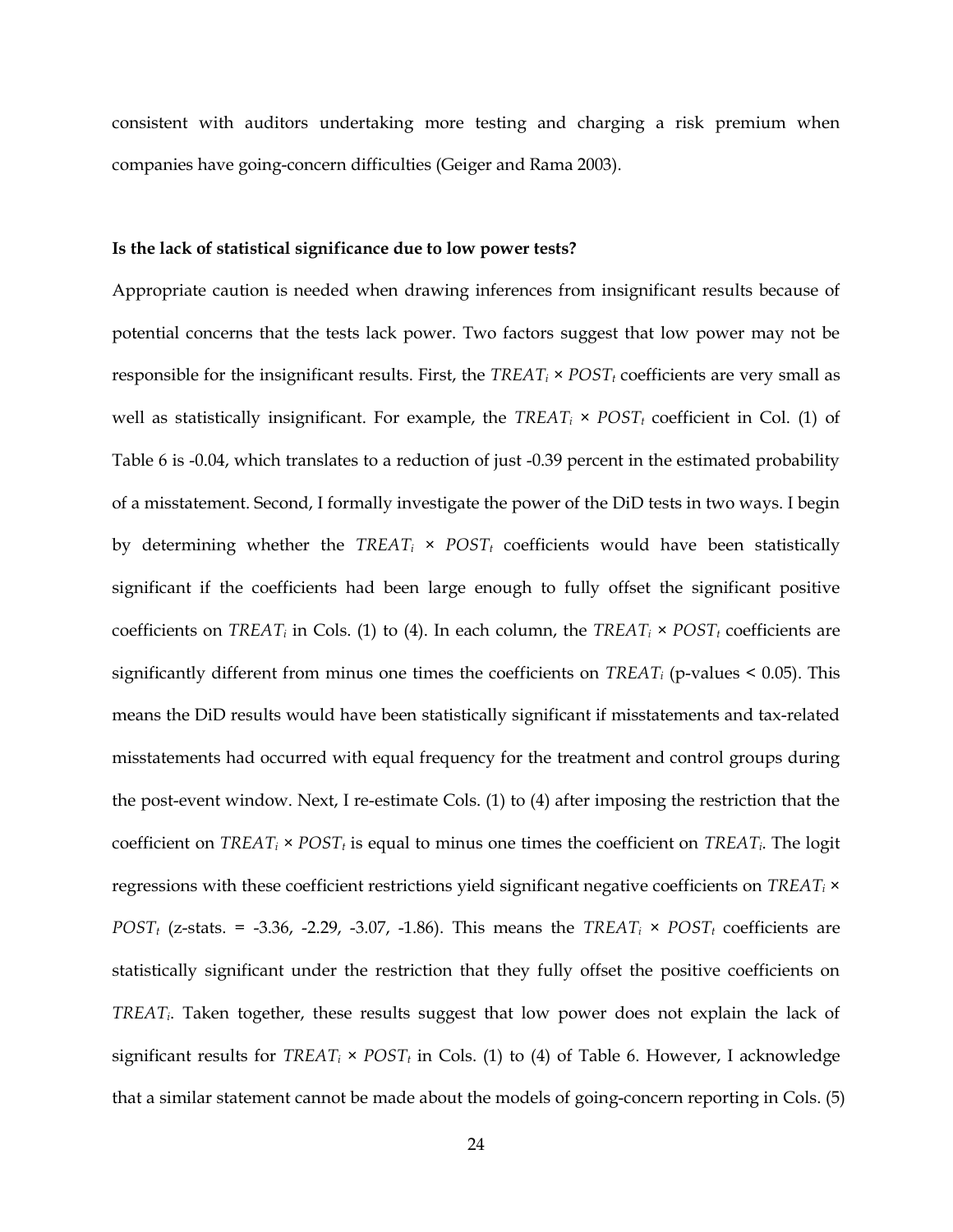and (6), where the coefficients on  $TREAL_i$  are small and statistically insignificant. Thus, the results for going-concern opinions could lack significance because the going-concern variable does not provide a powerful test of the impact of APTS fees on audit quality. Moreover, I acknowledge that the matched sample tests suffer from lower power because they rely on substantially smaller samples.

#### V. UNTABULATED SUPPLEMENTARY ANALYSES

#### Auditor changes

Companies could respond to the APTS restrictions by switching to a new auditor while continuing to purchase aggressive tax services from their former auditor (Cook and Omer 2013). Moreover, auditor changes could contaminate the comparisons of audit quality between the pre-event and post-event windows. To address this, I add an auditor change dummy to Table 6, where  $AUDCH_i$  equals one if company *i* changes auditor at least once during the sample period, and zero otherwise. I also include the interaction variable  $AUDCH_i \times POST_t$  because auditor changes could cause audit quality to change between the pre-event and post-event windows. Including  $AUDCH_i$  and  $AUDCH_i \times POST_t$  has little effect on the results of Table 6. The TREAT<sub>i</sub> coefficients remain positive and significant in Cols. (1) to (4) and insignificant in Cols. (5) and (6), while the  $T_{i} \times POST_{t}$  coefficients remain insignificant in all six columns. The untabulated results for  $AUDCH_i$  and  $AUDCH_i \times POST_t$  are mixed. The  $AUDCH_i$  coefficients are significantly positive in Cols. (1) and (2) which shows that auditor change companies have more misstatements. However, the  $AUDCH<sub>i</sub>$  coefficients are insignificant in Cols. (3) to (6). The AUDCH<sub>i</sub>  $\times$  POST<sub>t</sub> coefficients are significantly positive in Col. (1), significantly negative in Col. (6), and insignificant in the other four columns.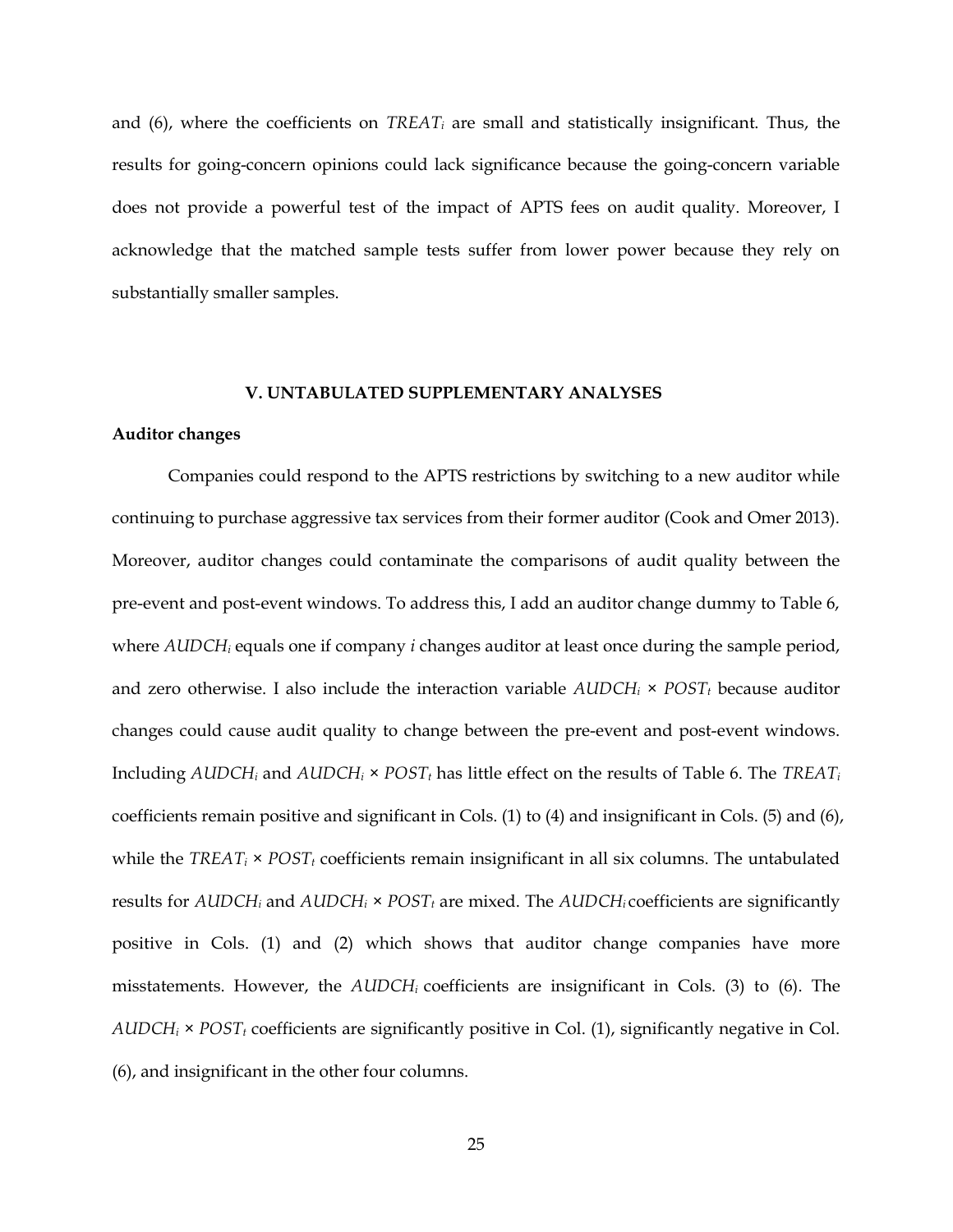#### Treatment and control groups

To assess whether the results are robust to using a cut-off of -75 percent, I use other thresholds to assign companies to the treatment and control groups. Using a threshold of -100 percent, the TREAT<sub>i</sub> coefficients remain positive and significant in Cols. (1) to (4) while they remain insignificant in Cols. (5) to (6); the TREAT<sub>i</sub>  $\times$  POST<sub>t</sub> coefficients remain insignificant in all six columns. Using a threshold of -50 percent, the  $TREAT_i$  coefficients are positive and significant in Cols. (1) to (3) and insignificant in Cols. (4) to (6), while the TREAT<sub>i</sub>  $\times$  POST<sub>t</sub> coefficients remain insignificant throughout.

#### Overstatements and understatements

Accounting misstatements include both irregularities and errors (Hennes, Leone, and Miller 2008). Theory suggests that threats to auditor independence can reduce an auditor's incentives to exert effort (Thoman 1996), which makes it more likely that an auditor would fail to detect accidental reporting errors as well as irregularities. Accordingly, I keep both types of misstatement in my main analysis. The statistics on overstatements and understatements suggest that most misstatements are motivated by an intention to overstate net income or net assets rather than by accidental reporting errors. In the full (matched) samples, 86.02 (85.90) percent of misstatements result in net income or net assets being overstated whereas only 13.98 (14.10) percent are understatements. Further, 76.12 (74.85) percent of tax-related misstatements result in net income or net assets being overstated whereas 23.88 (25.15) percent are understatements. In an untabulated analysis, I estimate the Table 6 models separately for overstatements and understatements. In the models of overstatements, the  $TREAT_i$  coefficients are positive and significant in Cols. (1), (2) and (3) but insignificant in Col. (4), while the TREAT<sub>i</sub>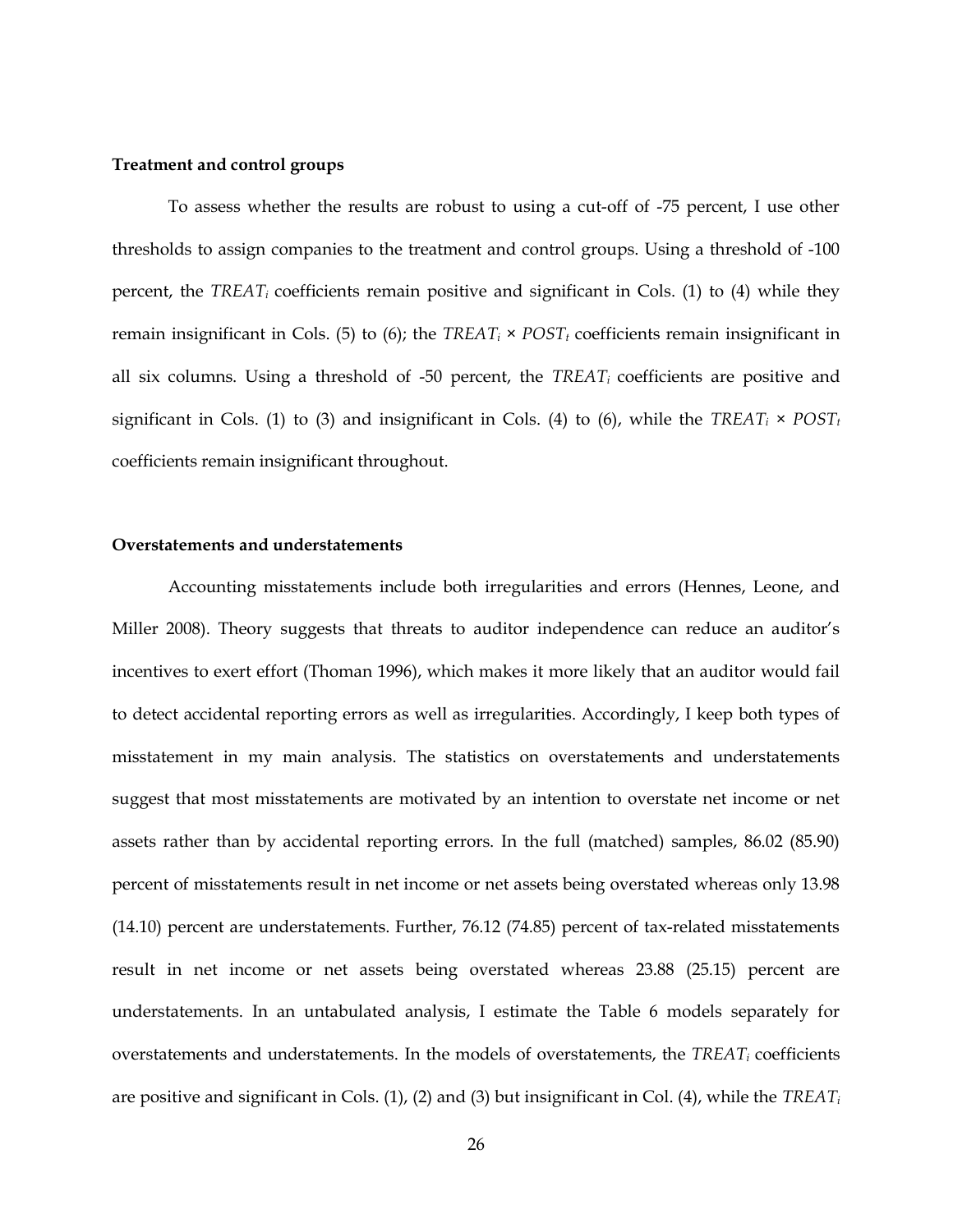$\times$  POST<sub>t</sub> coefficients are insignificant in all four columns. In the models of understatements, all the TREAT<sub>i</sub> coefficients are positive and significant while all the TREAT<sub>i</sub>  $\times$  POST<sub>t</sub> coefficients are insignificant.

#### Market reactions to news of the regulatory restrictions

Regulators stated that the APTS restrictions were introduced in order to protect investors (PCAOB, 2004; SEC, 2006). However, investors might view the restrictions as harmful because the restrictions could result in companies paying higher taxes (Frischmann, Shevlin, and Wilson 2008). To investigate investor perceptions, I examine the market reactions to six events that signaled a higher likelihood of APTS restrictions being imposed: 1) The PCAOB's roundtable discussion (July 14, 2004), 2) The PCAOB's proposed restrictions on APTS (December 14, 2004), 3) The GAO's report on tax shelters sold by audit firms (February 1, 2005), 4) The Permanent Subcommittee's recommendation that the PCAOB adopt the proposed rules (February 8, 2005), 5) The PCAOB's adoption of the rules (July 26, 2005), and 6) The SEC's approval of the rules (April 19, 2006). I calculate three-day cumulative abnormal returns (CAR[-  $1,+1$ ) centered on each event date using the equally-weighted market return. (Inferences are similar using the value-weighted market return.) Stock returns are obtained from CRSP for 23,292 observations. <sup>20</sup> Summing over the six events, I find the market reaction is not significantly different between the treatment and control groups (t-stat. = 1.02). This suggests that investors did not perceive the rules as being beneficial or harmful. This is consistent with the DiD results in Table 6 which show no change in audit quality after the rules are introduced.

<sup>&</sup>lt;sup>20</sup> Matching is unnecessary when examining market reactions because observable differences between the treatment and control companies should be priced by an efficient stock market well in advance of the event dates.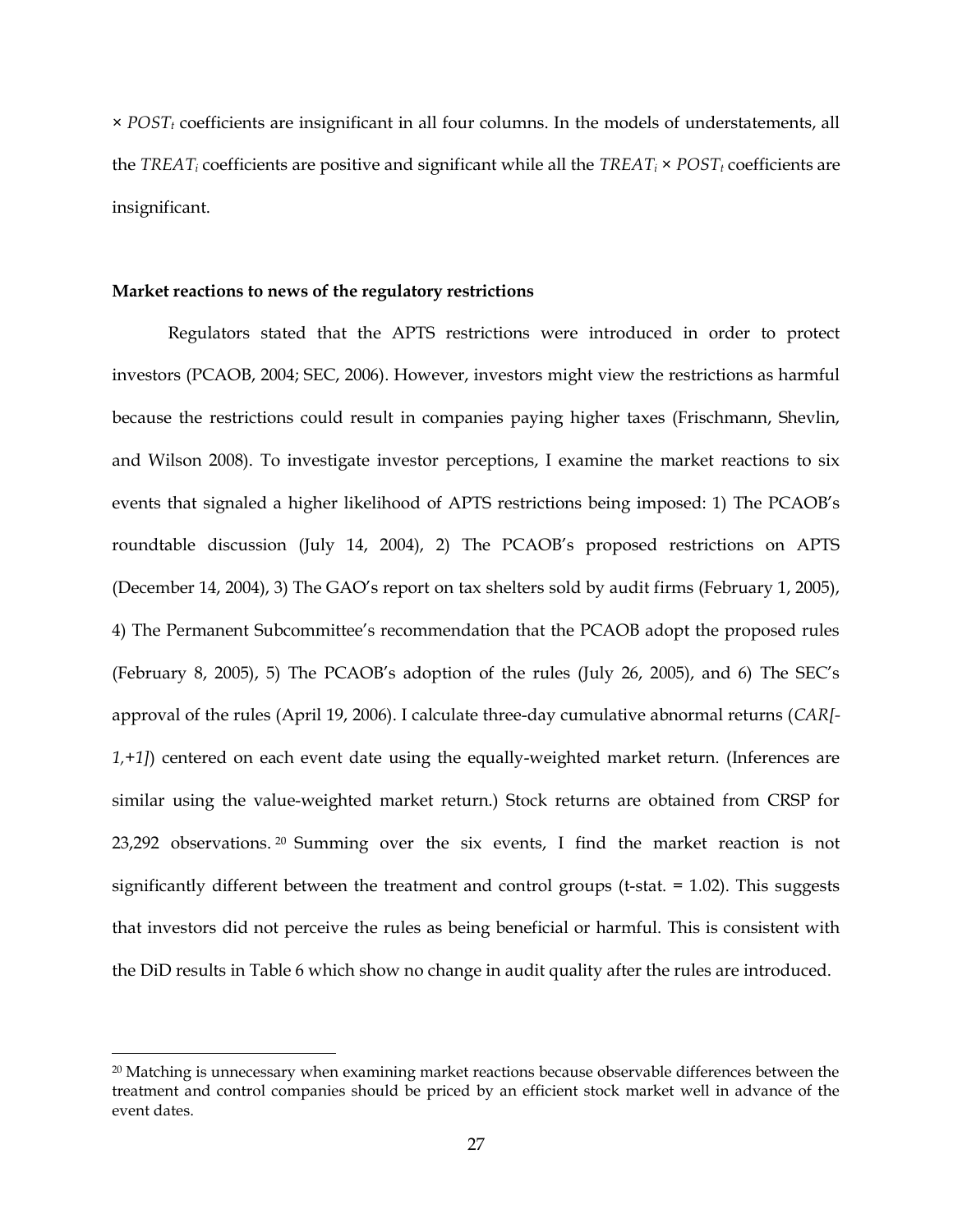#### VI. CONCLUSIONS

The PCAOB introduced restrictions on auditors' tax services because of three concerns. First, audit firms were charging tax fees on a contingent basis, which was a violation of the AICPA's Code of Professional Conduct. Second, audit firms were selling aggressive tax schemes to their audit clients. Third, audit firms were selling personal tax services to executives with financial reporting responsibilities. The rules introduced in 2005-2006 were intended to improve auditor independence and, by extension, the quality of financial reporting. However, some argued that the rules might have unintended negative consequences for a couple of reasons. One is that there would be less information sharing between the audit side and tax side and this could result in worse audit quality. A second is that audit firms are motivated to consider the risk of a client restatement, whereas other tax service providers do not bear any responsibility for their clients' financial statements and so they are less likely to consider whether their tax advice might result in a material misstatement.

 Consistent with the restrictions having a chilling effect on the provision of tax services by audit firms, I find large and highly significant reductions in APTS fees when the restrictions were introduced. Further, the companies that significantly reduced their APTS purchases when the restrictions were introduced had exhibited significantly more accounting misstatements and more tax-related misstatements during the period prior to the restrictions. However, I find no evidence that these companies experience an improvement in audit quality subsequent to the restrictions. To the contrary, I find that they continue to have significantly more accounting misstatements and tax-related misstatements in the period after the APTS restrictions.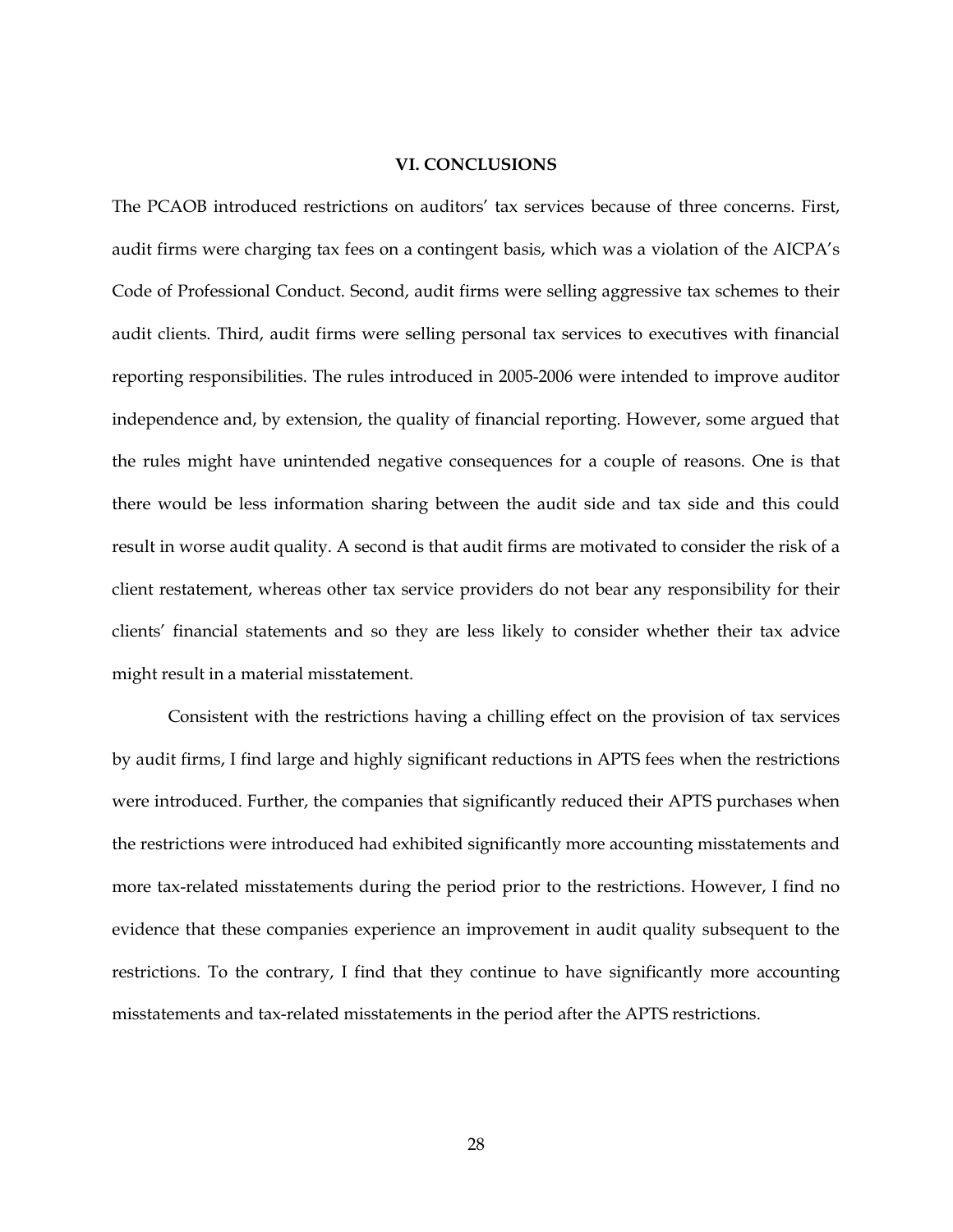#### REFERENCES

- Abernathy, J., M. Barnes, and C. Stefaniak. 2013. A summary of 10 years of PCAOB research: What have we learned? Journal of Accounting Literature 32: 30-60.
- Anantharaman, D. 2012. Comparing self-regulation and statutory regulation: Evidence from the accounting profession. Accounting, Organizations and Society 37 (2): 55–77.
- Atanasov, V., and B. Black. 2015. The trouble with instruments: Re-examining shock based IV designs. Working paper.
- Balakrishnan, K., J. Blouin, and W. Guay. 2014. Does tax aggressiveness reduce financial reporting transparency? Working paper.
- Bronson, S., C. Hogan, M. Johnson, and K. Ramesh. 2011. The unintended consequences of PCAOB auditing standard Nos. 2 and 3 on the reliability of preliminary earnings releases. Journal of Accounting and Economics 51 (1–2): 95–114.
- Choudhary, P., A. Koester, and R. Pawlewicz. 2014. Do auditor-provided tax services generate knowledge spillover? Working paper, Georgetown University and George Mason University.
- Cook, K., R. Huston, and T. Omer. 2008. Earnings management through effective tax rates: The effects of tax planning investment and the Sarbanes-Oxley Act of 2002. Contemporary Accounting Research 25 (2): 447–471.
- Cook, K., and T. Omer. 2013. The cost of independence: Evidence from firms' decisions to dismiss auditors as tax-service providers. Working paper.
- Craswell, A., D. Stokes, and J. Laughton. 2002. Auditor independence and fee dependence. Journal of Accounting and Economics 33 (2): 253-275.
- Dee, C., A. Lulseged, and T. Zhang. 2011. Client stock market reaction to PCAOB sanctions against a Big 4 auditor. Contemporary Accounting Research 28 (1): 263–291.
- DeFond, M., and J. Zhang. 2014. A review of archival auditing research. Journal of Accounting and Economics 58 (2-3): 275-326.
- DeFond, M., D. Erkens, and J. Zhang. 2015. Does PSM really eliminate the Big N audit quality effect? Worknig paper.
- DeFond, M., and C. Lennox. 2011. The effect of SOX on small auditor exits and audit quality. Journal of Accounting and Economics 52 (1): 21–40.
- DeFond, M., K. Raghunandan, and K. R. Subramanyam. 2002. Do non-audit service fees impair auditor independence? Evidence from going concern audit opinions. Journal of Accounting Research 40 (4): 1247–1274.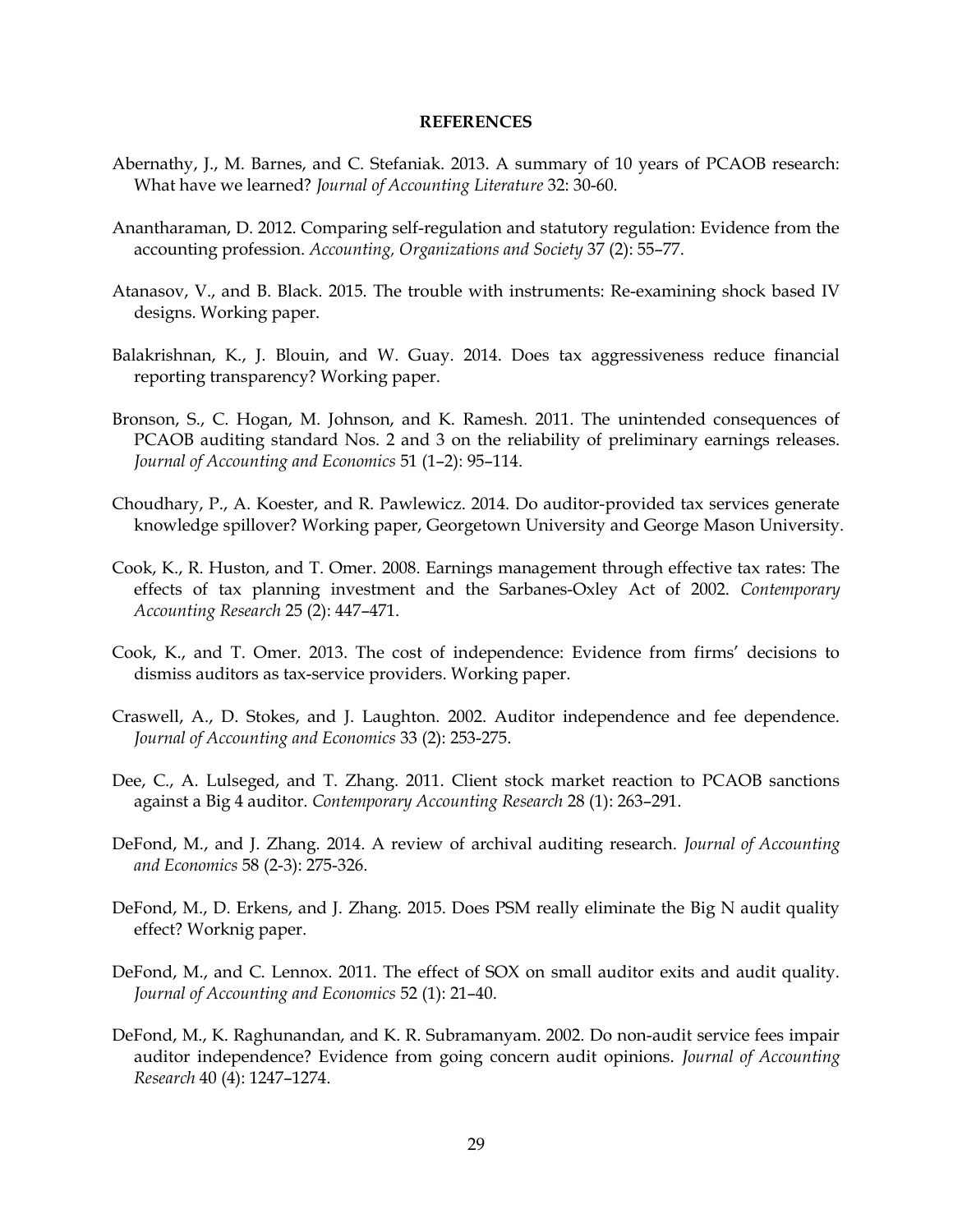- De Simone, L., Ege, M., and B. Stomberg. 2015. Tax internal control quality: The role of auditorprovided tax services. The Accounting Review 90 (4): 1469-1496.
- Desai, M. 2005. The degradation of reported corporate profits. The Journal of Economic Perspectives 19 (4): 171-192.
- Dhaliwal, D., C. Gleason, and L. Mills. 2004. Last-chance earnings management: using the tax expense to meet analysts' forecasts. Contemporary Accounting Research 21: 431-459.
- Donahoe, M., and W. R. Knechel. 2014. Does corporate tax aggressiveness influence audit pricing? Contemporary Accounting Research 31 (1): 284-308.
- Doogar, R., P. Sivadasan, and I. Solomon. 2010. The regulation of public company auditing: evidence from the transition to AS5. Journal of Accounting Research 48: 795-814.
- Ettredge, M., S. Scholz, and C. Li. 2007. Audit fees and auditor dismissals in the Sarbanes-Oxley era. Accounting Horizons 21: 371-386.
- Frischmann, P., Shevlin, T., and R. Wilson. 2008. Economic consequences of increasing the conformity in accounting for uncertain tax benefits. Journal of Accounting and Economics 46: 261-278.
- Gallemore, J., E. Maydew, and J. Thornock. 2014. The reputational costs of tax avoidance. Contemporary Accounting Research 31: 1103-1133.
- Geiger, M., and D. Rama. 2003. Audit fees, non-audit fees, and auditor reporting on stressed companies. Auditing: A Journal of Practice & Theory 22 (2): 53-69.
- Gleason, C., and L. Mills. 2011. Do auditor-provided tax services improve the estimate of tax reserves? Contemporary Accounting Research 28 (5): 1484-1509.
- Government Accountability Office. 2005. Tax shelters: Services provided by external auditors. Report to the Ranking Minority Member, Permanent Subcommittee on Investigations, Committee on Homeland Security and Governmental Affairs, U.S. Senate. GAO-05-171, February 2005.
- Gow, I., D. Larcker, and P. Reiss. 2015. Causal inference in accounting research. Working paper.
- Graham, J. R., M. Hanlon, T. Shevlin, and N. Shroff. 2014. Incentives for tax planning and avoidance: Evidence from the field. The Accounting Review 89 (3): 991-1023.
- Hanlon, M., G. Krishnan, and L. Mills. 2012. Audit fees and book-tax differences. The Journal of the American Taxation Association 34(1): 55-86.
- Hanlon, M., and J. Slemrod. 2009. What does tax aggressiveness signal? Evidence from stock price reactions to news about tax shelter involvement. Journal of Public Economics 93 (1-2): 126-141.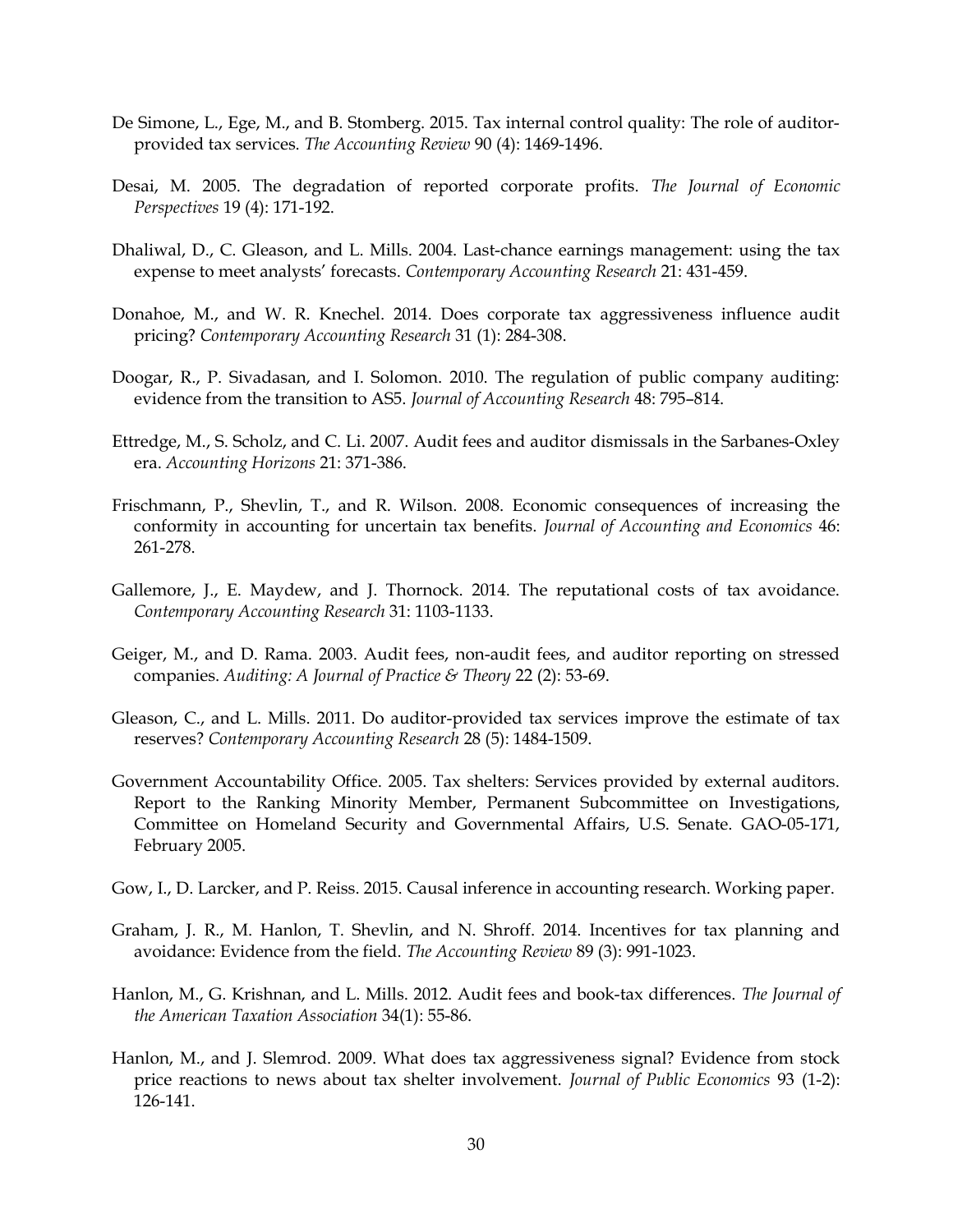- Harris, D., and J. Zhou. 2013. Auditor-provided tax consulting, knowledge spillovers, and reported weaknesses in internal control. Working paper.
- Hennes, K., A. Leone, and B. Miller. 2008. The importance of distinguishing errors from irregularities in restatement research: the case of restatements and CEO/CFO turnover. The Accounting Review 83: 1487–1519.
- Hennes, K., A. Leone, and B. Miller. 2014. Determinants and market consequences of auditor dismissals after accounting restatements. The Accounting Review 89 (3): 1051–1082.
- Kaplan, S., and D. Williams. 2012. The changing relationship between audit firm size and going concern reporting. Accounting, Organizations and Society 37: 322-341.
- Kinney, W., Z. Palmrose, and S. Scholz. 2004. Auditor independence, non-audit services, and restatements: Was the U.S. government right? Journal of Accounting Research 42 (3): 561-588.
- Kinney, W., and M. Shepardson. 2011. Do control effectiveness disclosures require SOX 404(b) internal control audits? A natural experiment with small US public companies. Journal of Accounting Research 49 (2): 413-448.
- Klassen, K., P. Lisowsky, and D. Mescall. 2015. The role of auditors, non-auditors, and internal tax departments in corporate tax aggressiveness. The Accounting Review, forthcoming.
- Krull, L., 2004. Permanently reinvested foreign earnings, taxes, and earnings management. The Accounting Review 79: 745-767.
- Lamoreaux, P., 2013. Does PCAOB inspection exposure affect auditor reporting decisions? Working paper University of Arizona.
- Lennox, C., J. Francis, and Z. Wang. 2012. Selection models in accounting research. The Accounting Review 87: 589-616.
- Lennox, C., and B. Li. 2014. Accounting misstatements following lawsuits against auditors. Journal of Accounting and Economics 57: 58-75.
- Lennox, C., and J. Pittman. 2010. Auditing the auditors: Evidence on the recent reforms to the external monitoring of audit firms. Journal of Accounting Economics 49 (1–2): 84–103.
- Lobo, G., and Y. Zhao. 2013. Relation between audit effort and financial report misstatements: Evidence from quarterly and annual restatements. The Accounting Review 88: 1385-1412.
- Maydew, E., and D. Shackelford. 2007. The changing role of auditors in corporate tax planning. In Taxing Income in the 21st Century, J. Slemrod and A. Auerbach, eds., University of Michigan Office of Tax Policy Research / University of California at Berkeley Burch Center, Cambridge University Press, 307-337.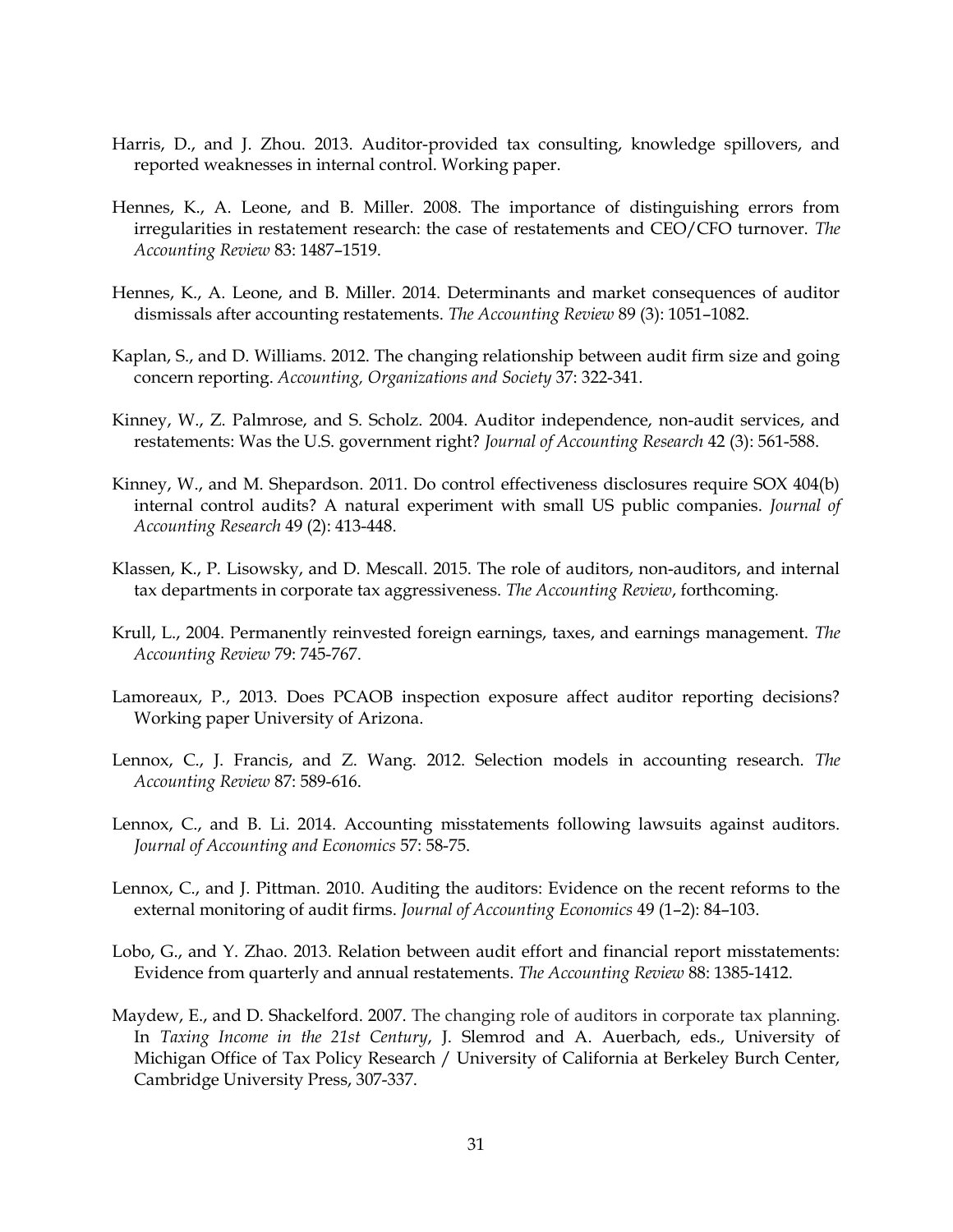- Mishra, S., K. Raghunandan, and D. Rama. 2005. Do investors' perceptions vary with types of non-audit fees? Evidence from auditor ratification voting. Auditing: A Journal of Practice and Theory 24 (2): 9-25.
- Omer, T., J. Bedard, and D. Falsetta. 2006. Auditor-provided tax services: The effects of a changing regulatory environment. The Accounting Review 81: 1095-1117.
- Palmrose, Z., and S. Scholz. 2004. The circumstances and legal consequences of non-GAAP reporting: evidence from restatements. Contemporary Accounting Research 21: 139–180.
- Paterson, J., and A. Valencia. 2011. The effects of recurring and nonrecurring tax, audit-related, and other non-audit services on auditor independence. Contemporary Accounting Research 28 (5): 1510-1536.
- Permanent Subcommittee on Investigations. 2005. The role of professional service firms in the U.S. tax shelter industry. Report prepared by the Permanent Subcommittee on Investigations of the Committee on Homeland Security and Government Affairs. February 8, 2005.
- Public Company Accounting Oversight Board. 2004. Transcript of the Public Company Accounting Oversight Board Auditor Independence Tax Services Roundtable. Convened by the PCAOB at the Capitol Hilton, Washington D.C. 20036. July 14, 2004.
- Public Company Accounting Oversight Board. 2005. Ethics and independence rules concerning independence, tax services, and contingent fees. PCAOB Release No. 2005-014, July 26, 2005.
- Raghunandan, K., and D. Rama. 2006. SOX Section 404 material weaknes disclosures and audit fees. Auditing: A Journal of Practice and Theory 25: 99-111.
- Roberts, M., and T. Whited. 2013. Endogeneity in corporate finance. Chapter 7 of the *Handbook of* the Economics of Finance, Volume 2 Part A, 493-572.
- Schrand, C., and F. Wong. 2003. Earnings management using the valuation allowance for deferred tax assets under SFAS No. 109. Contemporary Accounting Research 20: 579-611.
- Seetharaman, A., Sun, Y., and W. Wang. 2011. Tax-related financial statement restatements and auditor-provided tax services. Journal of Accounting, Auditing and Finance 26: 677-698.
- Shipman, J., Swanquist, T., and R. Whited. 2014. Propensity score matching and matched sample composition in auditing research. Working paper.
- Srinivasan, S. 2005. Consequences of financial reporting failure for outside directors: Evidence from accounting restatements and audit committee members. Journal of Accounting Research 43 (2): 291–334.
- Thoman, L., 1996. Legal damages and auditor efforts. Contemporary Accounting Research 13 (1): 275-306.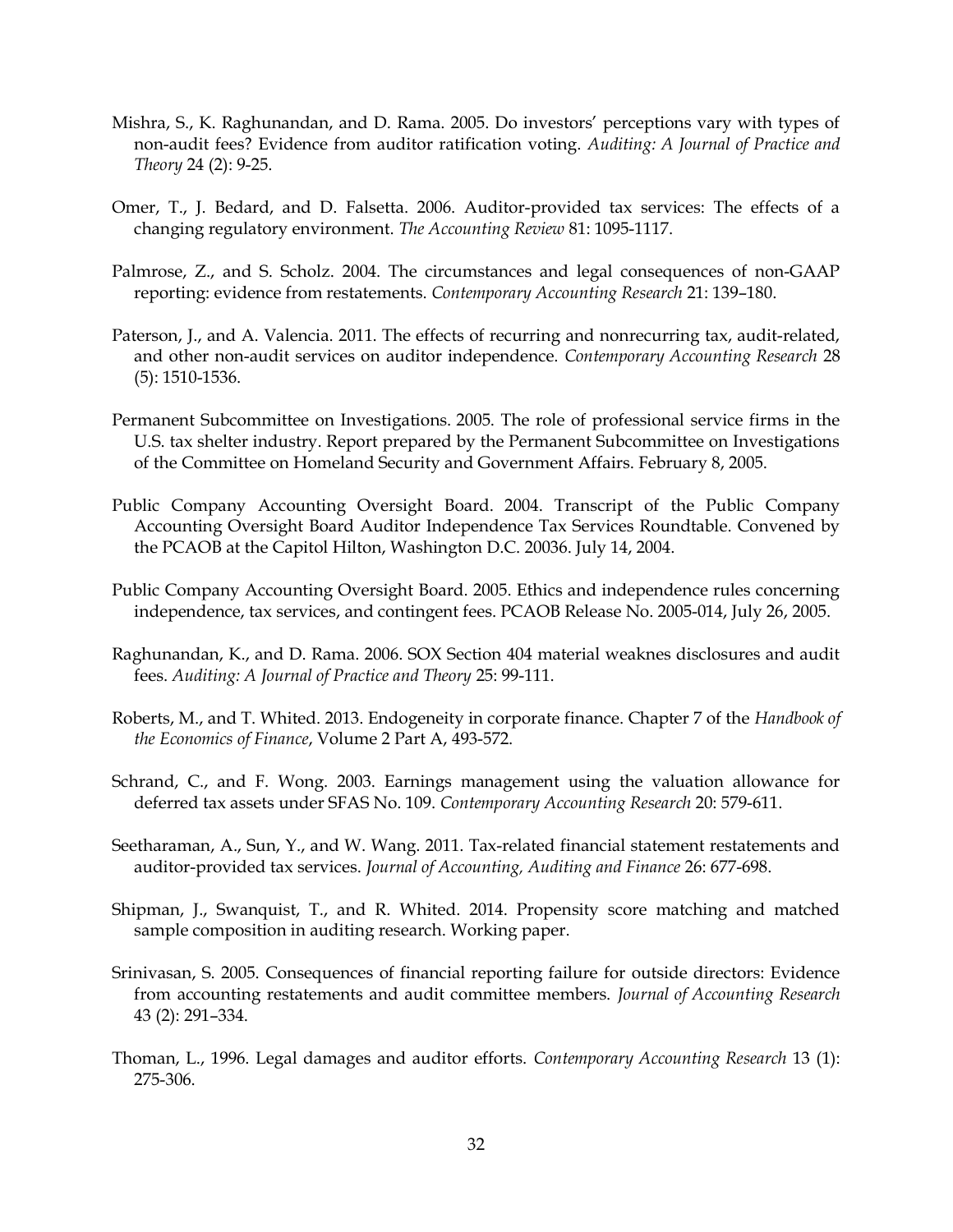U.S. Congress, Joint Committee on Taxation. 2003. Report of investigation of Enron Corporation and related entities regarding federal tax and compensation issues, and policy recommendations, Vols. I-III. JCS-3-03. GAO-03-138. Washington D.C.: U.S. Government Printing Office.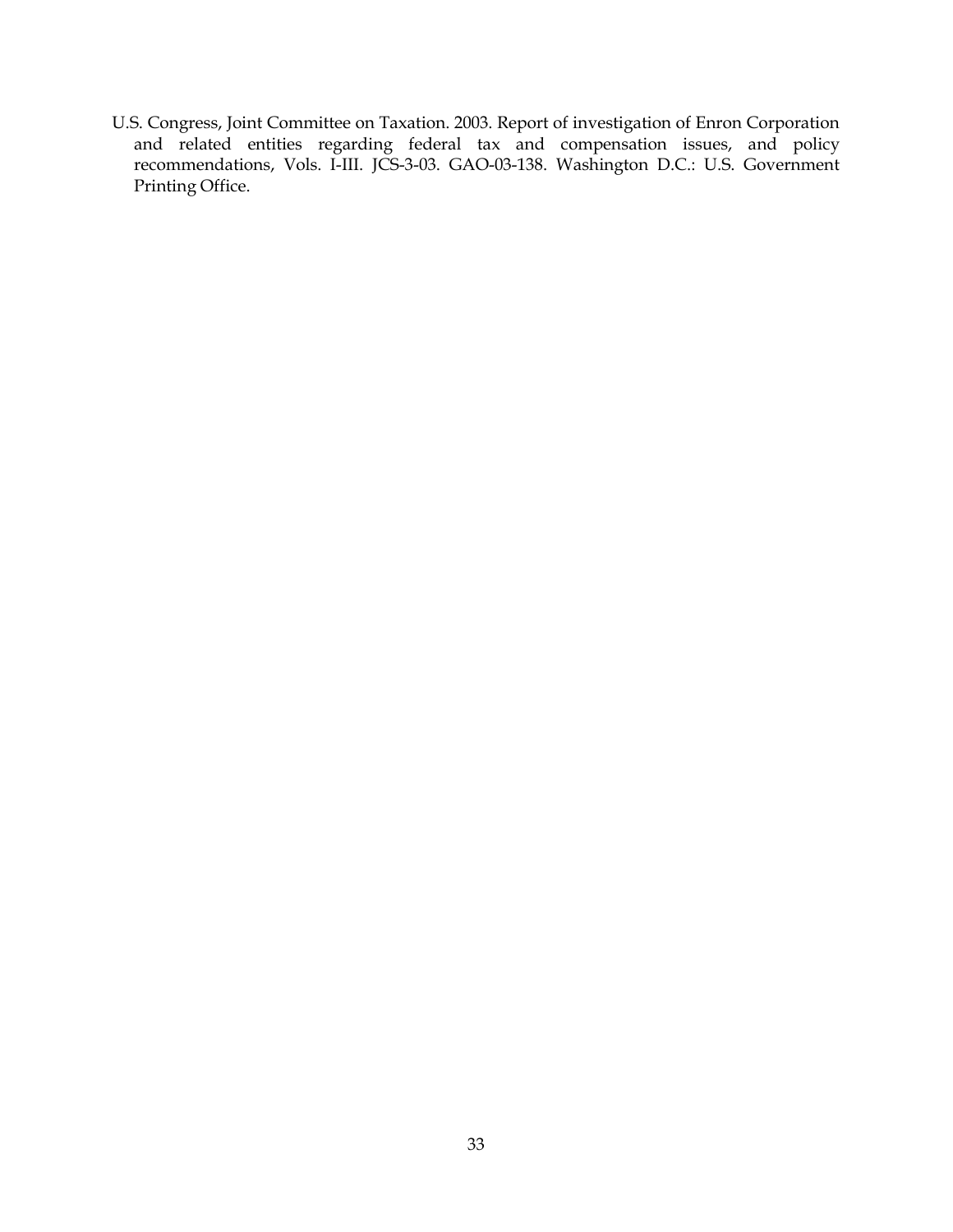## FIGURE 1

## The timeline

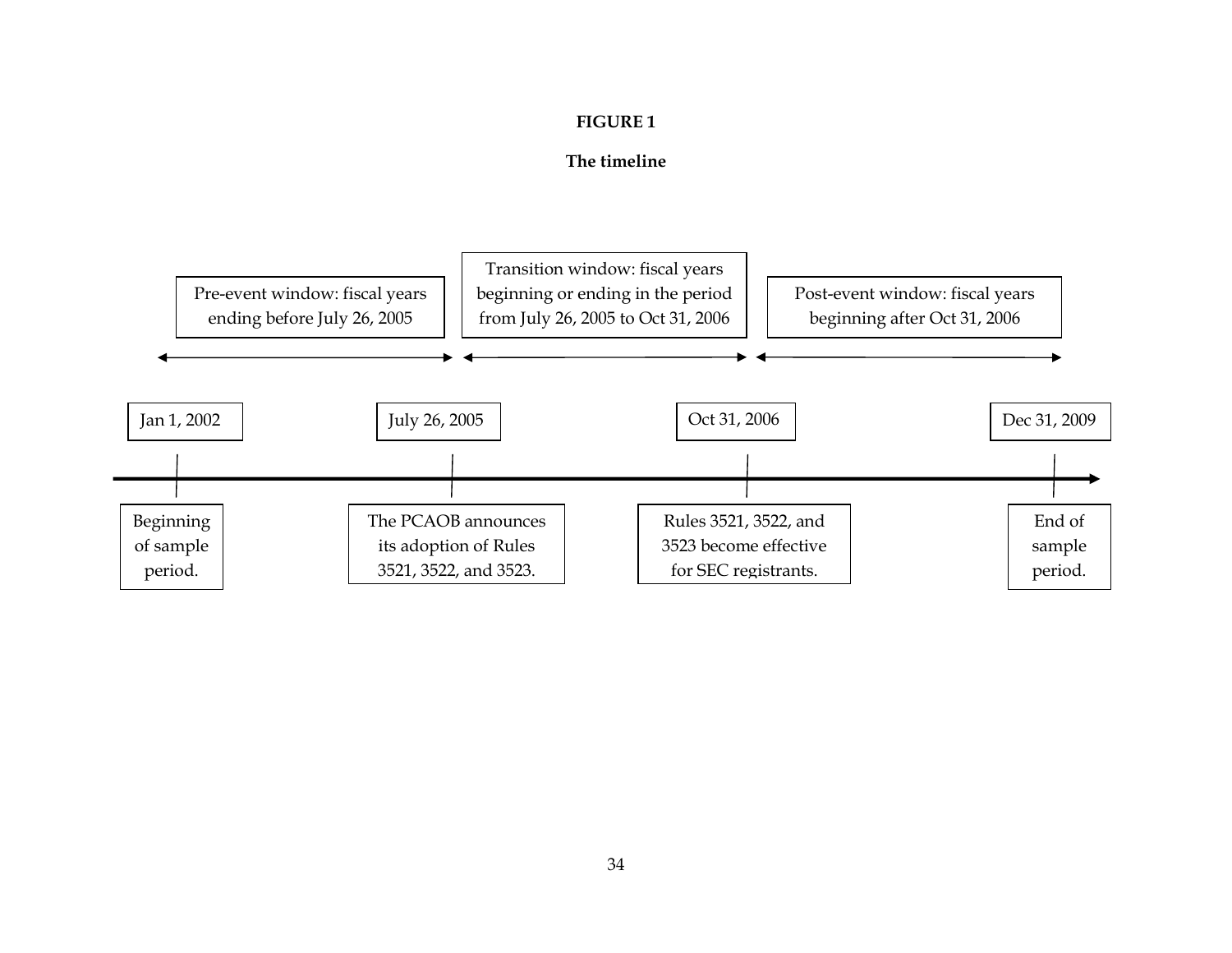## TABLE 1 Auditors' tax fees and fees for other non-audit services ( $N = 41,535$  observations).

## Panel A: Mean tax fees paid to auditors  $(TAX_{it})$  and mean fees for other non-audit services  $(OTHER_{it}).$

| Year | Auditors' tax fees (\$000) | Fees for other non-audit services (\$000) |
|------|----------------------------|-------------------------------------------|
| 2002 | 327.66                     | 478.85                                    |
| 2003 | 386.72                     | 330.36                                    |
| 2004 | 364.02                     | 334.19                                    |
| 2005 | 285.66                     | 312.88                                    |
| 2006 | 215.09                     | 280.88                                    |
| 2007 | 214.24                     | 277.51                                    |
| 2008 | 217.68                     | 256.77                                    |
| 2009 | 223.15                     | 257.12                                    |

## Panel B: The percentage reductions in auditors' tax fees  $(\%ATAX\_DOWN_{it})$  and the percentage reductions in other non-audit service fees  $\frac{\frac{1}{2}N}{\frac{1}{2}N}$  DOWN<sub>it</sub>).

The pre-event window comprises fiscal years ending before July 26, 2005. The transition window comprises fiscal years beginning or ending in the period from July 26, 2005 to Oct 31, 2006. The post-event window comprises fiscal years beginning after Oct 31, 2006. See Figure 1 for further details.

|                           | % of obs. with a reduction in  | Mean values of                         |        |
|---------------------------|--------------------------------|----------------------------------------|--------|
|                           | auditors' tax fees             | % ATAX_DOWNit                          | Obs.   |
| Pre-event window          | 29.61%                         | $-12.59%$                              | 14,577 |
| <b>Transition window</b>  | 46.14%                         | $-23.36\%$                             | 10,684 |
| Post-event window         | 34.90%                         | $-16.58%$                              | 16,274 |
|                           |                                |                                        | 41,535 |
|                           | % of obs. with a reduction in  | Mean values of                         |        |
|                           | auditors' other non-audit fees | $% \triangle$ OTHER_DOWN <sub>it</sub> | Obs.   |
| Pre-event window          | 52.88%                         | $-33.22%$                              | 14,577 |
| <b>Transition window</b>  | 39.33%                         | $-23.86\%$                             | 10,684 |
| Post-event window         | 35.99%                         | $-21.37%$                              | 16,274 |
|                           |                                |                                        | 41,535 |
| Panel C: The audit firms. |                                |                                        |        |
|                           | Obs.                           |                                        |        |
| Non-Big Four audit firms: | 9,808                          |                                        |        |
| Big Four audit firms:     |                                |                                        |        |
| <b>KPMG</b>               | 6,219                          |                                        |        |
| PricewaterhouseCoopers    | 8,522                          |                                        |        |
| Ernst & Young             | 9,409                          |                                        |        |
| Deloitte Touche           | 7,577                          |                                        |        |
| Total                     | 41,535                         |                                        |        |
|                           |                                |                                        |        |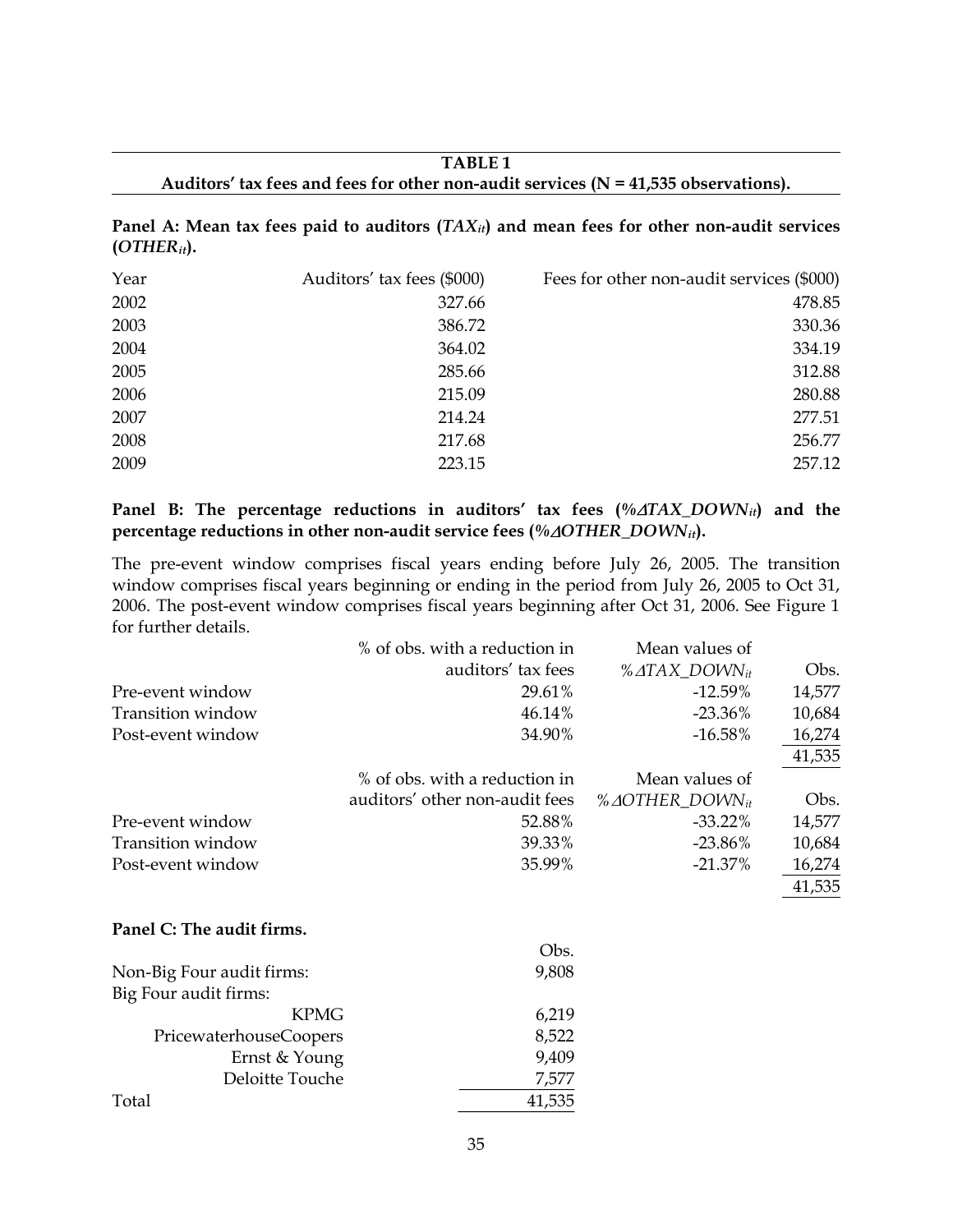| TABLE 1 (cont.)                                                                        |  |
|----------------------------------------------------------------------------------------|--|
| Auditors' tax fees and fees for other non-audit services ( $N = 41,535$ observations). |  |

| Panel D: The percentage reductions in auditors' tax fees $(\% \Delta TAX\_DOWN_{it})$ for KPMG, the |  |
|-----------------------------------------------------------------------------------------------------|--|
| other Big 4 firms, and the non-Big Four firms.                                                      |  |

|                   |            | Mean values of % $\triangle$ TAX DOWN <sub>it</sub> |                 |
|-------------------|------------|-----------------------------------------------------|-----------------|
|                   | KPMG       | Other Big 4 firms                                   | Non-Big 4 firms |
| Pre-event window  | $-14.74\%$ | $-13.03\%$                                          | -9.08%          |
| Transition window | $-27.80\%$ | $-22.76\%$                                          | $-22.10\%$      |
| Post-event window | $-17.45\%$ | $-17.39\%$                                          | $-14.53\%$      |

## Variable definitions

 $TAX_{it}$  = the tax fee paid by company *i* in year *t* to its auditor.

 $\overline{OTHER}_{it}$  = the fee for other (i.e., non-tax) non-audit services paid by company *i* in year *t* to its auditor.

%  $ATAX\_DOWN_{it} = (TAX_{it} - TAX_{it-1}) / TAX_{it-1}$  if  $TAX_{it} < TAX_{it-1}$ ; = 0 if  $TAX_{it} \geq TAX_{it-1}$ . %  $\triangle$ OTHER\_DOWN<sub>it</sub> = (OTHER<sub>it</sub> - OTHER<sub>it-1</sub>)/ OTHER<sub>it-1</sub> if OTHER<sub>it</sub> < OTHER<sub>it-1</sub>; = 0 if OTHER<sub>it</sub>

 $\geq$  OTHER<sub>it-1</sub>.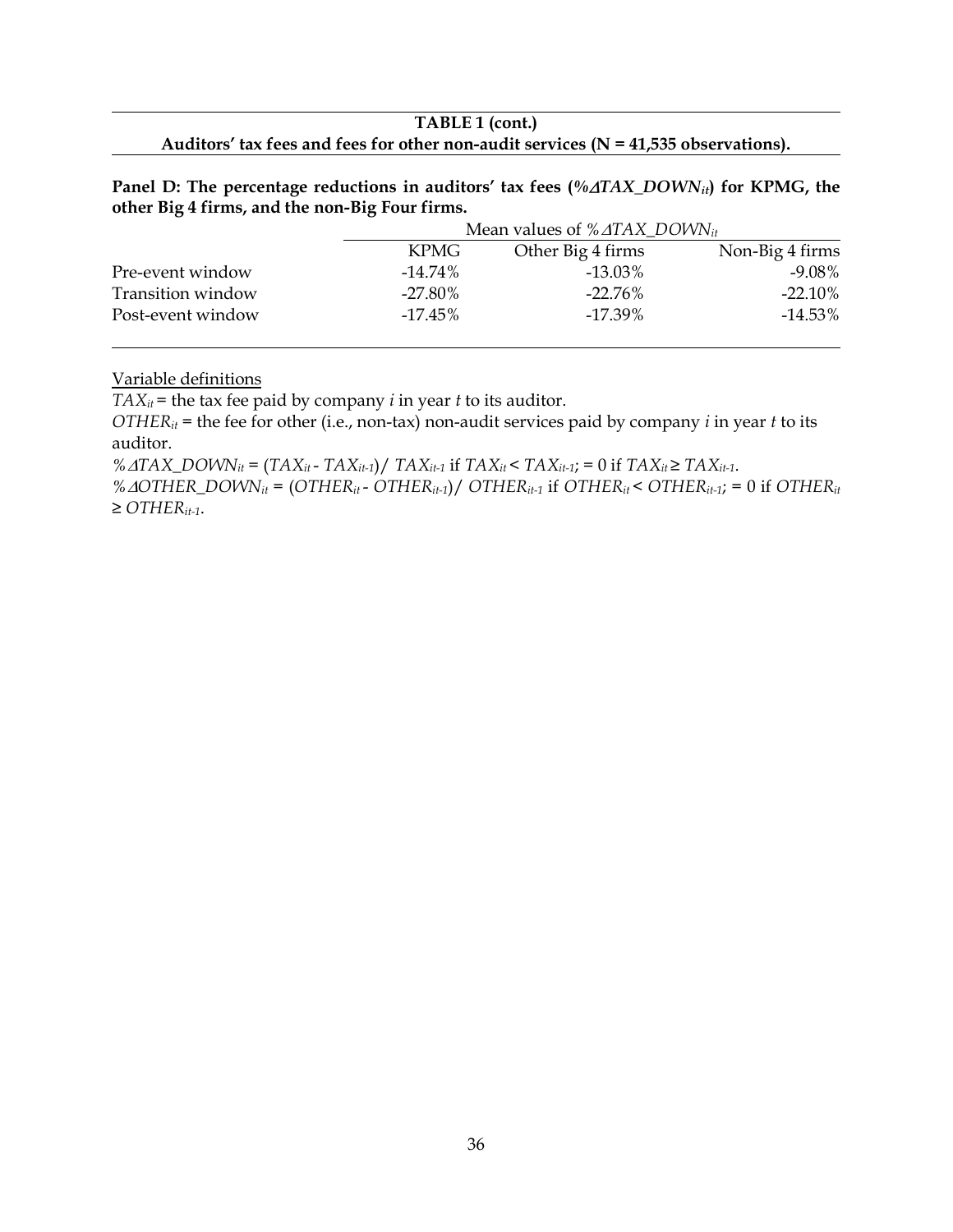| <b>TABLE 2</b><br>Descriptive statistics for the full sample $(N = 41,535)$ . |          |                   |                             |        |                             |                             |
|-------------------------------------------------------------------------------|----------|-------------------|-----------------------------|--------|-----------------------------|-----------------------------|
|                                                                               | Mean     | $10th$ percentile | 25 <sup>th</sup> percentile | Median | 75 <sup>th</sup> percentile | 90 <sup>th</sup> percentile |
| % $ATAX\_DOWN_{it}$                                                           | $-0.169$ | $-0.708$          | $-0.222$                    | 0.000  | 0.000                       | 0.000                       |
| <b>TRANSITION</b> <sup>t</sup>                                                | 0.257    | 0.000             | 0.000                       | 0.000  | 1.000                       | 1.000                       |
| $BIG_{it}$                                                                    | 0.764    | 0.000             | 1.000                       | 1.000  | 1.000                       | 1.000                       |
| $KPMG_{it}$                                                                   | 0.150    | 0.000             | 0.000                       | 0.000  | 0.000                       | 1.000                       |
| $LTP_i$                                                                       | 9.660    | 1.000             | 8.820                       | 10.450 | 11.982                      | 13.269                      |
| % $\Delta$ OTHER DOWN <sub>it</sub>                                           | $-0.262$ | $-0.959$          | $-0.543$                    | 0.000  | 0.000                       | 0.000                       |
| $LTA_{it}$                                                                    | 6.313    | 3.216             | 4.908                       | 6.416  | 7.880                       | 9.399                       |
| $EXCH_{it}$                                                                   | 0.586    | 0.000             | 0.000                       | 1.000  | 1.000                       | 1.000                       |
| $LOSS_{it}$                                                                   | 0.306    | 0.000             | 0.000                       | 0.000  | 1.000                       | 1.000                       |
| $US\_CO_{it}$                                                                 | 0.905    | 1.000             | 1.000                       | 1.000  | 1.000                       | 1.000                       |

% $\Delta$ TAX\_DOWN<sub>it</sub> = the percentage reduction in the fee paid by company *i* to its auditor for tax services in year t; = 0 if no reduction.

TRANSITION<sub>t</sub> = 1 if the fiscal year begins or ends in the period July 26, 2005 to Oct 31, 2006; = 0 otherwise.

 $BIG_{it} = 1$  if company *i* is audited by a Big Four firm in year *t*; = 0 otherwise.

 $KPMG_{it} = 1$  if company *i* is audited by KPMG in year  $t_i = 0$  otherwise.

 $LTP_i$  = natural log of the fee paid by company *i* to its auditor for tax services in the last year of the pre-event window (see Figure 1 for a description of the pre-event window).

% AOTHER\_DOWN<sub>it</sub> = (OTHER<sub>it</sub> - OTHER<sub>it-1</sub>)/ OTHER<sub>it-1</sub> if OTHER<sub>it</sub> < OTHER<sub>it-1</sub>; = 0 if OTHER<sub>it</sub> ≥ OTHER<sub>it-1</sub>, where  $OTHER_{it}$  = the fee for other (i.e., non-tax) non-audit services paid by company *i* in year *t*.

 $LTA_{it}$  = natural log of total assets for company *i* in year *t*.

 $EXCH_{it} = 1$  if company *i* is listed on a stock exchange in year  $t_i = 0$  otherwise.

 $LOSS_{it} = 1$  if company *i* reports a loss in year  $t_i = 0$  otherwise.

 $US\_CO_{it} = 1$  if company *i* has its headquarters in the United States; = 0 otherwise.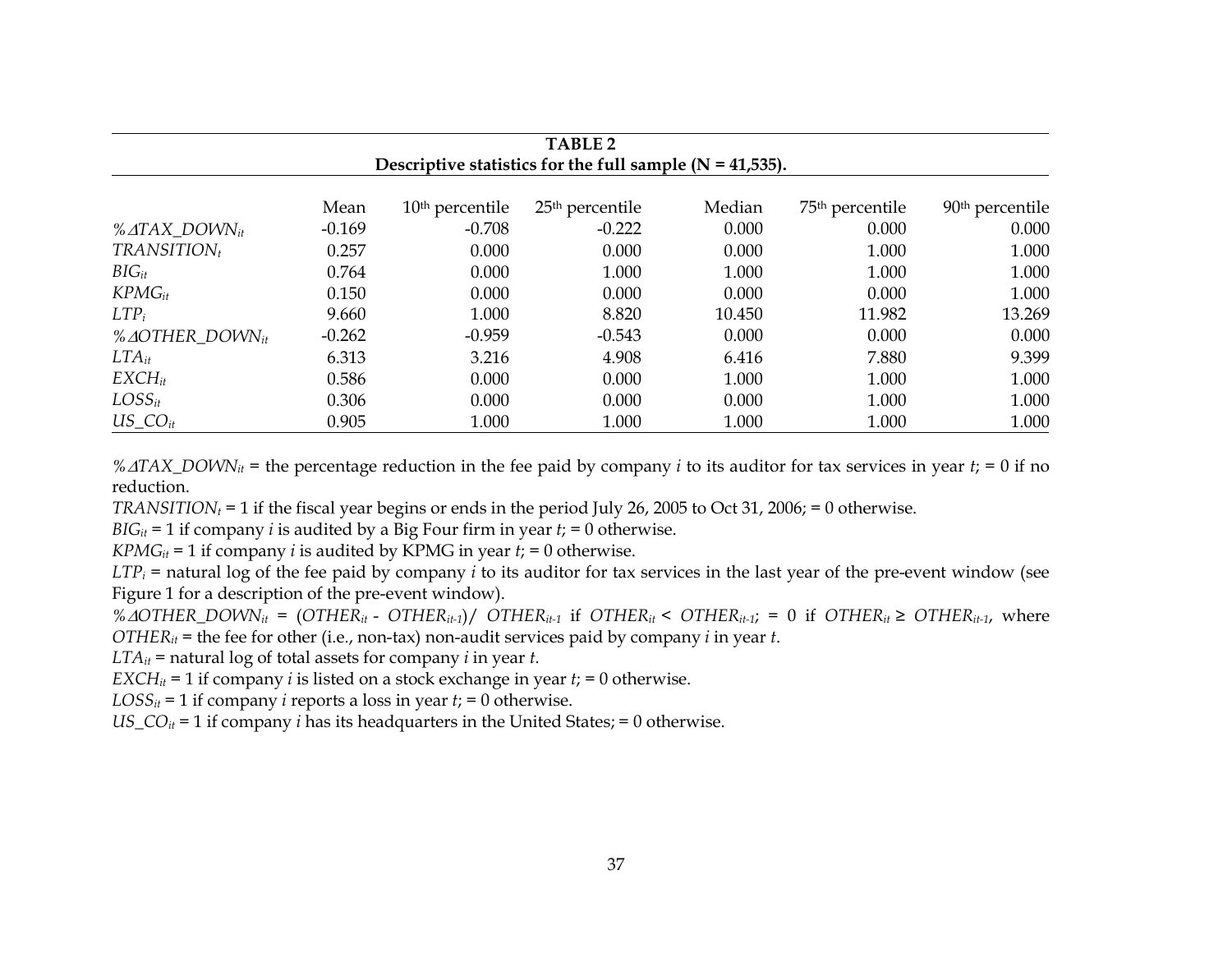#### TABLE 3

## Determinants of the percentage annual reductions in tax fees paid to auditors ( $N = 41,535$ ).

The dependent variable  $(\%ATAX_DOWN_{it})$  equals the percentage reduction in the fee paid by company  $i$  to its auditor for tax services in year  $t$  (equals zero if no reduction). The models are estimated using tobit because the dependent variable is right-censored at zero. Standard errors are adjusted for clustering on each company and t-statistics are reported in parentheses below the coefficients.

|                                 | (1)        | (2)        | (3)        |
|---------------------------------|------------|------------|------------|
| TRANSITION <sub>t</sub>         | $-0.22***$ | $-0.25***$ | $-0.25***$ |
|                                 | $(-26.87)$ | $(-12.98)$ | $(-12.99)$ |
| $TRANSITIONt \times BIGit$      |            | 0.03       | $0.04**$   |
|                                 |            | (1.41)     | (1.96)     |
| $TRANSITION_t \times KPMG_{it}$ |            |            | $-0.06***$ |
|                                 |            |            | $(-2.75)$  |
| $LTP_i$                         | $-0.01**$  | $-0.01***$ | $-0.01***$ |
|                                 | $(-11.33)$ | $(-11.32)$ | $(-11.26)$ |
| % AOTHER_DOWNit                 | $0.04***$  | $0.04***$  | $0.04***$  |
|                                 | (3.92)     | (3.89)     | (3.89)     |
| $BIG_{it}$                      | $-0.01$    | $-0.02$    | $-0.01$    |
|                                 | $(-0.77)$  | $(-1.32)$  | $(-0.91)$  |
| $KPMG_{it}$                     |            |            | $-0.02*$   |
|                                 |            |            | $(-1.91)$  |
| $LTA_{it}$                      | $-0.02***$ | $-0.02***$ | $-0.02***$ |
|                                 | $(-11.38)$ | $(-11.38)$ | $(-11.44)$ |
| $EXCH_{it}$                     | $-0.07***$ | $-0.07***$ | $-0.07***$ |
|                                 | $(-9.07)$  | $(-9.06)$  | $(-8.94)$  |
| $LOSS_{it}$                     | $-0.06***$ | $-0.06***$ | $-0.06***$ |
|                                 | $(-6.58)$  | $(-6.56)$  | $(-6.54)$  |
| $US\_CO_{it}$                   | 0.01       | 0.01       | 0.01       |
|                                 | (0.16)     | (1.17)     | (1.05)     |
| Industry dummies?               | <b>YES</b> | <b>YES</b> | <b>YES</b> |
| F-statistics                    | 108.37     | 102.90     | 94.82      |
| p-values                        | < 0.001    | < 0.001    | < 0.001    |
| Pseudo R <sup>2</sup>           | 3.2%       | 3.2%       | 3.3%       |
|                                 |            |            |            |

See Table 2 for variable definitions.

\*\*\*, \*\*, \* denote that the coefficients are statistically significant at the 1%, 5% and 10% levels (two-tailed). Industry dummies are based on the Fama and French 12 industry classification scheme. The standard errors are calculated with clustering on each company and adjusted for heteroskedasticity.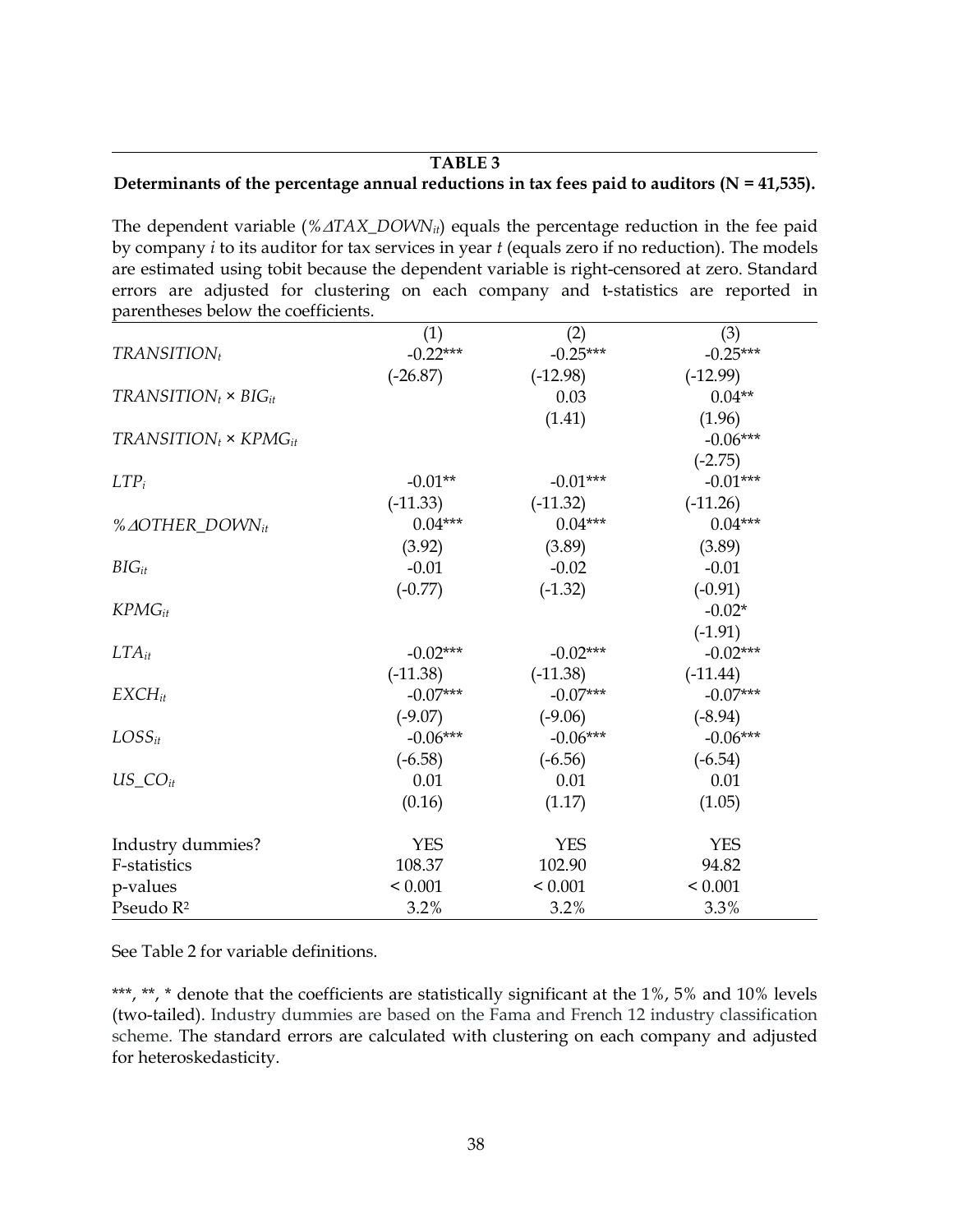## TABLE 4

## Descriptive statistics for the treatment group, unmatched control group, and matched control group.

Company *i* belongs to the treatment group (TREAT<sub>i</sub> = 1) if the fee paid to the company's auditor for tax services falls by at least 75% during the transition window. All other companies belong to the unmatched control group (TREAT<sub>i</sub> = 0). To obtain the propensity scores, I estimate separate probit models for each window where  $TREAT_i$  is the dependent variable and the following are the independent variables:  $LTP_i$ , % $\triangle$ OTHER\_DOWN<sub>it</sub>, BIG<sub>it</sub>, KPMG<sub>it</sub>, LTA<sub>it</sub>, EXCH<sub>it</sub>, LOSS<sub>it</sub> and US\_CO<sub>it</sub>. To obtain the matched control group, I match each observation in the treatment group to an observation in the control group with the closest propensity score.

## Panel A: The pre-event window

| $\mathbf{r}$                        | Treatment       | Unmatched       | Matched         | Treatment vs. | Treatment vs. |
|-------------------------------------|-----------------|-----------------|-----------------|---------------|---------------|
|                                     | group           | control group   | control group   | unmatched     | matched       |
|                                     | $(TREAT_i = 1)$ | $(TREAT_i = 0)$ | $(TREAT_i = 0)$ | t-stat.       | t-stat.       |
| % $ATAX\_DOWN_{it}$                 | $-0.149$        | $-0.120$        | $-0.122$        | $-5.41***$    | $-3.91***$    |
| $LTP_i$                             | 10.935          | 9.931           | 11.128          | 14.17***      | $-3.53***$    |
| % AOTHER_DOWNit                     | $-0.349$        | $-0.328$        | $-0.333$        | $-2.54***$    | $-1.52$       |
| $BIG_{it}$                          | 0.850           | 0.806           | 0.834           | $5.43***$     | 1.63          |
| $KPMG_{it}$                         | 0.201           | 0.162           | 0.181           | $5.02***$     | 1.99**        |
| $LTA_{it}$                          | 5.950           | 6.165           | 5.983           | $-4.24***$    | $-0.50$       |
| $EXCH_{it}$                         | 0.677           | 0.528           | 0.685           | 14.46***      | $-0.65$       |
| $LOSS_{it}$                         | 0.342           | 0.284           | 0.327           | $6.08***$     | 1.20          |
| $US\_CO_{it}$                       | 0.921           | 0.922           | 0.912           | $-0.20$       | 1.20          |
| Obs.                                | 2,854           | 11,723          | 2,854           |               |               |
| Panel B: The transition window      |                 |                 |                 |               |               |
|                                     | Treatment       | Unmatched       | Matched         | Treatment vs. | Treatment vs. |
|                                     | group           | control group   | control group   | unmatched     | matched       |
|                                     | $(TREAT_i = 1)$ | $(TREAT_i = 0)$ | $(TREAT_i = 0)$ | t-stat.       | t-stat.       |
| $\%$ $ATAX\_DOWN_{it}$              | $-0.555$        | $-0.147$        | $-0.166$        | $-56.95***$   | $-36.42***$   |
| $LTP_i$                             | 10.796          | 10.000          | 10.88           | $11.00***$    | $-1.30$       |
| % $\Delta$ OTHER DOWN <sub>it</sub> | $-0.298$        | $-0.223$        | $-0.289$        | $-8.79***$    | $-0.77$       |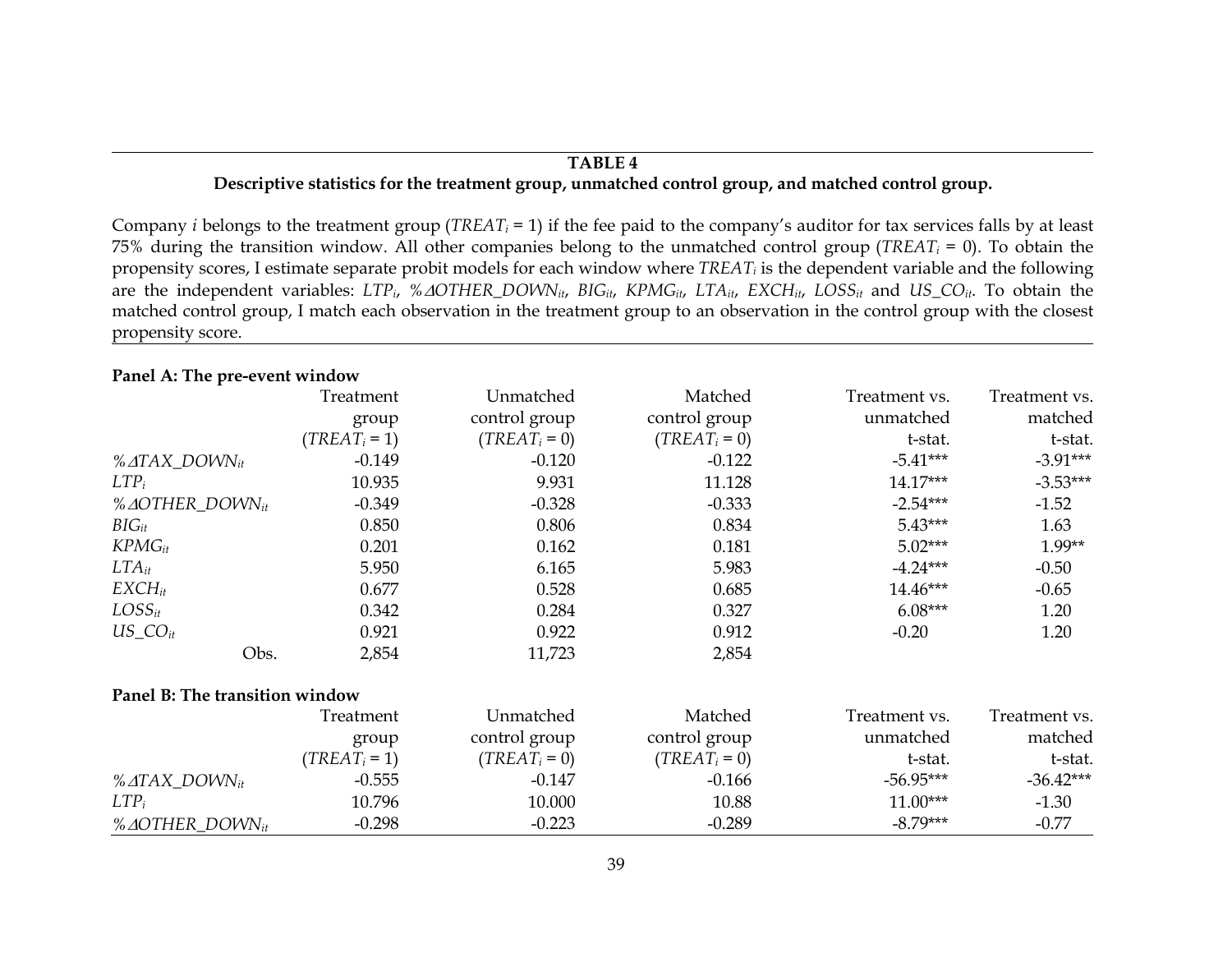|                                |                                        | TABLE 4 (cont.) |                                                                                                     |               |               |  |  |  |
|--------------------------------|----------------------------------------|-----------------|-----------------------------------------------------------------------------------------------------|---------------|---------------|--|--|--|
|                                |                                        |                 | Descriptive statistics for the treatment group, unmatched control group, and matched control group. |               |               |  |  |  |
|                                | Panel B: The transition window (cont.) |                 |                                                                                                     |               |               |  |  |  |
|                                | Treatment                              | Unmatched       | Matched                                                                                             | Treatment vs. | Treatment vs. |  |  |  |
|                                | group                                  | control group   | control group                                                                                       | unmatched     | matched       |  |  |  |
|                                | $(TREAT_i = 1)$                        | $(TREAT_i = 0)$ | $(TREATi=0)$                                                                                        | t-stat.       | t-stat.       |  |  |  |
| $BIG_{it}$                     | 0.732                                  | 0.785           | 0.748                                                                                               | $-5.30***$    | $-1.19$       |  |  |  |
| $KPMG_{it}$                    | 0.172                                  | 0.141           | 0.169                                                                                               | $-3.63***$    | 0.28          |  |  |  |
| $LTA_{it}$                     | 6.192                                  | 6.603           | 6.205                                                                                               | $7.07***$     | $-0.16$       |  |  |  |
| $EXCH_{it}$                    | 0.659                                  | 0.611           | 0.670                                                                                               | $4.23***$     | $-0.79$       |  |  |  |
| $LOSS_{it}$                    | 0.292                                  | 0.203           | 0.287                                                                                               | $9.15***$     | 0.39          |  |  |  |
| $US\_CO_{it}$                  | 0.887                                  | 0.894           | 0.885                                                                                               | $-1.02$       | 0.23          |  |  |  |
| Obs.                           | 2,264                                  | 8,420           | 2,264                                                                                               |               |               |  |  |  |
| Panel C: The post-event window |                                        |                 |                                                                                                     |               |               |  |  |  |
|                                | Treatment                              | Unmatched       | Matched                                                                                             | Treatment vs. | Treatment vs. |  |  |  |
|                                | group                                  | control group   | control group                                                                                       | unmatched     | matched       |  |  |  |
|                                | $(TREAT_i = 1)$                        | $(TREAT_i = 0)$ | $(TREAT_i = 0)$                                                                                     | t-stat.       | t-stat.       |  |  |  |
| $%ATAX_DOWN_{it}$              | $-0.133$                               | $-0.174$        | $-0.203$                                                                                            | $6.83***$     | 8.98***       |  |  |  |
| $LTP_i$                        | 10.818                                 | 8.451           | 11.021                                                                                              | 27.37***      | $-3.74***$    |  |  |  |
| % AOTHER_DOWNit                | $-0.225$                               | $-0.211$        | $-0.2221$                                                                                           | $-1.98**$     | $-0.45$       |  |  |  |
| $BIG_{it}$                     | 0.692                                  | 0.717           | 0.708                                                                                               | $-2.68***$    | $-1.38$       |  |  |  |
| $KPMG_{it}$                    | 0.155                                  | 0.128           | 0.140                                                                                               | 3.97***       | $1.68*$       |  |  |  |
| $LTA_{it}$                     | 6.333                                  | 6.354           | 6.438                                                                                               | $-0.39$       | $-1.57$       |  |  |  |
| $EXCH_{it}$                    | 0.607                                  | 0.585           | 0.616                                                                                               | $2.26**$      | $-0.70$       |  |  |  |
| $LOSS_{it}$                    | 0.409                                  | 0.363           | 0.408                                                                                               | $4.80***$     | 0.13          |  |  |  |
| $US\_CO_{it}$                  | 0.908                                  | 0.896           | 0.906                                                                                               | $1.91*$       | 0.22          |  |  |  |
| Obs.                           | 3,138                                  | 13,136          | 3,138                                                                                               |               |               |  |  |  |

TREAT<sub>i</sub> = 1 if the fee paid by company *i* to its auditor for tax services falls by at least 75% during the transition window; = 0 otherwise. The transition window comprises fiscal years that begin or end in the period July 26, 2005 to Oct 31, 2006. See Table 2 for other variable definitions.

\*\*\*, \*\*, \* denote that the differences are statistically significant at the 1%, 5% and 10% levels, respectively (two-tailed).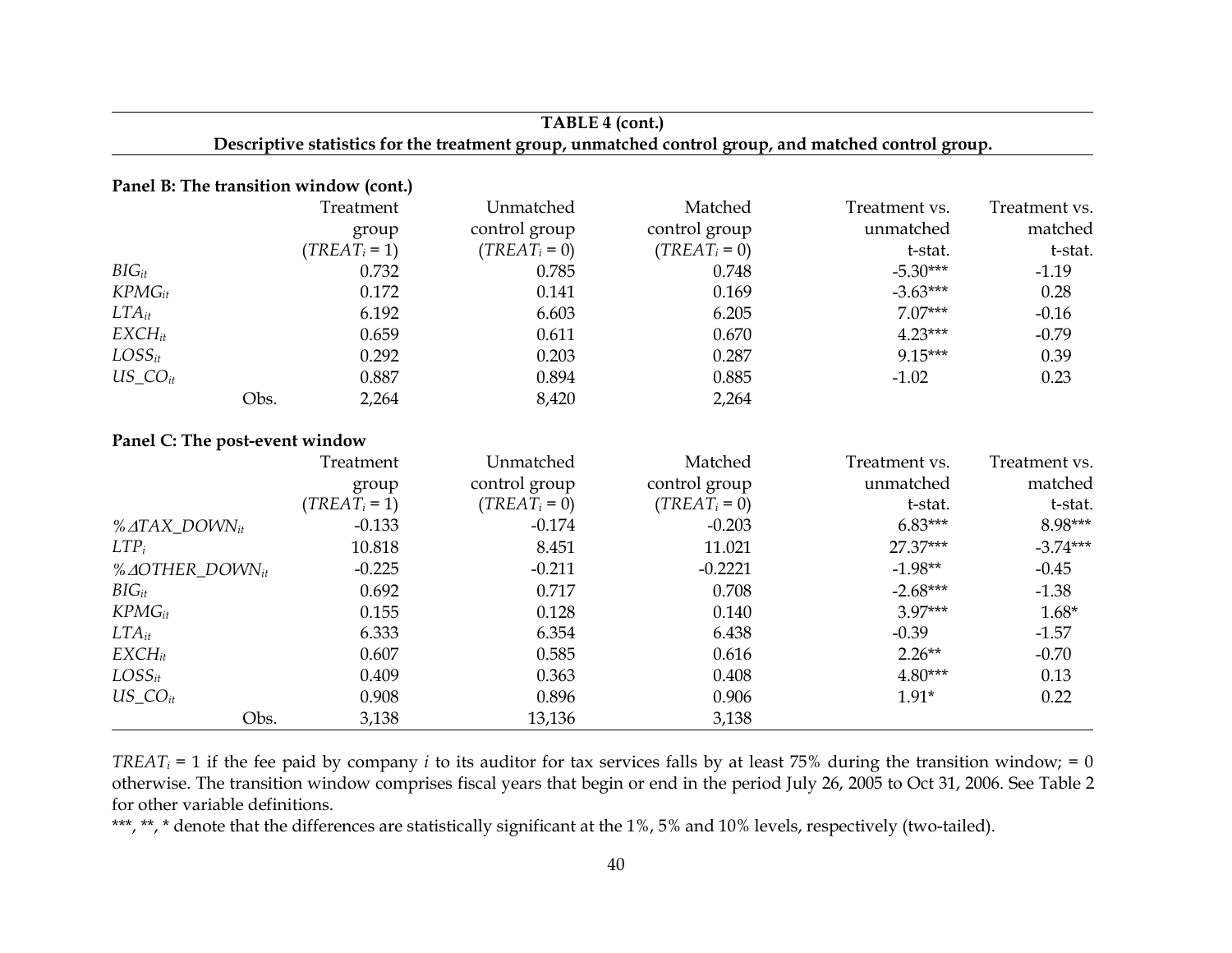|      |                                                     |                                                                                                    | <b>TABLE 5</b>                                            |                                       |                                     |
|------|-----------------------------------------------------|----------------------------------------------------------------------------------------------------|-----------------------------------------------------------|---------------------------------------|-------------------------------------|
|      |                                                     | Accounting misstatements, tax account misstatements, and going-concern audit opinions (2002-2009). |                                                           |                                       |                                     |
|      |                                                     | Panel A: Frequencies of accounting misstatements $(MISS_{it})$                                     |                                                           |                                       |                                     |
|      | Treatment group<br>$N = 8,256$ .<br>$(TREAT_i = 1)$ | Unmatched control group<br>$N = 33,279.$<br>$(TREAT_i = 0)$                                        | Matched control group<br>$N = 8,256$ .<br>$(TREATi=0)$    | Treatment vs.<br>unmatched<br>t-stat. | Treatment vs.<br>matched<br>t-stat. |
| Year | Misstatements (%)                                   | Misstatements (%)                                                                                  | Misstatements (%)                                         |                                       |                                     |
| 2002 | 19.83%                                              | 12.82%                                                                                             | 15.09%                                                    | $5.63***$                             | $2.70***$                           |
| 2003 | 19.58%                                              | 14.55%                                                                                             | 15.80%                                                    | $3.64***$                             | $2.09**$                            |
| 2004 | 17.63%                                              | 12.47%                                                                                             | 14.76%                                                    | 3.97***                               | $1.63*$                             |
| 2005 | 11.92%                                              | 9.25%                                                                                              | 12.31%                                                    | $2.43**$                              | $-0.26$                             |
| 2006 | 8.92%                                               | 5.91%                                                                                              | 5.53%                                                     | $3.61***$                             | $3.13***$                           |
| 2007 | 7.19%                                               | 4.89%                                                                                              | 4.06%                                                     | $3.26***$                             | $3.36***$                           |
| 2008 | 8.00%                                               | 5.22%                                                                                              | 5.02%                                                     | $3.66***$                             | $2.96***$                           |
| 2009 | 7.05%                                               | 5.66%                                                                                              | 6.14%                                                     | $1.73*$                               | 0.85                                |
|      |                                                     | Panel B: Frequencies of tax-related misstatements (TAXMISS <sub>it</sub> )                         |                                                           |                                       |                                     |
|      | Treatment group<br>$N = 8,256$ .<br>$(TREAT_i = 1)$ | Unmatched control group<br>$N = 33,279.$<br>$(TREATi = 0)$                                         | Matched control group<br>$N = 8,256$ .<br>$(TREAT_i = 0)$ | Treatment vs.<br>unmatched<br>t-stat. | Treatment vs.<br>matched<br>t-stat. |
| Year | Tax misstatements (%)                               | Tax misstatements (%)                                                                              | Tax misstatements (%)                                     |                                       |                                     |
| 2002 | 4.88%                                               | 2.29%                                                                                              | 2.64%                                                     | $4.40***$                             | $2.53**$                            |
| 2003 | 4.66%                                               | 2.26%                                                                                              | 3.49%                                                     | $3.07***$                             | 1.26                                |
| 2004 | 3.80%                                               | 2.29%                                                                                              | 3.41%                                                     | $2.50**$                              | 0.44                                |
| 2005 | 3.03%                                               | 1.59%                                                                                              | 1.68%                                                     | $2.86***$                             | $1.91*$                             |
| 2006 | 2.79%                                               | 1.19%                                                                                              | 1.53%                                                     | 3.89***                               | $2.17**$                            |
| 2007 | 2.16%                                               | 1.15%                                                                                              | 1.67%                                                     | $2.80***$                             | 0.89                                |
| 2008 | 2.13%                                               | 1.29%                                                                                              | 1.21%                                                     | $2.17**$                              | $2.70***$                           |
| 2009 | 2.44%                                               | 1.33%                                                                                              | 1.01%                                                     | $2.67***$                             | $2.27**$                            |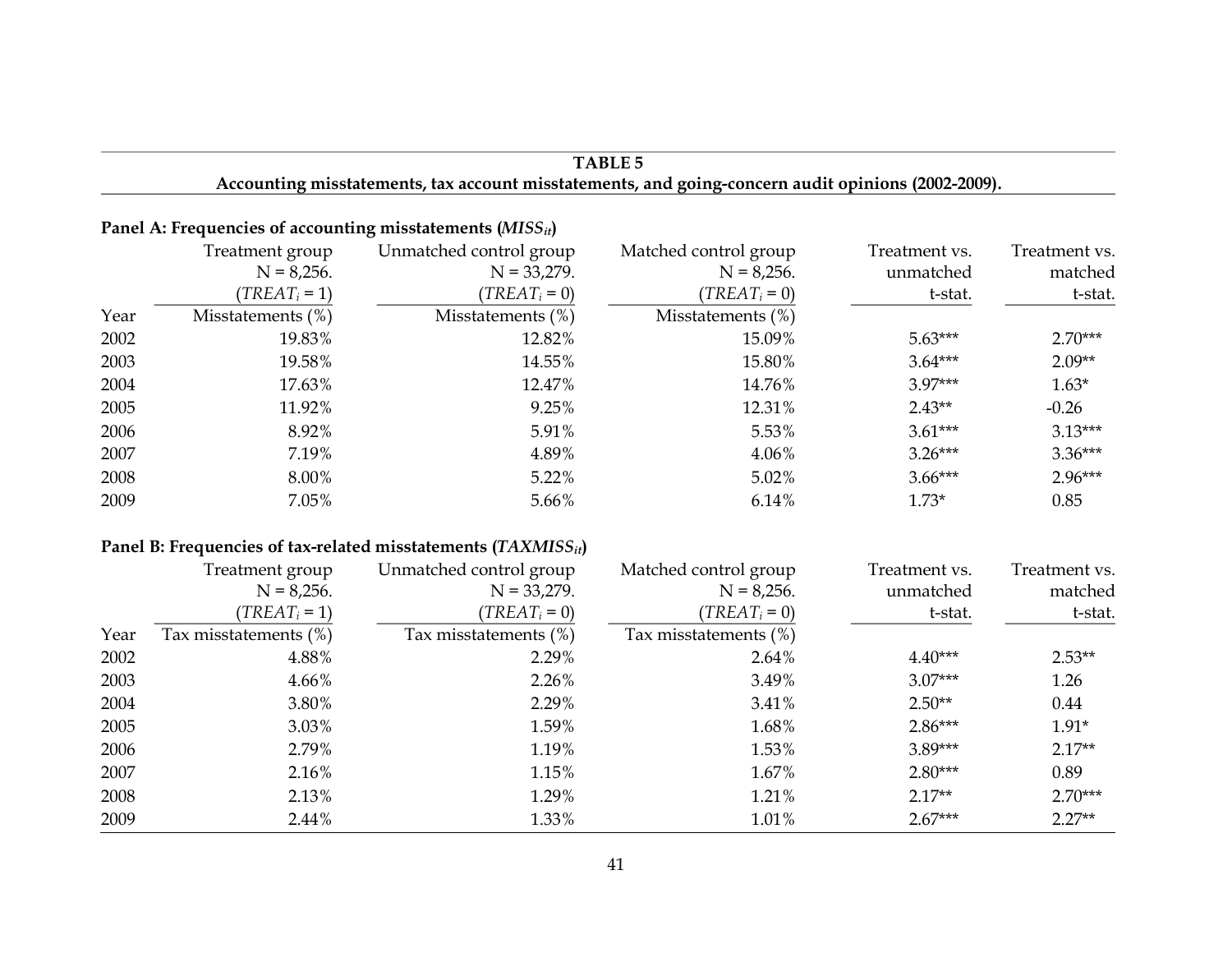|      |                    |                                                                                                    | TABLE 5 (cont.)       |               |               |
|------|--------------------|----------------------------------------------------------------------------------------------------|-----------------------|---------------|---------------|
|      |                    | Accounting misstatements, tax account misstatements, and going-concern audit opinions (2002-2009). |                       |               |               |
|      |                    | Panel C: Frequencies of going-concern audit opinions $(GC_{it})$                                   |                       |               |               |
|      | Treatment group    | Unmatched control group                                                                            | Matched control group | Treatment vs. | Treatment vs. |
|      | $N = 8,256$ .      | $N = 33,279$ .                                                                                     | $N = 8,256$ .         | unmatched     | matched       |
|      | $(TREAT_i = 1)$    | $(TREAT_i = 0)$                                                                                    | $(TREAT_i = 0)$       | t-stat.       | t-stat.       |
| Year | GC opinions $(\%)$ | GC opinions $(\%)$                                                                                 | GC opinions $(\%)$    |               |               |
| 2002 | 6.13%              | 6.74%                                                                                              | 6.72%                 | $-0.69$       | $-0.52$       |
| 2003 | 4.78%              | 5.60%                                                                                              | 5.12%                 | $-0.95$       | $-0.33$       |
| 2004 | 3.69%              | 2.79%                                                                                              | 2.72%                 | 1.39          | 1.14          |
| 2005 | 3.90%              | 2.21%                                                                                              | 4.58%                 | $2.87***$     | $-0.72$       |
| 2006 | 7.39%              | 4.11%                                                                                              | 7.26%                 | $4.56***$     | 0.12          |
| 2007 | 5.72%              | 4.59%                                                                                              | 4.90%                 | $1.69*$       | 0.90          |
| 2008 | 7.48%              | 6.27%                                                                                              | 6.83%                 | 1.52          | 0.62          |
| 2009 | 7.42%              | 7.27%                                                                                              | 8.47%                 | 0.18          | $-0.89$       |

# Panel D: Descriptive statistics for the pre-event and post-event windows.

| Misstatements $(\%)$ : |                                  |                         |                       |               |               |
|------------------------|----------------------------------|-------------------------|-----------------------|---------------|---------------|
|                        |                                  |                         |                       | Treatment vs. | Treatment vs. |
|                        | Treatment group                  | Unmatched control group | Matched control group | unmatched     | matched       |
| Window                 | $(TREAT_i = 1)$                  | $(TREAT_i = 0)$         | $(TREAT_i = 0)$       | t-stat.       | t-stat.       |
| Pre-event              | 18.75%                           | 13.28%                  | 15.45%                | $7.48***$     | $3.31***$     |
| Post-event             | 7.39%                            | 5.18%                   | 4.91%                 | $4.85***$     | $4.10***$     |
|                        | Difference-in-differences tests: |                         |                       |               |               |

Treatment vs. unmatched, Chi<sup>2</sup> =  $0.10$  (p-value =  $0.76$ ). Treatment vs. matched, Chi<sup>2</sup> =  $2.50$  (p-value =  $0.28$ ).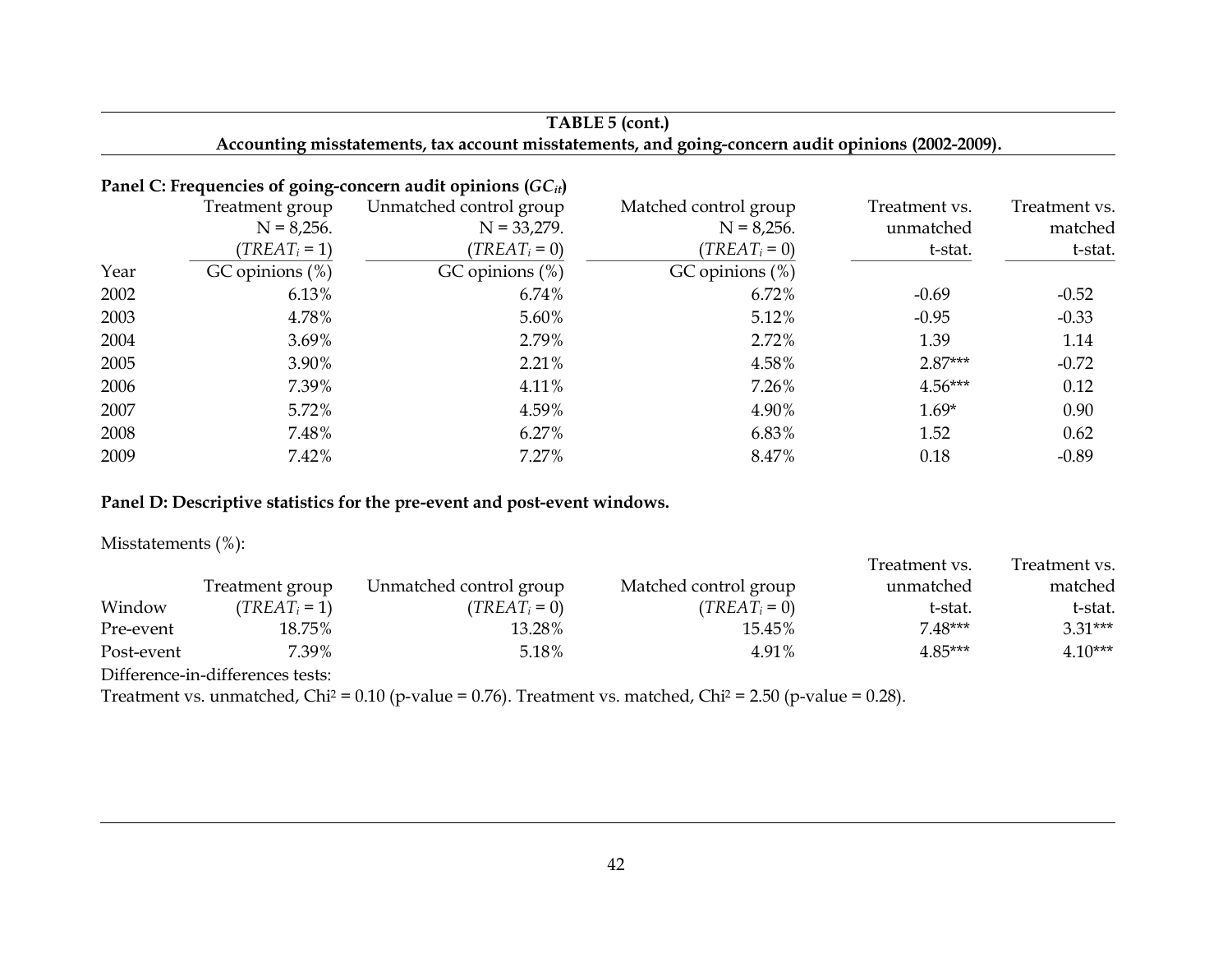## TABLE 5 (cont.) Accounting misstatements, tax account misstatements, and going-concern audit opinions (2002-2009).

#### Panel D: Descriptive statistics for the pre-event and post-event windows (cont.).

#### Tax-related misstatements (%):

|                                                                                                                                     |                                  |                         |                       | Treatment vs. | Treatment vs. |  |  |  |
|-------------------------------------------------------------------------------------------------------------------------------------|----------------------------------|-------------------------|-----------------------|---------------|---------------|--|--|--|
|                                                                                                                                     | Treatment group                  | Unmatched control group | Matched control group | unmatched     | matched       |  |  |  |
| Window                                                                                                                              | $(TREAT_i = 1)$                  | $(TREAT_i = 0)$         | $(TREAT_i = 0)$       | t-stat.       | t-stat.       |  |  |  |
| Pre-event                                                                                                                           | 4.52%                            | 2.44%                   | 3.22%                 | $6.00***$     | $2.54**$      |  |  |  |
| Post-event                                                                                                                          | 2.33%                            | 1.23%                   | 1.27%                 | $4.66***$     | $3.13***$     |  |  |  |
|                                                                                                                                     | Difference-in-differences tests: |                         |                       |               |               |  |  |  |
| Treatment vs. unmatched, Chi <sup>2</sup> = 0.01 (p-value = 0.94). Treatment vs. matched, Chi <sup>2</sup> = 1.17 (p-value = 0.28). |                                  |                         |                       |               |               |  |  |  |
|                                                                                                                                     | Going-concern opinions (%):      |                         |                       |               |               |  |  |  |
|                                                                                                                                     |                                  |                         |                       | Treatment vs. | Treatment vs. |  |  |  |
|                                                                                                                                     | Treatment group                  | Unmatched control group | Matched control group | unmatched     | matched       |  |  |  |
| Window                                                                                                                              | $(TREAT_i = 1)$                  | $(TREAT_i = 0)$         | $(TREAT_i = 0)$       | t-stat.       | t-stat.       |  |  |  |

Post-event 7.04% 7.04% 6.22% 7.07% 7.07% 1.70\* -0.05

Treatment vs. unmatched, Chi<sup>2</sup> = 1.44 (p-value = 0.23). Treatment vs. matched, Chi<sup>2</sup> = 0.05 (p-value = 0.82).

\*\*\*, \*\*, \* denote that the differences between the treatment and control groups are statistically significant at the 1%, 5% and 10% levels, respectively (two-tailed).

Pre-event 4.87% 4.95% 4.95% 4.73% -0.17 0.25

TREAT<sub>i</sub> = 1 if the fee paid by company *i* to its auditor for tax services falls by at least 75% during the transition window; = 0 otherwise. The transition window comprises fiscal years that begin or end in the period July 26, 2005 to Oct 31, 2006. MISS $_{it}$  = 1 if company i's financial statements issued in year t are subsequently restated; = 0 otherwise. TAXMISS<sub>it</sub> = 1 if company i's financial statements issued in year t are subsequently restated due to incorrect tax reporting; = 0 otherwise.  $GC_{it}$  = 1 if company i receives a going-concern opinion from its auditor in year  $t_i = 0$  otherwise.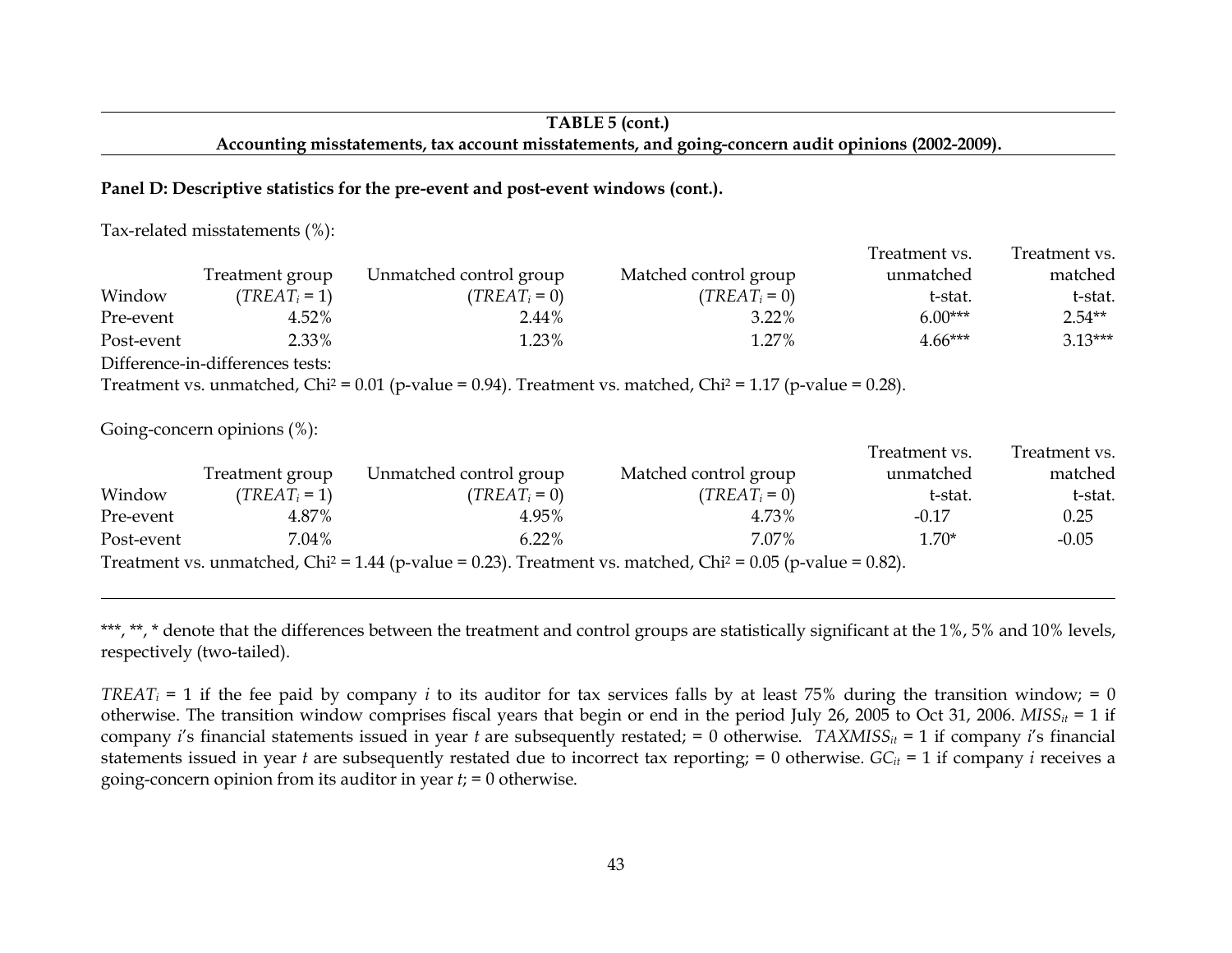## TABLE 6

## Accounting misstatements, tax-related misstatements, and going-concern opinions for the treatment group vs. the control group (TREAT<sub>i</sub> = 0, 1) in the periods before vs. after the restrictions on auditors' tax services (POST<sub>t</sub> = 0, 1).

The models are estimated using observations from the pre-event window ( $POST_t = 0$ ) and the post-event window ( $POST_t = 1$ ). Zstatistics are reported in parentheses below each coefficient. The full sample comprises observations from the treatment group and unmatched control group. The matched sample comprises observations from the treatment group and matched control group.

|                                     | Accounting misstatements<br>(MISS <sub>it</sub> ) |                | Tax-related misstatements<br>(TAXMISS <sub>it</sub> ) |                | Going-concern audit opinions<br>$(GC_{it})$ |                |
|-------------------------------------|---------------------------------------------------|----------------|-------------------------------------------------------|----------------|---------------------------------------------|----------------|
|                                     | Full sample                                       | Matched sample | Full sample                                           | Matched sample | Full sample                                 | Matched sample |
|                                     | (1)                                               | (2)            | (3)                                                   | (4)            | (5)                                         | (6)            |
| $TREAT_i$                           | $0.27***$                                         | $0.22**$       | $0.49***$                                             | $0.35*$        | $-0.17$                                     | 0.02           |
|                                     | (3.39)                                            | (2.30)         | (3.10)                                                | (1.87)         | $(-0.78)$                                   | $(-0.13)$      |
| $TREAT_i \times POST_t$             | $-0.04$                                           | 0.21           | $-0.01$                                               | 0.29           | $0.29*$                                     | $-0.01$        |
|                                     | $(-0.34)$                                         | (1.27)         | $(-0.01)$                                             | (0.91)         | (1.66)                                      | $(-0.02)$      |
| $POST_t$                            | $-1.11***$                                        | $-1.38***$     | $-0.79***$                                            | $-1.12***$     | $-0.17*$                                    | 0.08           |
|                                     | $(-17.63)$                                        | $(-10.43)$     | $(-5.82)$                                             | $(-4.33)$      | $(-1.90)$                                   | (0.43)         |
| $LTP_i$                             | $0.02**$                                          | $-0.01$        | 0.01                                                  | $-0.02$        | $-0.03***$                                  | $-0.05$        |
|                                     | (2.06)                                            | $(-0.15)$      | (0.55)                                                | $(-0.38)$      | $(-3.32)$                                   | $(-1.48)$      |
| % $\Delta$ OTHER_DOWN <sub>it</sub> | $-0.08*$                                          | $-0.01$        | $-0.06$                                               | $-0.04$        | $-0.13*$                                    | $-0.11$        |
|                                     | $(-1.73)$                                         | $(-0.14)$      | $(-0.70)$                                             | $(-0.24)$      | $(-1.75)$                                   | $(-0.88)$      |
| $LTA_{it}$                          | $-0.07***$                                        | $-0.01$        | $-0.02$                                               | $-0.01$        | $-0.65***$                                  | $-0.77***$     |
|                                     | $(-3.57)$                                         | $(-0.44)$      | $(-0.39)$                                             | $(-0.09)$      | $(-20.74)$                                  | $(-14.14)$     |
| $LAF_{it}$                          | $0.23***$                                         | $0.17***$      | $0.28***$                                             | $0.31***$      | $0.55***$                                   | $0.78***$      |
|                                     | (7.29)                                            | (3.38)         | (4.36)                                                | (3.30)         | (10.31)                                     | (8.46)         |
| $BIG_{it}$                          | $-0.03$                                           | $-0.04$        | 0.17                                                  | 0.18           | $-0.58***$                                  | $-0.46***$     |
|                                     | $(-0.36)$                                         | $(-0.37)$      | (0.96)                                                | (0.70)         | $(-6.66)$                                   | $(-3.19)$      |
| $LOSS_{it}$                         | $0.24***$                                         | $0.35***$      | $0.23**$                                              | $0.32*$        | $2.08***$                                   | $2.04***$      |
|                                     | (4.30)                                            | (4.02)         | (2.00)                                                | (1.93)         | (21.34)                                     | (10.86)        |
| $EXCH_{it}$                         | $0.28***$                                         | 0.12           | 0.20                                                  | $-0.13$        | $-0.98***$                                  | $-0.83***$     |
|                                     | (4.69)                                            | (1.37)         | (1.51)                                                | $(-0.15)$      | $(-10.84)$                                  | $(-5.99)$      |
| $US\_CO_{it}$                       | 0.09                                              | $0.27*$        | $0.54***$                                             | $0.83**$       | $-0.50***$                                  | $-0.40*$       |
|                                     | (0.88)                                            | (1.84)         | (2.73)                                                | (2.49)         | $(-3.66)$                                   | $(-1.86)$      |